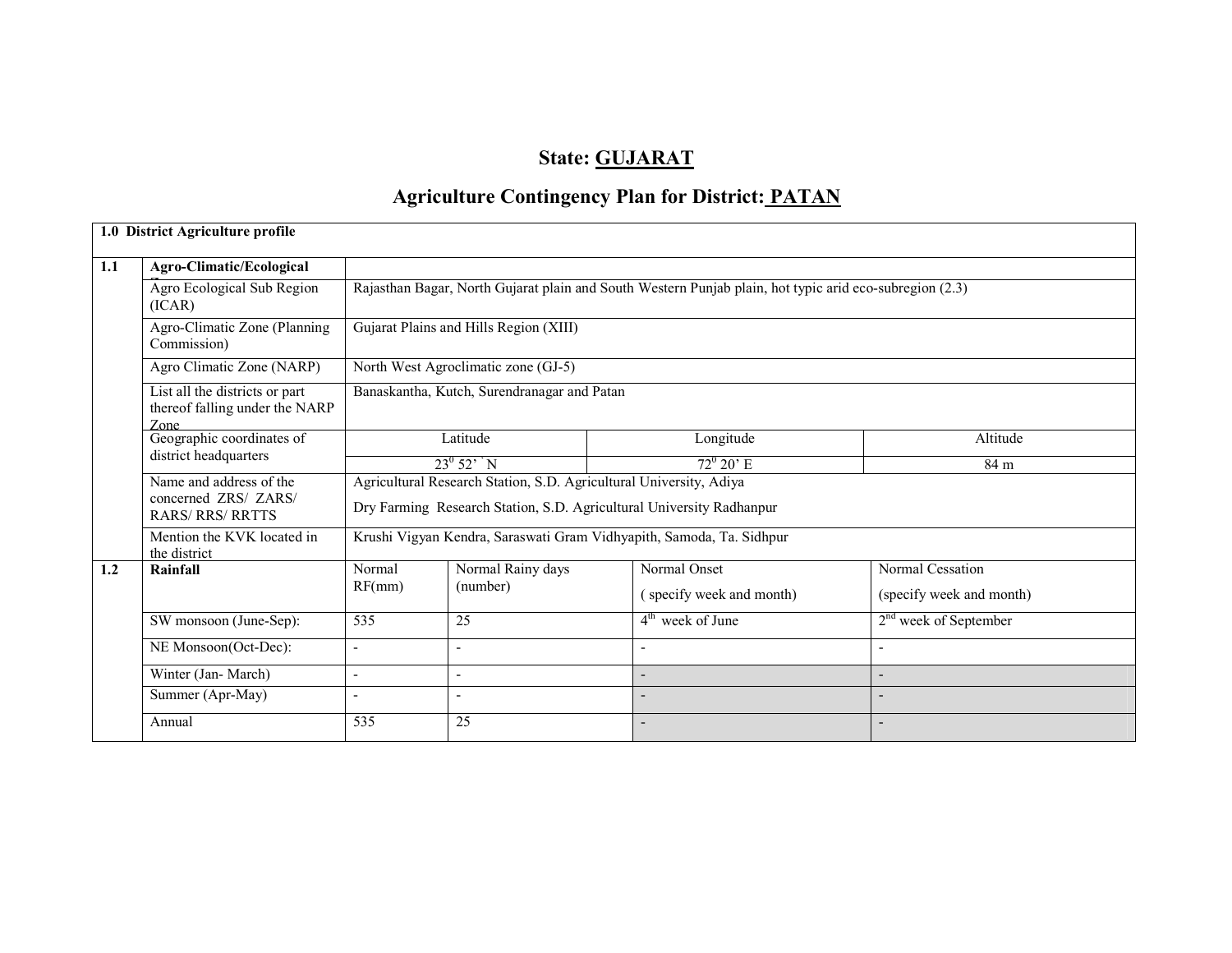| 1.3 | and use<br>pattern of the<br><b>district</b> (latest statistics)                                     | Geographical<br>area | Cultivable<br>area | Forest<br>area | Land under<br>non-<br>agricultural use | Permanent<br>pastures | Cultivable<br>wasteland | Land under<br>Misc. tree<br>crops and<br>groves | Barren and<br>uncultivable<br>land | ∠urrent ∣<br>fallows | Other<br>fallows |
|-----|------------------------------------------------------------------------------------------------------|----------------------|--------------------|----------------|----------------------------------------|-----------------------|-------------------------|-------------------------------------------------|------------------------------------|----------------------|------------------|
|     | Area $(900)$ ha)                                                                                     | 566.8                | 383.3              | 46.6           | 45.1                                   | 28.3                  | 14.0                    |                                                 | ز. ر ۱                             | 34.0                 |                  |
|     | $(0, \ldots, 1)$ and $(0, \ldots, 1)$ and $(0, \ldots, 1)$ and $(0, \ldots, 1)$ and $(1, \ldots, 1)$ |                      |                    |                |                                        |                       |                         |                                                 |                                    |                      |                  |

(Source: District Panchayat Report, Report of Agriculture Department)

| 1.4 | Major Soils (common names like red sandy loam<br>deep soils $(\text{etc.})^*$ | Area $('000 ha)$ | Per cent $(\% )$ of total |
|-----|-------------------------------------------------------------------------------|------------------|---------------------------|
|     | Medium black to black salts affected soil                                     | 252.1            | 44.5                      |
|     | Loamy sand to sandy loam soil                                                 | 163.1            | 28.8                      |
|     | Others (specify):                                                             |                  |                           |

\* mention colour, depth and texture (heavy, light, sandy, loamy, clayey etc) and give vernacular name, if any, in brackets

| $\cdot$ | <b>Agricultural land use</b> | Area ('000 ha) | Cropping intensity % |
|---------|------------------------------|----------------|----------------------|
|         | Net sown area                | 383.3          |                      |
|         | Area sown more than once     | 64.2           | 116.7                |
|         | Gross cropped area           | 447.           |                      |

| 1.6 | Irrigation                     |        |                | Area ('000 ha)                     |  |  |  |  |
|-----|--------------------------------|--------|----------------|------------------------------------|--|--|--|--|
|     | Net irrigated area             |        |                | 115.8                              |  |  |  |  |
|     | Gross irrigated area           |        | 138.3          |                                    |  |  |  |  |
|     | Rainfed area                   |        |                | 267.5                              |  |  |  |  |
|     | <b>Sources of Irrigation</b>   | Number | Area ('000 ha) | Percentage of total irrigated area |  |  |  |  |
|     | Canals                         |        | 5.8            | 4.                                 |  |  |  |  |
|     | Tanks                          | 728    | 0.5            | 0.3                                |  |  |  |  |
|     | Open wells                     | 4396   | 14.5           | 10.3                               |  |  |  |  |
|     | Bore wells                     | 11143  | 117.0          | 83.6                               |  |  |  |  |
|     | Lift irrigation schemes        |        |                | 17.0                               |  |  |  |  |
|     | Micro-irrigation               | 773    | 2.3            |                                    |  |  |  |  |
|     | Other sources (please specify) |        |                |                                    |  |  |  |  |
|     | Total Irrigated Area           |        | 140.1          |                                    |  |  |  |  |
|     | Pump sets                      | 5809   |                |                                    |  |  |  |  |
|     | No. of Tractors                |        |                |                                    |  |  |  |  |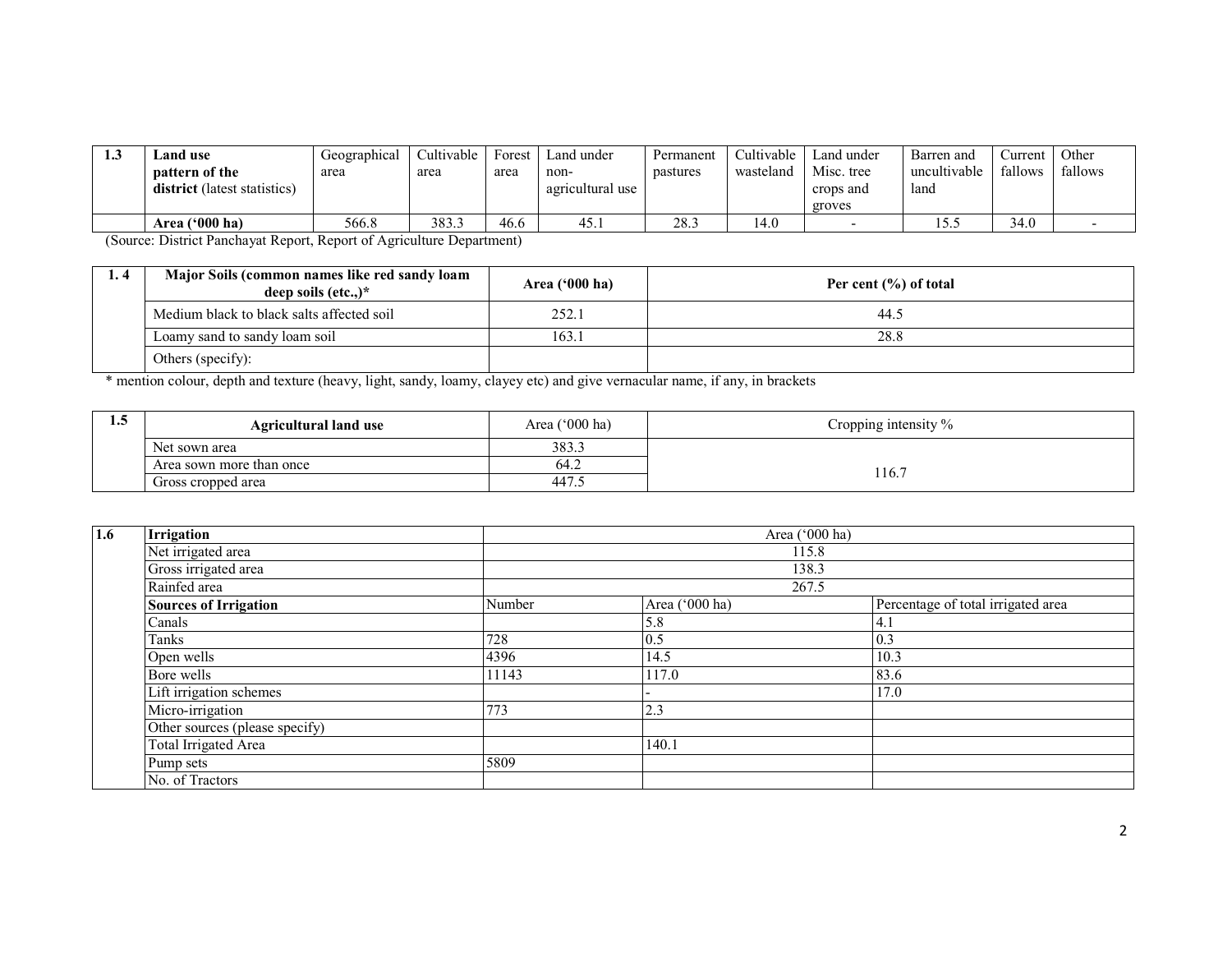| Groundwater availability and use* (Data source:<br>State/Central Ground water Department /Board)                      | No. of blocks/Tehsils | $(\%)$ area | Quality of water (specify the problem such<br>as high levels of arsenic, fluoride, saline |
|-----------------------------------------------------------------------------------------------------------------------|-----------------------|-------------|-------------------------------------------------------------------------------------------|
|                                                                                                                       |                       |             | etc <sup>-</sup>                                                                          |
| Over exploited                                                                                                        |                       |             |                                                                                           |
| Critical                                                                                                              |                       |             |                                                                                           |
| Semi-critical                                                                                                         |                       |             |                                                                                           |
| Safe                                                                                                                  |                       |             |                                                                                           |
| Wastewater availability and use                                                                                       |                       |             |                                                                                           |
| Ground water quality                                                                                                  |                       |             |                                                                                           |
| $*$ aver exploited; examply eter utilization $>100\%$ ; eritical: 00,100%; somi eritical: 70,00%; sofo; $\angle 70\%$ |                       |             |                                                                                           |

\*over-exploited: groundwater utilization > 100%; critical: 90-100%; semi-critical: 70-90%; safe: <70% Source: Statistical information received from District Panchayat , Patan

#### 1.7 Area under major field crops & horticulture (as per latest figures) (Average of 2004-05 to 2007-08)

| 1.7 | Major field crops cultivated                            | Area ('000 ha)           |                          |                          |                          |                          |                          |                          |                    |  |  |
|-----|---------------------------------------------------------|--------------------------|--------------------------|--------------------------|--------------------------|--------------------------|--------------------------|--------------------------|--------------------|--|--|
|     |                                                         |                          | <b>Kharif</b>            |                          |                          | Rabi                     |                          |                          |                    |  |  |
|     |                                                         | <b>Irrigated</b>         | <b>Rainfed</b>           | <b>Total</b>             | <b>Irrigated</b>         | <b>Rainfed</b>           | <b>Total</b>             | <b>Summer</b>            | <b>Grand</b> total |  |  |
|     | Cotton                                                  | $\overline{\phantom{a}}$ | 80.3                     | 80.3                     | $\overline{\phantom{a}}$ | -                        | $\overline{\phantom{a}}$ | $\overline{\phantom{0}}$ | 80.3               |  |  |
|     | Bajra                                                   | $\overline{\phantom{a}}$ | 79.1                     | 79.1                     | $\overline{\phantom{a}}$ | $\overline{\phantom{a}}$ | $\overline{\phantom{a}}$ | 3.9                      | 83.0               |  |  |
|     | Mustard                                                 |                          |                          |                          | 47.1                     |                          | 47.1                     |                          | 47.1               |  |  |
|     | Pulses (Mung, Urd,<br>Clusterbean, Mothbean,<br>Cowpea) | $\blacksquare$           | 34.7                     | 34.7                     | $\overline{a}$           |                          | $\overline{\phantom{a}}$ |                          | 34.7               |  |  |
|     | Castor                                                  | $\overline{\phantom{a}}$ | 30.7                     | 30.7                     | $\overline{\phantom{0}}$ | $\overline{\phantom{a}}$ | $\overline{\phantom{a}}$ | $\overline{\phantom{0}}$ | 30.7               |  |  |
|     | Cumin                                                   |                          |                          |                          | 26.8                     |                          | 26.8                     |                          |                    |  |  |
|     | Wheat                                                   | $\overline{\phantom{0}}$ | $\overline{\phantom{a}}$ | $\overline{\phantom{a}}$ | 24.9                     | $\overline{\phantom{a}}$ | 24.9                     | $\overline{\phantom{a}}$ | 24.9               |  |  |
|     | <b>Horticulture crops - Fruits</b>                      |                          |                          |                          |                          | Area ('000 ha)           |                          |                          |                    |  |  |
|     |                                                         |                          |                          |                          |                          | <b>Total</b>             |                          |                          |                    |  |  |
|     | Citrus                                                  |                          |                          |                          |                          | 0.56                     |                          |                          |                    |  |  |
|     | Ber                                                     |                          |                          |                          |                          | 0.31                     |                          |                          |                    |  |  |
|     | Aonla                                                   |                          |                          |                          |                          | 0.18                     |                          |                          |                    |  |  |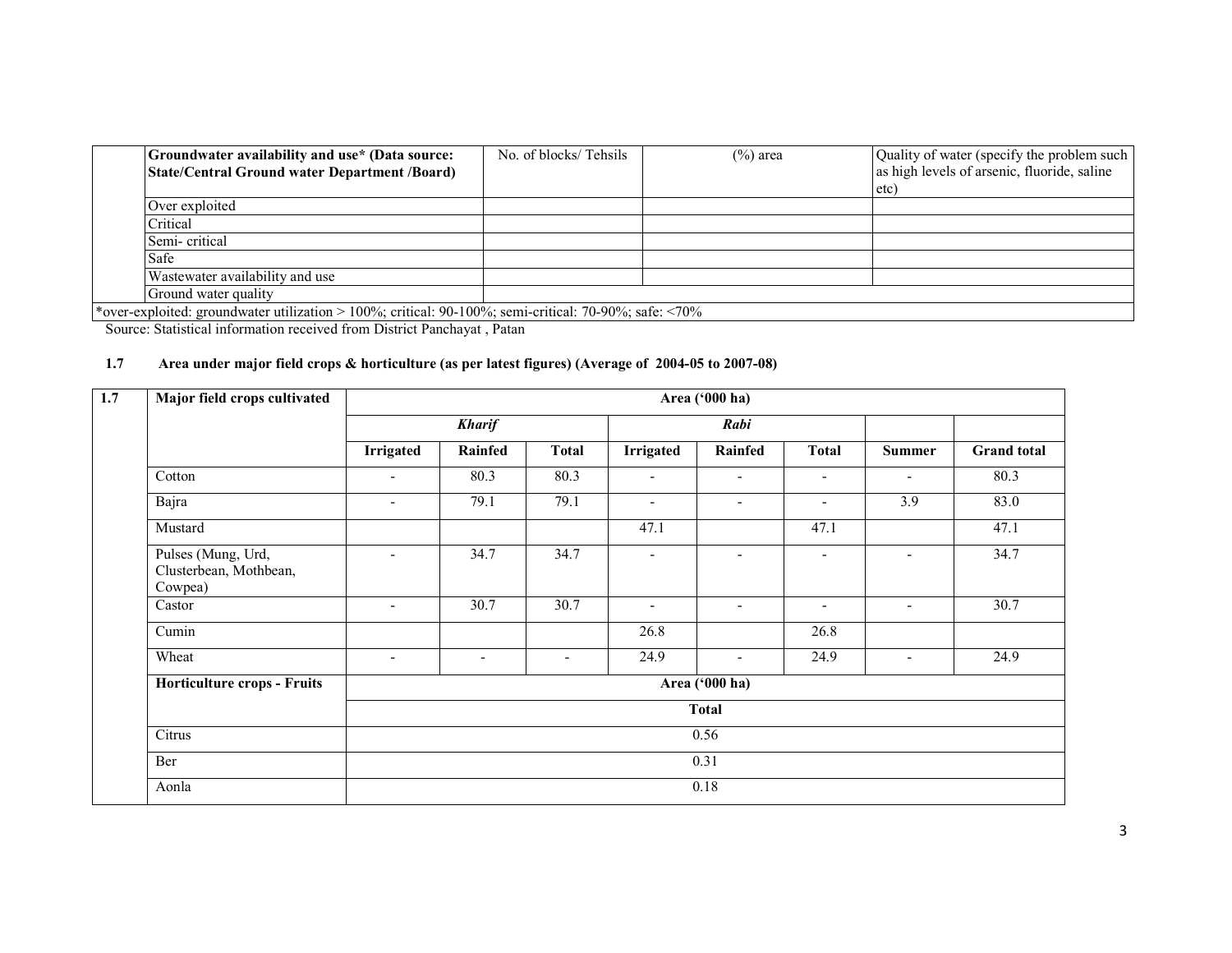| Chiku                                  | 0.14              |  |
|----------------------------------------|-------------------|--|
| Pomegranate                            | 0.11              |  |
| Horticulture crops -<br>Vegetables     | <b>Total</b>      |  |
| Cowpea                                 | 0.56              |  |
| Clusterbean                            | 0.53              |  |
| <b>Brinjal</b>                         | 0.19              |  |
| Cucumber                               | $\overline{0.08}$ |  |
| Okra                                   | $\overline{0.07}$ |  |
| <b>Medicinal and Aromatic</b><br>crops | <b>Total</b>      |  |
| Dillseed                               | 5.0               |  |
| Fennel                                 | 3.3               |  |
| <b>Plantation crops</b>                | <b>Total</b>      |  |
| Eg., industrial pulpwood crops<br>etc. |                   |  |
| <b>Fodder crops</b>                    | <b>Total</b>      |  |
| Sorghum                                | 125.1             |  |
| Total fodder crop area                 | 125.1             |  |
| <b>Grazing land</b>                    |                   |  |
| Sericulture etc                        |                   |  |
| Others (specify)                       |                   |  |

Source: Statistical information received from District Panchayat , Patan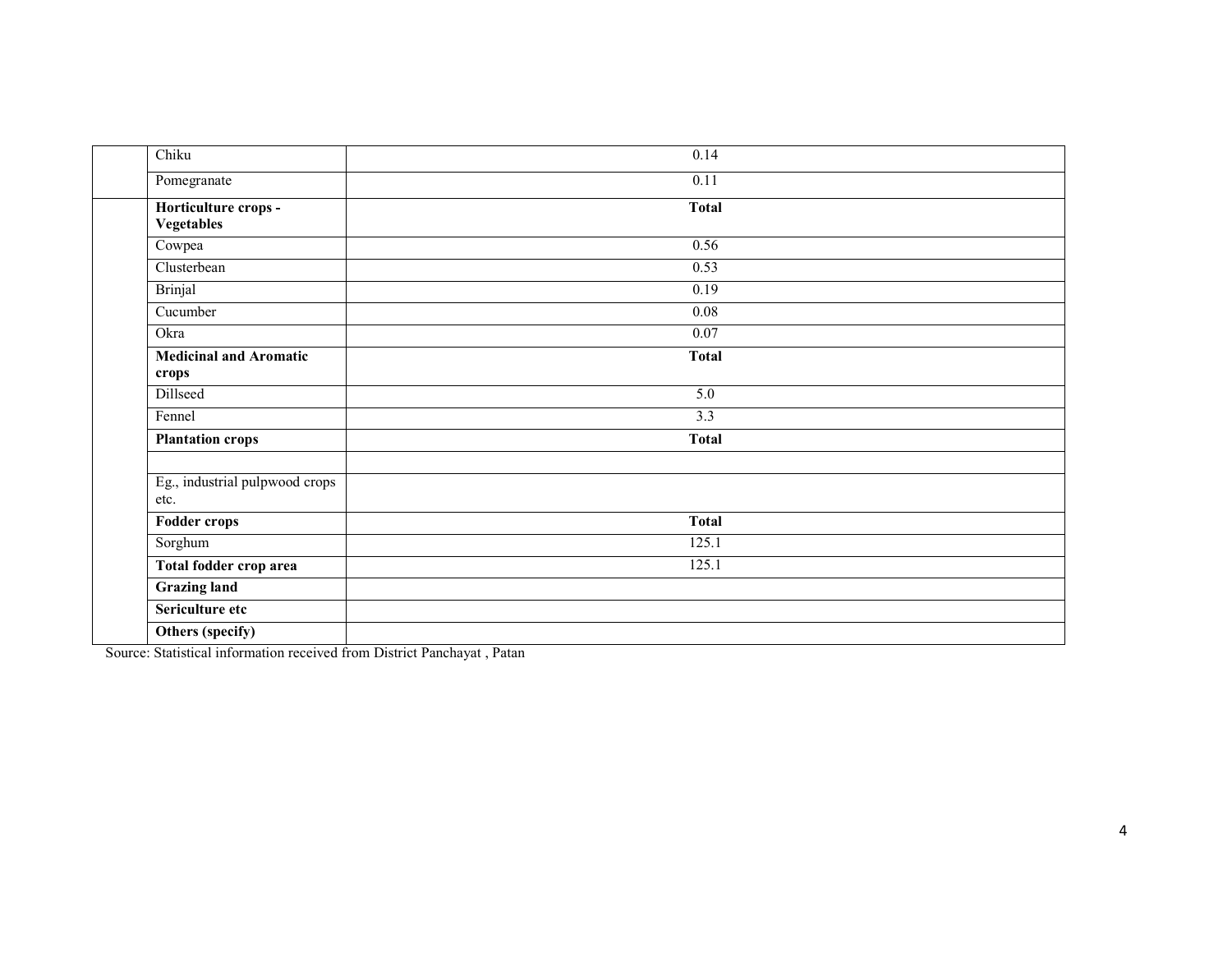| $\overline{1.8}$ | Livestock<br>Source: 26 <sup>th</sup> survey Report (08-09), Dept. of A. H., Gujarat State                             |                  | <b>Male ('000)</b> | Female (No's)          | Total (No's)       |                                          |                                                        |
|------------------|------------------------------------------------------------------------------------------------------------------------|------------------|--------------------|------------------------|--------------------|------------------------------------------|--------------------------------------------------------|
|                  | Non descriptive Cattle (local low yielding)                                                                            |                  |                    |                        |                    |                                          | 122662                                                 |
|                  | Crossbred cattle                                                                                                       |                  |                    |                        |                    |                                          | 8354                                                   |
|                  | Non descriptive Buffaloes (local low yielding)                                                                         |                  |                    |                        |                    |                                          |                                                        |
|                  | <b>Graded Buffaloes</b>                                                                                                |                  |                    |                        |                    |                                          | 363514                                                 |
|                  | Goat                                                                                                                   |                  |                    |                        |                    |                                          | 102937                                                 |
|                  | Sheep                                                                                                                  |                  |                    |                        |                    |                                          | 53750                                                  |
|                  | Others (Camel, Pig, Yak etc.)                                                                                          |                  |                    |                        |                    |                                          | $3357$ (camel) +<br>131(pigs)=3488                     |
|                  | Commercial dairy farms (Number)                                                                                        |                  |                    |                        |                    |                                          |                                                        |
| 1.9              | <b>Poultry</b>                                                                                                         |                  |                    |                        | No. of farms       |                                          | Total No. of birds (No's)                              |
|                  | Commercial                                                                                                             |                  |                    |                        |                    |                                          | $10850$ (layer) + 1220(broilers) + 09(ducks) = 12079   |
|                  | Backyard                                                                                                               |                  |                    |                        |                    |                                          | 14122                                                  |
| 1.10             | Fisheries (Data source: Gujarat Fisheries Statistics 2006-07 and MArch-10, Commissioner of Fisheries, Govt. of Gujarat |                  |                    |                        |                    |                                          |                                                        |
|                  | A. Capture                                                                                                             |                  |                    |                        |                    |                                          |                                                        |
|                  | i) Marine (Data Source: Fisheries Department)                                                                          | No. of fishermen |                    |                        | <b>Boats</b>       |                                          | <b>Nets</b>                                            |
|                  |                                                                                                                        |                  |                    | Mechanized             | Non-<br>mechanized | Mechanized<br>(Trawl nets, Gill<br>nets) | Non-mechanized (Shore<br>Seines, Stake & trap<br>nets) |
|                  |                                                                                                                        |                  |                    | $\blacksquare$         | $\mathbf{1}$       |                                          |                                                        |
|                  | ii) Inland (Data Source: Fisheries Department)                                                                         |                  |                    | No. Farmer owned ponds |                    | <b>No. of Reservoirs</b>                 | No. of village tanks                                   |
|                  |                                                                                                                        |                  |                    |                        | $25(815)$ ha)      |                                          |                                                        |
|                  | <b>B.</b> Culture                                                                                                      |                  |                    |                        |                    |                                          |                                                        |
|                  | Water Spread Area (ha)                                                                                                 |                  |                    |                        |                    | Yield (t/ha)                             | <b>Production (MT)</b>                                 |
|                  | i) Brackish water (Data Source: MPEDA/Fisheries Department)                                                            |                  |                    |                        |                    |                                          |                                                        |
|                  | ii) Fresh water (Data Source: Fisheries Department)                                                                    |                  |                    |                        |                    |                                          | 10                                                     |
|                  | <b>Others</b>                                                                                                          |                  |                    |                        |                    |                                          |                                                        |

(Data source: Gujarat Fisheries Statistics 2006-07 and MArch-10, Commissioner of Fisheries, Govt. of Gujarat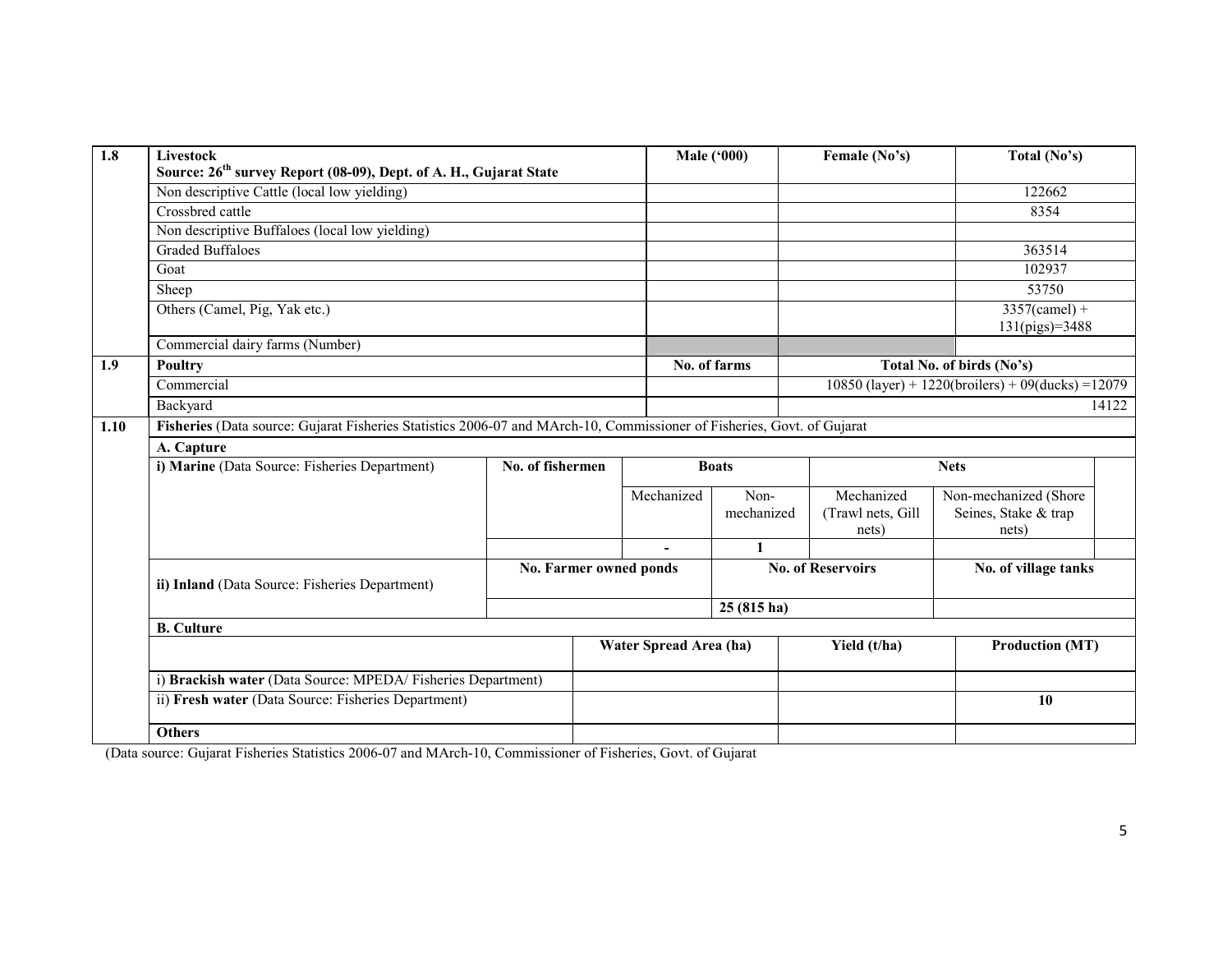| 1.11 | Name of crop | Kharif                |                                                                           |                          | Rabi                     |                          | <b>Summer</b>                |                       | <b>Total</b>             | Crop residue as       |  |
|------|--------------|-----------------------|---------------------------------------------------------------------------|--------------------------|--------------------------|--------------------------|------------------------------|-----------------------|--------------------------|-----------------------|--|
|      |              | Production<br>(000 t) | Productivity<br>(kg/ha)                                                   | Production<br>(000 t)    | Productivity<br>(kg/ha)  | Production<br>(000 t)    | Productivity<br>(kg/ha)      | Production<br>(000 t) | Productivit<br>y (kg/ha) | fodder ('000<br>tons) |  |
|      |              |                       | Major Field crops (Crops to be identified based on total acreage)         |                          |                          |                          |                              |                       |                          |                       |  |
|      | Cotton       | 120.0                 | 260                                                                       | $\blacksquare$           |                          |                          | $\qquad \qquad \blacksquare$ | 120.0                 | 260                      | 360                   |  |
|      | Bajra        | 43.1                  | 570                                                                       | $\sim$                   | $\blacksquare$           | 9.0                      | 2275                         | 52.1                  | 655                      | 108                   |  |
|      | Mustard      |                       |                                                                           | 62.8                     | 1332                     |                          |                              | 62.8                  | 1332                     | 188                   |  |
|      | Pulses       | 16.7                  | 477                                                                       | $\overline{\phantom{a}}$ | $\blacksquare$           | $\overline{\phantom{a}}$ | $\blacksquare$               | 16.7                  | 477                      | $\overline{33}$       |  |
|      | Castor       | 47.3                  | 1509                                                                      | $\overline{\phantom{0}}$ | $\overline{\phantom{0}}$ |                          |                              | 47.3                  | 1509                     | 71                    |  |
|      | Cumin        |                       |                                                                           | 12.2                     | 456                      |                          |                              | 12.2                  | 456                      | 24                    |  |
|      | Wheat        |                       |                                                                           | 61.8                     | 2489                     |                          |                              | 61.8                  | 2489                     | 71                    |  |
|      |              |                       | Major Horticultural crops (Crops to be identified based on total acreage) |                          |                          |                          |                              |                       |                          |                       |  |
|      | Citrus       | 616.0                 | 11000                                                                     |                          |                          |                          |                              | 616.0                 | 11000                    |                       |  |
|      | Ber          | 2790.0                | 9000                                                                      |                          |                          |                          |                              | 279.0                 | 9000                     |                       |  |
|      | Aonla        | 154.7                 | 8500                                                                      |                          |                          |                          |                              | 154.7                 | 8500                     |                       |  |
|      | Chiku        | 129.2                 | 9100                                                                      |                          |                          | $\overline{\phantom{a}}$ | $\overline{\phantom{a}}$     | 129.2                 | 9100                     |                       |  |
|      | Pomegranate  | 99.0                  | 9000                                                                      |                          |                          |                          |                              | 99.0                  | 9000                     |                       |  |

#### 1.11 Production and Productivity of major crops (Average of last 5 years: 2004, 05, 06, 07, 08; specify years)

Source: Statistical information received from District Panchayat , Patan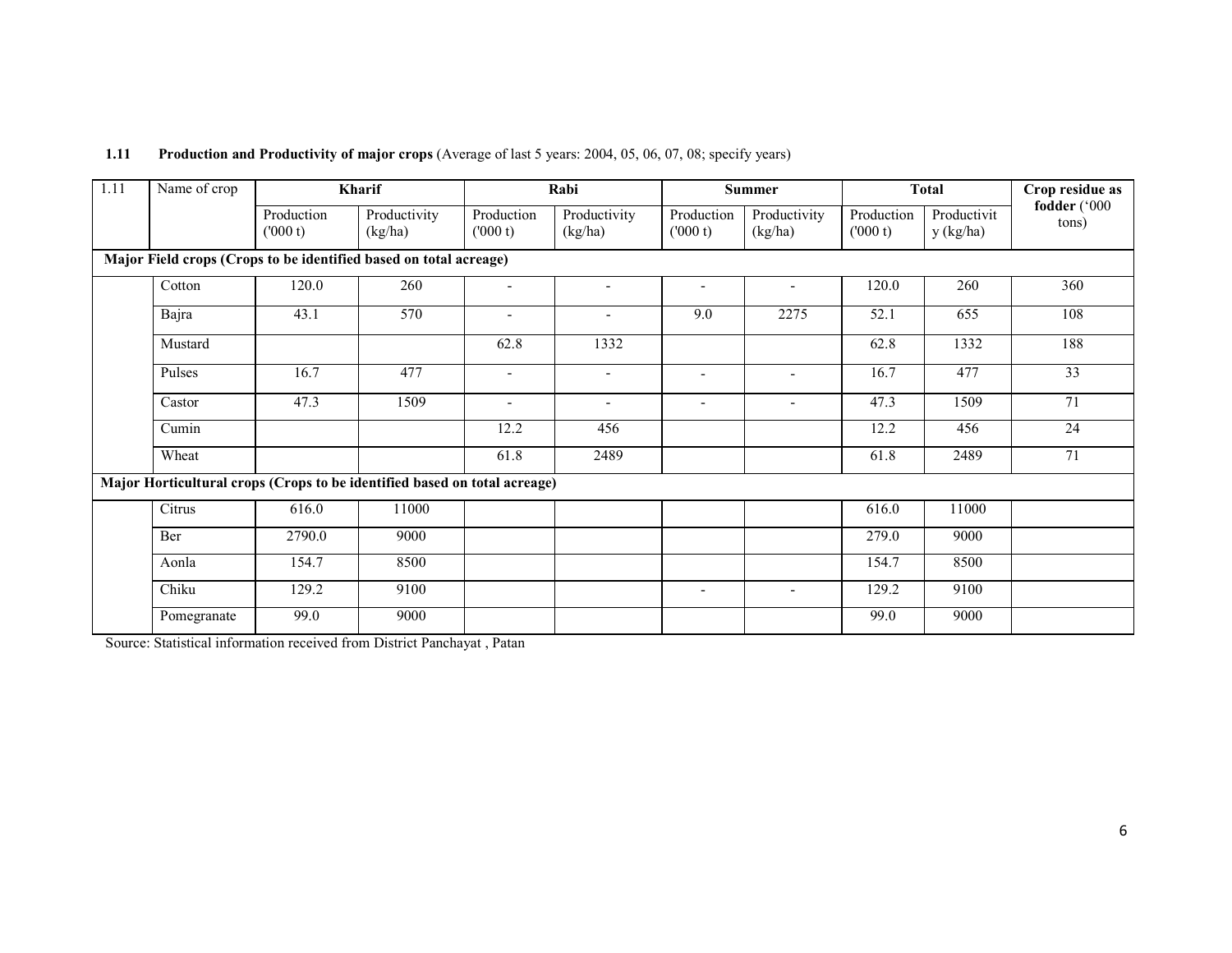| 1.12 | Sowing window for 5<br>major field crops<br>(start and end of normal<br>sowing period) | Cotton                                       | Bajra                                         | Mustard                                   | Pulses                                        | Castor                                                 | Cumin                          | Wheat                                         |
|------|----------------------------------------------------------------------------------------|----------------------------------------------|-----------------------------------------------|-------------------------------------------|-----------------------------------------------|--------------------------------------------------------|--------------------------------|-----------------------------------------------|
|      | Kharif-Rainfed                                                                         | $3rd$ week of<br>June- $3rd$ week<br>of July | $3rd$ week of<br>June- $1st$ week<br>of July. |                                           | $3rd$ week of<br>June- $1st$ week of<br>July. | $3rd$ week of<br>July $-3^{\text{rd}}$ week<br>of Aug. |                                |                                               |
|      | Kharif-Irrigated                                                                       | $3rd$ week of<br>June- $3rd$ week<br>of July |                                               |                                           |                                               | $3rd$ week of<br>July $-3^{\text{rd}}$ week<br>of Aug. |                                |                                               |
|      | Rabi-Rainfed                                                                           |                                              |                                               |                                           |                                               |                                                        |                                | $3rd$ week to $4th$ week<br>of Nov.           |
|      | Rabi-Irrigated                                                                         |                                              |                                               | $2nd$ week to<br>$4th$ week of<br>October |                                               |                                                        | $1st$ to $2nd$ week of<br>Nov. | $3rd$ week to 4 <sup>th</sup> week<br>of Nov. |

| 1.13 | What is the major contingency the district is prone to? (Tick mark) | Regular | Occasional | <b>None</b> |
|------|---------------------------------------------------------------------|---------|------------|-------------|
|      | Drought                                                             |         |            |             |
|      | Flood                                                               |         |            |             |
|      | Cyclone                                                             |         |            |             |
|      | Hail storm                                                          |         |            |             |
|      | Heat wave                                                           |         |            |             |
|      | Cold wave                                                           |         |            |             |
|      | Frost                                                               |         |            |             |
|      | Sea water intrusion                                                 |         |            |             |
|      | Pests and disease outbreak (specify)                                |         |            |             |

| 1.14 | Location map of district within State as Annexure I<br>Include Digital maps<br>of the district for |                                    | Enclosed: $Yes / No$          |
|------|----------------------------------------------------------------------------------------------------|------------------------------------|-------------------------------|
|      |                                                                                                    | Mean annual rainfall as Annexure 2 | Enclosed: $Yes / No$          |
|      |                                                                                                    | Soil map as Annexure 3             | Enclosed: <del>Yes</del> / No |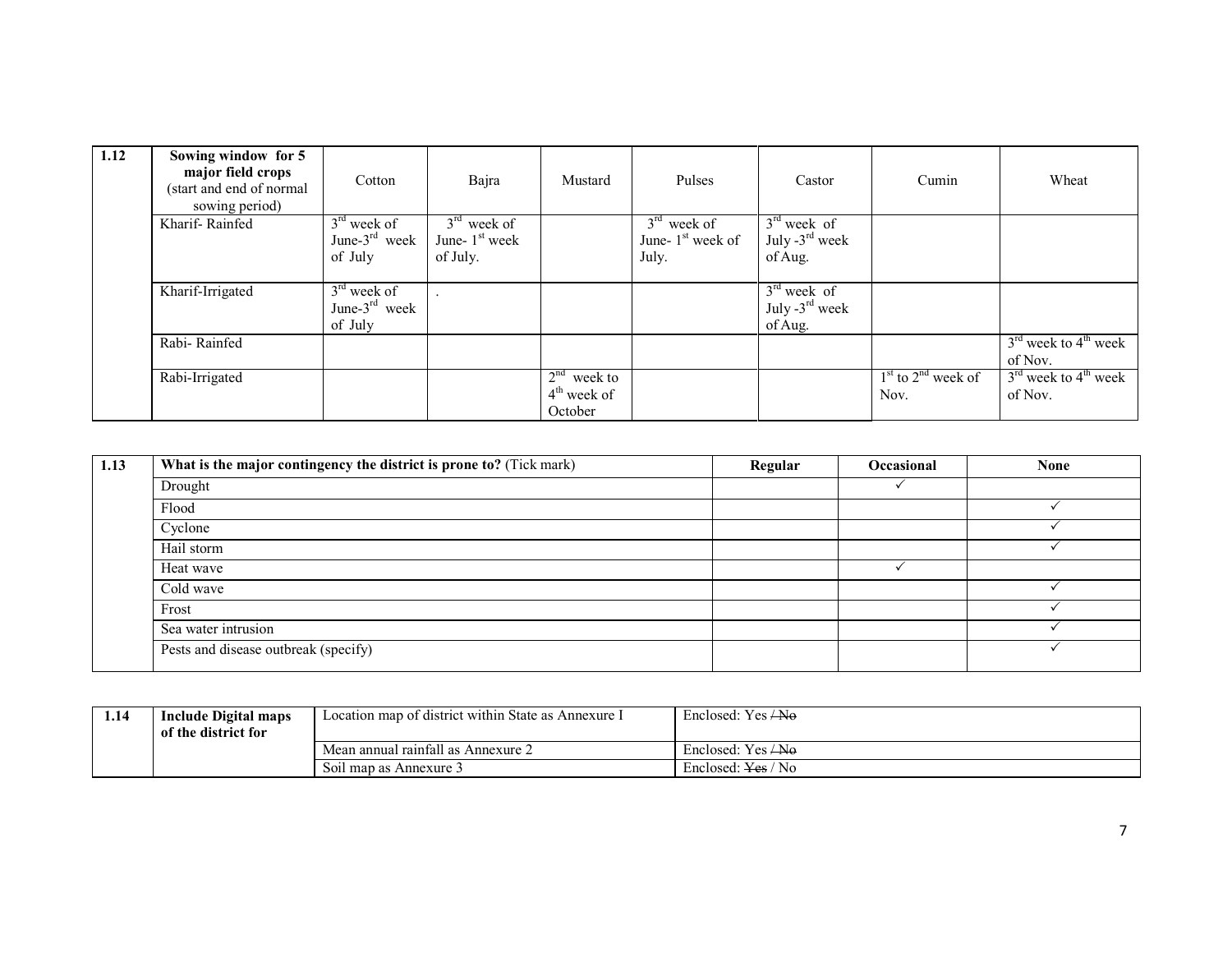# 2.0 Strategies for weather related contingencies 2.1 Drought 2.1.1 Rainfed situation

| <b>Condition</b>    |                |                               | <b>Suggested Contingency measures</b> |                                         |                                                 |  |
|---------------------|----------------|-------------------------------|---------------------------------------|-----------------------------------------|-------------------------------------------------|--|
| <b>Early season</b> | Major          | <b>Normal Crop / Cropping</b> | Change in crop /                      | <b>Agronomic measures</b>               | <b>Remarks on Implementation</b>                |  |
| drought             | Farming        | system                        | cropping system <sup>c</sup>          |                                         |                                                 |  |
| (delayed onset)     | situation      |                               | including variety                     |                                         |                                                 |  |
| Delay by 2          | Low rainfall,  | Cropping system: Bajra-       |                                       |                                         |                                                 |  |
| weeks. i.e. July    | medium black   | Mustard, Bajra-Cumin,         |                                       |                                         |                                                 |  |
| $1st$ week          | to black salt  | Pulse-Wheat                   |                                       |                                         |                                                 |  |
|                     | affected soils |                               |                                       |                                         |                                                 |  |
|                     | (Sami, Harij,  | Cotton (V-797 & Kalyan),      | No change                             | No change                               |                                                 |  |
|                     | Radhanpur,     | Bajra                         | Grow short<br>$\bullet$               | 20 Per Cent higher seed<br>$\bullet$    | Breeder seed source SAU<br>$\bullet$            |  |
|                     | Santalpur)     | GHB-558,538,577,719,732       | duration early                        | rate                                    | Certified seed source NSC, GSSC,<br>$\bullet$   |  |
|                     |                |                               | maturing varieties                    | Seed priming with thiourea<br>$\bullet$ | <b>GUICOMASOL</b>                               |  |
|                     |                |                               | of Bajra viz.GHB-                     | $(0.05\%)$ for four hours               | Seed drill under RKVY (costing Rs.<br>$\bullet$ |  |
|                     |                |                               | 538, GHB-577                          | Sowing by adopting<br>$\bullet$         | $30000/-$ )                                     |  |
|                     |                |                               |                                       | compartmental bunding                   |                                                 |  |
|                     |                |                               |                                       | (3.0 X 4.5 m)                           |                                                 |  |
|                     |                | Green gram                    | No change                             | No change                               | do                                              |  |
|                     |                | Guj.Mung-1,2,3 & 4, K-851     |                                       |                                         |                                                 |  |
|                     |                | Black gram                    | No change                             | No change                               | do                                              |  |
|                     |                | Zandewal, T-9, TPU-4,         |                                       |                                         |                                                 |  |
|                     |                | Pusa-1, Guj. Urad-1           |                                       |                                         |                                                 |  |
|                     |                | Clusterbean                   | No change                             | No change                               | do                                              |  |
|                     |                | Pusa Navbahar,                |                                       |                                         |                                                 |  |
|                     |                | S.160-1, HG-75,               |                                       |                                         |                                                 |  |
|                     |                | Guj.Guar-1 & 2                |                                       |                                         |                                                 |  |
|                     |                | Mothbean                      | No change                             | No change                               | do                                              |  |
|                     |                | Baleswar-12,                  |                                       |                                         |                                                 |  |
|                     |                | Guj.Moth-1, RMO-40,           |                                       |                                         |                                                 |  |
|                     |                | RMO-257, GMO-2                |                                       |                                         |                                                 |  |
|                     |                | Cowpea                        | No change                             | No change                               | do                                              |  |
|                     |                | Pusa falguni, Guj.cowpea-     |                                       |                                         |                                                 |  |
|                     |                | 1,2,4 & 5, V-16, Chharodi     |                                       |                                         |                                                 |  |
|                     |                | Castor                        | No change                             | Ridge & furrow method of<br>$\bullet$   | Ridge & furrow maker can be<br>$\bullet$        |  |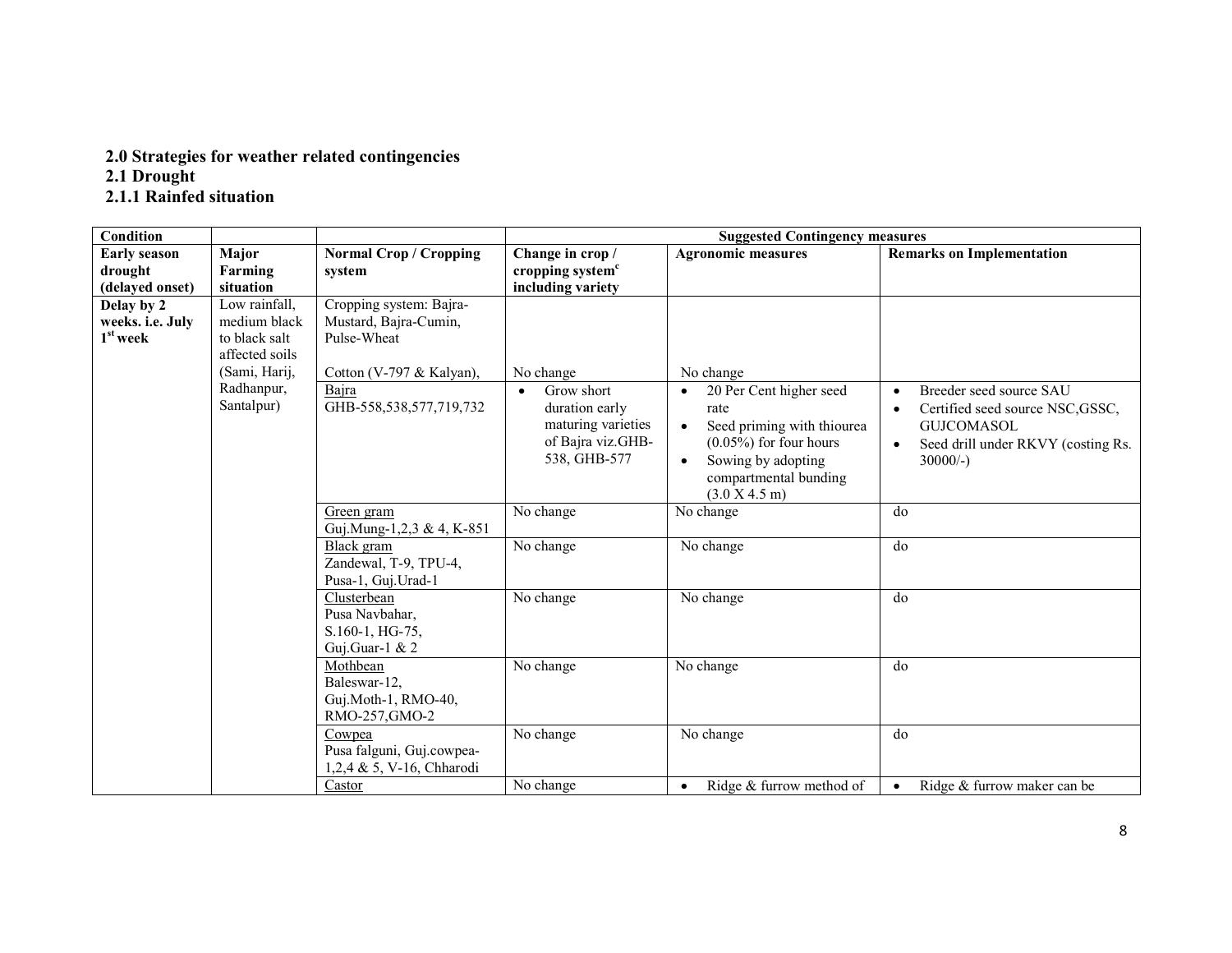|                                                                                            | GCH-2, GCH-3, GCH-<br>5, GCH-6 (root rot<br>resistance), GCH-7 (wilt<br>resistance), GAUCH-1                                                                              |                                                                                                      | sowing (90 cm)<br>Or<br>Compartmental bunding<br>$\bullet$<br>(3.6 X 6.0 m)                                                                                                                       | provided under RKVY or other<br>Govt. Agency.<br>Breeder seed source SAU<br>$\bullet$<br>Certified seed source NSC, GSSC,<br><b>GUJCOMASOL</b><br>Seed drill under RKVY (costing Rs.<br>$\bullet$<br>$30000/-$                                               |
|--------------------------------------------------------------------------------------------|---------------------------------------------------------------------------------------------------------------------------------------------------------------------------|------------------------------------------------------------------------------------------------------|---------------------------------------------------------------------------------------------------------------------------------------------------------------------------------------------------|--------------------------------------------------------------------------------------------------------------------------------------------------------------------------------------------------------------------------------------------------------------|
|                                                                                            | Sesame<br>Patan-64, Guj.Til-1 & 2,<br>Mrug-1, Guj Til-10 (Black<br>seed)                                                                                                  | No change                                                                                            | No change                                                                                                                                                                                         | Breeder seed source SAU<br>$\bullet$<br>Certified seed source NSC, GSSC,<br>$\bullet$<br><b>GUJCOMASOL</b><br>Seed drill under RKVY (costing Rs.<br>$\bullet$<br>$30000/-$ )                                                                                 |
|                                                                                            | <b>Fodder crop</b><br>Jowar: GFS-4,5<br>S-1049 (sundhiya jowar)                                                                                                           | Jowar:<br>S-1049, SSG-59-3<br>(Multicut)<br>Bajra:<br>GF Bajra-1 (Multicut)                          | As such                                                                                                                                                                                           | Seed source NSC, GUJCOMASOL,<br>$\bullet$<br>GSSC.                                                                                                                                                                                                           |
|                                                                                            | Maize local:                                                                                                                                                              | African tall                                                                                         | As Such                                                                                                                                                                                           | do                                                                                                                                                                                                                                                           |
| Low rainfall,<br>loamy sand to<br>sandy loam<br>soils<br>(Patan,<br>Siddhpur,<br>Chanasma) | Cropping System: Bajra-<br>Mustard, Bajra-Cumin,<br>Pulse-Wheat<br>Castor<br>GCH-2, GCH-3, GCH-<br>5, GCH-6 (root rot<br>resistance), GCH-7 (wilt<br>resistance), GAUCH-1 | No change                                                                                            | Ridge & furrow method of<br>sowing (90 cm)<br>Or<br>Compartmental bunding<br>$\bullet$<br>(3.6 X 6.0 m)                                                                                           | Ridge & furrow maker can be<br>$\bullet$<br>provided under RKVY or other<br>Govt. Agency.<br>Breeder seed source SAU<br>$\bullet$<br>Certified seed source NSC, GSSC,<br>$\bullet$<br><b>GUJCOMASOL</b><br>Seed drill under RKVY (costing Rs.<br>$30000/-$ ) |
|                                                                                            | Bajra<br>GHB-558,538,577,719,732                                                                                                                                          | Grow short<br>$\bullet$<br>duration early<br>maturing varieties<br>of Bajra viz.GHB-<br>538, GHB-577 | 20 Per Cent higher seed<br>$\bullet$<br>rate<br>Seed priming with thiourea<br>$\bullet$<br>$(0.05\%)$ for four hours<br>Sowing by adopting<br>$\bullet$<br>compartmental bunding<br>(3.0 X 4.5 m) | Breeder seed source SAU<br>$\bullet$<br>Certified seed source NSC, GSSC,<br>$\bullet$<br><b>GUJCOMASOL</b><br>Seed drill under RKVY (costing Rs.<br>$\bullet$<br>$30000/-$ )                                                                                 |
|                                                                                            | Green gram                                                                                                                                                                | No change                                                                                            | No change                                                                                                                                                                                         | do                                                                                                                                                                                                                                                           |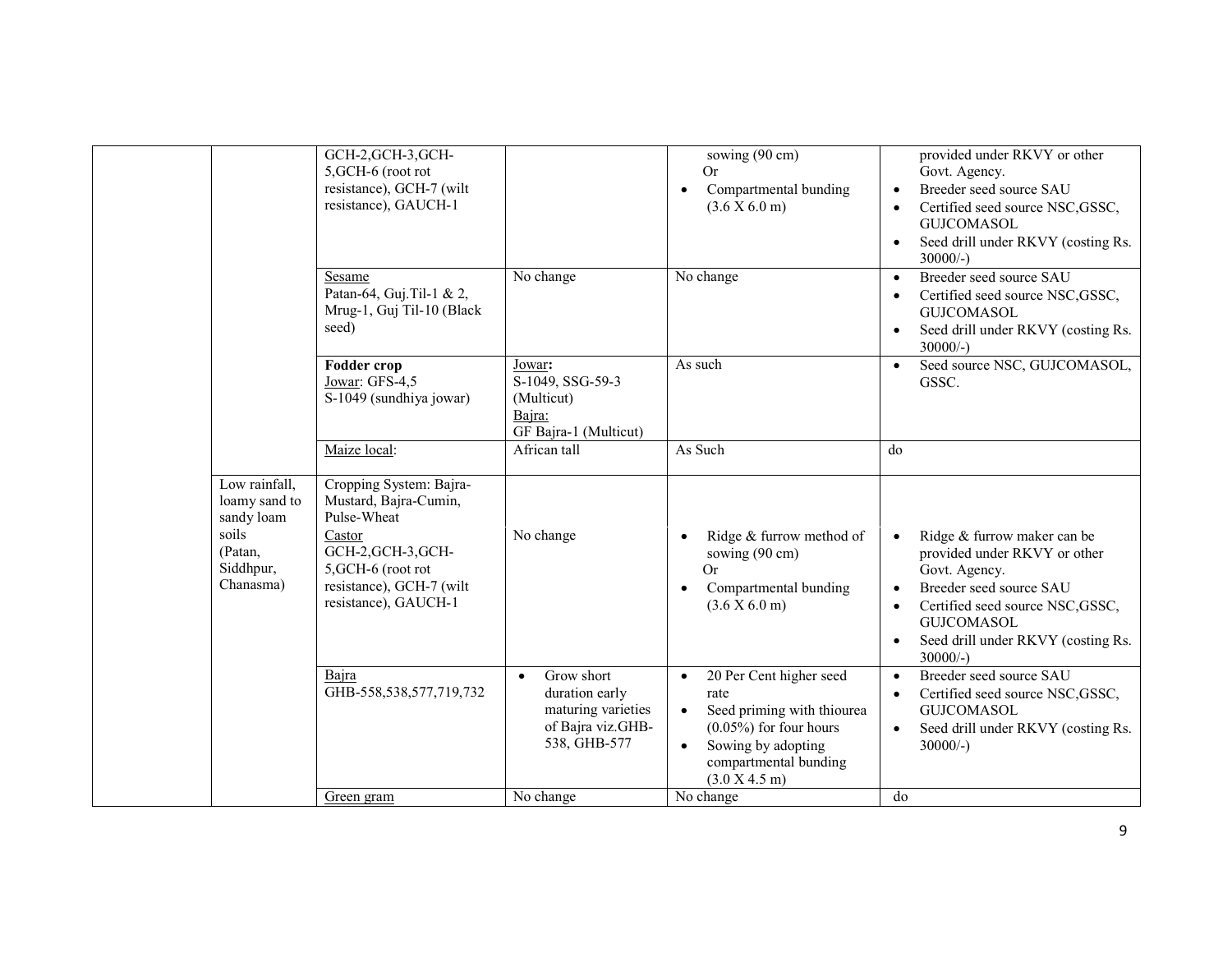| Guj.Mung-1,2,3 & 4, K-851    |                       |           |                              |
|------------------------------|-----------------------|-----------|------------------------------|
| Black gram                   | No change             | No change | do                           |
| Zandewal, T-9, TPU-4,        |                       |           |                              |
| Pusa-1, Guj.Urad-1           |                       |           |                              |
| Clusterbean                  | No change             | No change | do                           |
| Pusa Navbahar,               |                       |           |                              |
| S.160-1, HG-75,              |                       |           |                              |
| Guj.Guar-1 & $2$             |                       |           |                              |
| Mothbean                     | No change             | No change | do                           |
| Baleswar-12,                 |                       |           |                              |
| Guj.Moth-1, RMO-40,          |                       |           |                              |
| RMO-257, GMO-2               |                       |           |                              |
| Cotton                       | No change             | No change |                              |
| Kalyan & private hybrid, Bt. |                       |           |                              |
| Cotton                       |                       |           |                              |
| <b>Fodder crop</b>           | Jowar:                | As such   | Seed source NSC, GUJCOMASOL, |
| Jowar: GFS-4,5               | S-1049, SSG-59-3      |           | GSSC.                        |
| S-1049 (sundhiya jowar)      | (Multicut) Bajra:     |           |                              |
|                              | GF Bajra-1 (Multicut) |           |                              |
| Maize local:                 | African tall          | As Such   | do                           |

| <b>Condition</b>          |                                           | <b>Suggested Contingency measures</b>    |                                                                                      |                                                                                                 |                                                                                                               |  |
|---------------------------|-------------------------------------------|------------------------------------------|--------------------------------------------------------------------------------------|-------------------------------------------------------------------------------------------------|---------------------------------------------------------------------------------------------------------------|--|
| <b>Early season</b>       | Major                                     | <b>Normal Crop / Cropping</b>            | Change in crop / cropping                                                            | Agronomic measures <sup>a</sup>                                                                 | <b>Remarks on Implementation</b>                                                                              |  |
| drought                   | Farming                                   | system                                   | system including variety                                                             |                                                                                                 |                                                                                                               |  |
| (delaved onset)           | situation                                 |                                          |                                                                                      |                                                                                                 |                                                                                                               |  |
|                           | Low rainfall,                             | Cropping system: Bajra-                  |                                                                                      |                                                                                                 |                                                                                                               |  |
| Delay by 4                | medium black                              | Mustard, Bajra-Cumin,                    |                                                                                      |                                                                                                 |                                                                                                               |  |
| weeks (Specify            | to black salt                             | Pulse-Wheat                              |                                                                                      |                                                                                                 |                                                                                                               |  |
| month)                    | affected soils                            |                                          |                                                                                      |                                                                                                 |                                                                                                               |  |
| July 4 <sup>th</sup> Week | (Sami, Harij,<br>Radhanpur,<br>Santalpur) | Cotton (V-797 & Kalyan),                 | Early maturing Bt-Cotton +<br>Green gram or Black gram<br>$(1:1$ Row ratio)          | Conservation furrow at<br>every third row                                                       | Furrow maker can be provided<br>under RKVY or other Govt.<br>Agency.                                          |  |
|                           |                                           | Bajra<br>GHB-<br>558, 538, 577, 719, 732 | Short duration early<br>maturing Var. GHB-538<br>and 577<br>Karingdo as a mixed crop | Sowing at 60 cm-seed<br>priming with thiurea<br>$(0.05\%)$ for four hours<br>Sowing by adopting | Breeder seed source SAU<br>Certified seed source<br>NSC,GSSC,GUJCOMASOL<br>Seed drill under RKVY (costing Rs. |  |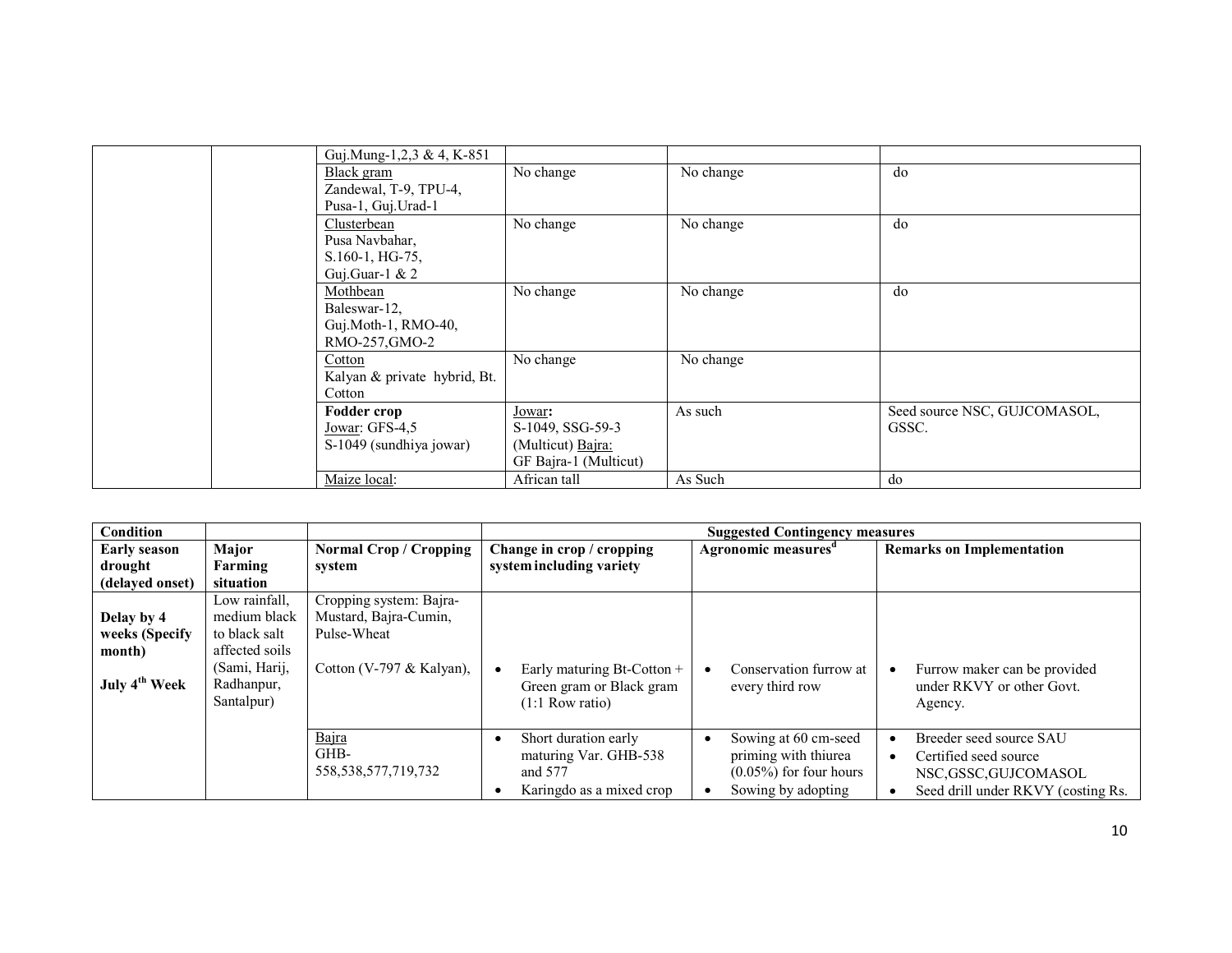|  |                                                                                | along with pearl millet<br>third row<br>Reduce 25% acreage of<br>$\bullet$<br>pear millet by Guar and<br>Mothbean       | compartmental<br>bunding $(3.0 X 4.5 m)$                                                                                                                                           | $30000/-$                                                                                                                                                           |
|--|--------------------------------------------------------------------------------|-------------------------------------------------------------------------------------------------------------------------|------------------------------------------------------------------------------------------------------------------------------------------------------------------------------------|---------------------------------------------------------------------------------------------------------------------------------------------------------------------|
|  | Green gram<br>Guj.Mung-1,2,3 & 4, K-<br>851                                    | Gujarat Mung-4                                                                                                          | Sowing at 60 cm<br>spacing<br>Fertilizer reduction by<br>$\bullet$<br>30 Per Cent                                                                                                  | do                                                                                                                                                                  |
|  | Black gram<br>Zandewal, T-9, TPU-4,<br>Pusa-1, Guj.Urad-1                      | Gujarat Urad-1                                                                                                          | do                                                                                                                                                                                 | do                                                                                                                                                                  |
|  | Clusterbean<br>Pusa Navbahar,<br>S.160-1, HG-75,<br>Guj.Guar-1 & 2             | HG-75, Guj Guar-1 and 2                                                                                                 | Sowing at 60 cm<br>$\bullet$<br>spacing<br>Seed hardening (3 to 4<br>$\bullet$<br>hours soaking in water<br>followed by shade<br>drying)<br>Fertilizer reduction by<br>30 Per Cent | do                                                                                                                                                                  |
|  | Mothbean<br>Baleswar-12,<br>Guj.Moth-1, RMO-40,<br>RMO-257, GMO-2              | Gujarat Mothbean-1, GMO-2                                                                                               | Sowing at 60 cm<br>$\bullet$<br>spacing<br>Fertilizer reduction by<br>$\bullet$<br>30 Per Cent                                                                                     | Breeder seed source SAU<br>$\bullet$<br>Certified seed source<br>$\bullet$<br>NSC, GSSC, GUJCOMASOL<br>Seed drill under RKVY (costing Rs.<br>$\bullet$<br>$30000/-$ |
|  | Cowpea<br>Pusa falguni, Guj.cowpea-<br>1,2,4 & 5, V-16, Chharodi               | Guj.Cowpea-1,<br>Guj.Cowpea-2,<br>Guj.Cowpea-4,<br>Guj.Cowpea-5,<br>Only as a vegetable purpose,<br>green pod marketing | Sowing at 60 cm<br>$\bullet$<br>spacing<br>Reduce the fertilizer<br>application by 30 Per<br>Cent                                                                                  | do                                                                                                                                                                  |
|  | Castor<br>GCH-2, GCH-3, GCH-<br>5, GCH-6 (root rot<br>resistance), GCH-7 (wilt | No Change                                                                                                               | Ridge & furrow<br>$\bullet$<br>method of sowing (90<br>cm)<br>Or                                                                                                                   | Breeder seed source SAU<br>$\bullet$<br>Certified seed source<br>$\bullet$<br>NSC, GSSC, GUJCOMASOL<br>Seed drill under RKVY (costing Rs.<br>$\bullet$              |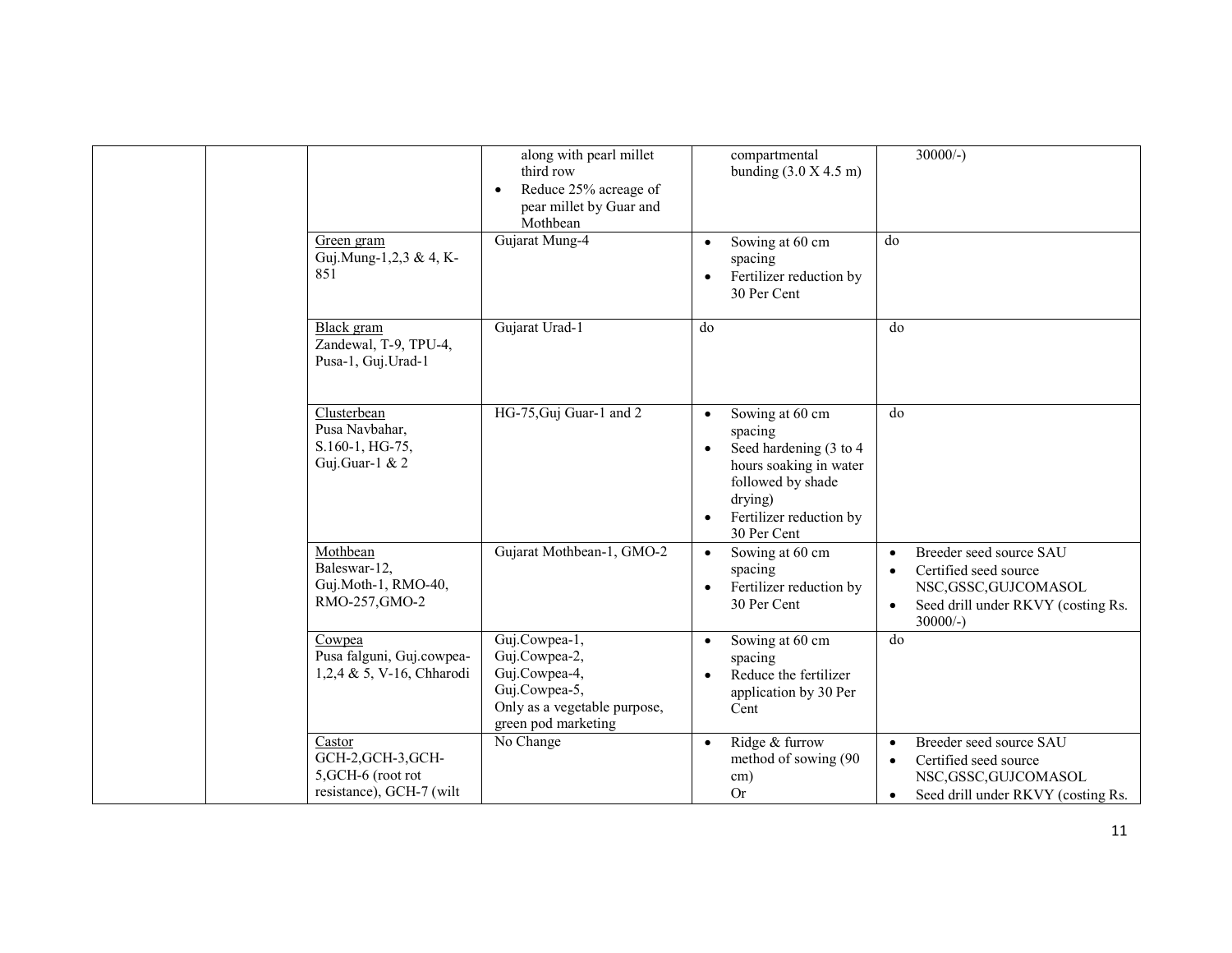|                                                                  | resistance), GAUCH-1                                                                         |                                                                                                                                                                                                            | Compartmental<br>$\bullet$<br>bunding $(3.6 X 6.0 m)$                                                                                                                 | $30000/-$ )<br>Ridge & furrow maker can be<br>$\bullet$<br>provided under RKVY or other<br>Govt. Agency.                                                                                                      |
|------------------------------------------------------------------|----------------------------------------------------------------------------------------------|------------------------------------------------------------------------------------------------------------------------------------------------------------------------------------------------------------|-----------------------------------------------------------------------------------------------------------------------------------------------------------------------|---------------------------------------------------------------------------------------------------------------------------------------------------------------------------------------------------------------|
|                                                                  | Sesame<br>Patan-64, Guj. Til-1 & 2,<br>Mrug-1, Guj Til-10 (Black<br>seed)                    | Early maturing var. of sesamum<br>Guj.Til -1 & 2                                                                                                                                                           | 60 cm Row to Row<br>$\bullet$<br>spacing<br>Thin the plant at 20<br>$\bullet$<br>cm spacing<br>Fertilizer reduction by<br>$\bullet$<br>30 Per Cent                    | Breeder seed source SAU<br>$\bullet$<br>Certified seed source<br>$\bullet$<br>NSC, GSSC, GUJCOMASOL<br>Seed drill under RKVY (costing Rs.<br>$\bullet$<br>$30000/-$ )                                         |
|                                                                  | Fodder crop<br>Jowar: GFS-4,5<br>S-1049<br>(sundhiya jowar)                                  | Jowar:<br>S-1049, SSG-59-3 (Multicut)<br>Bajra:<br>GF Bajra-1 (Multicut)                                                                                                                                   | Compartmental<br>$\bullet$<br>Bunding (3.6 m x 6.0)<br>m)<br>S applicaton @ 20<br>$\bullet$<br>kg/ha in form of<br>Gypsum                                             | Seed source NSC, GUJCOMASOL,<br>$\bullet$<br>GSSC.<br>Gypsum may supplied by GSFC<br>$\bullet$<br>under subsidies rate                                                                                        |
|                                                                  | Maize local:                                                                                 | African tall                                                                                                                                                                                               | do                                                                                                                                                                    | Bund maker can be provided under<br><b>RKVY</b>                                                                                                                                                               |
| Low rainfall,<br>loamy sand to<br>sandy loam<br>soils<br>(Patan, | Cropping System: Bajra-<br>Mustard, Bajra-Cumin,<br>Pulse-Wheat<br>Castor                    | No Change                                                                                                                                                                                                  | Ridge & furrow<br>$\bullet$                                                                                                                                           | Breeder seed source SAU<br>$\bullet$                                                                                                                                                                          |
| Siddhpur,<br>Chanasma)                                           | GCH-2, GCH-3, GCH-<br>5, GCH-6 (root rot<br>resistance), GCH-7 (wilt<br>resistance), GAUCH-1 |                                                                                                                                                                                                            | method of sowing (90<br>cm)<br><b>Or</b><br>Compartmental<br>bunding $(3.6 X 6.0 m)$                                                                                  | Certified seed source<br>$\bullet$<br>NSC, GSSC, GUJCOMASOL<br>Seed drill under RKVY (costing Rs.<br>$30000/-$ )<br>Ridge & furrow maker can be<br>$\bullet$<br>provided under RKVY or other<br>Govt. Agency. |
|                                                                  | Bajra<br>GHB-<br>558, 538, 577, 719, 732                                                     | Short duration early<br>$\bullet$<br>maturing Var. GHB-538<br>and 577<br>Karingdo as a mixed crop<br>$\bullet$<br>along with pearl millet<br>third row<br>Reduce 25% acreage of<br>pear millet by Guar and | Sowing at 60 cm-seed<br>$\bullet$<br>priming with thiurea<br>$(0.05\%)$ for four hours<br>Sowing by adopting<br>$\bullet$<br>compartmental<br>bunding $(3.0 X 4.5 m)$ | Breeder seed source SAU<br>$\bullet$<br>Certified seed source<br>$\bullet$<br>NSC, GSSC, GUJCOMASOL<br>Seed drill under RKVY (costing Rs.<br>$\bullet$<br>$30000/-$ )                                         |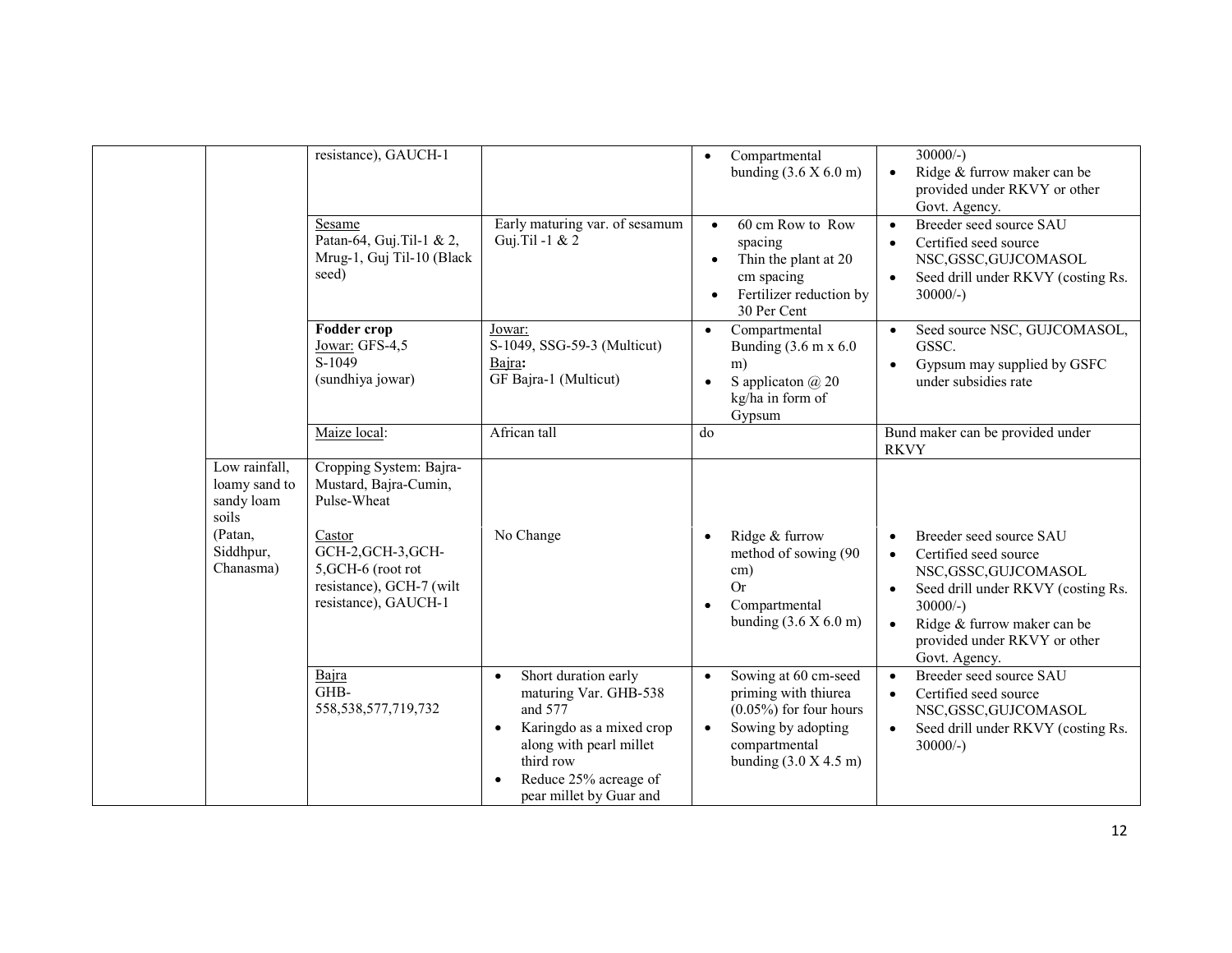|  |                                                                    | Mothbean                                                                                 |                                                                                                                                                                        |                                                                                                           |
|--|--------------------------------------------------------------------|------------------------------------------------------------------------------------------|------------------------------------------------------------------------------------------------------------------------------------------------------------------------|-----------------------------------------------------------------------------------------------------------|
|  | Green gram<br>Guj.Mung-1,2,3 & 4, K-<br>851                        | Gujarat Mung-4                                                                           | Sowing at 60 cm<br>spacing<br>Fertilizer reduction by<br>$\bullet$<br>30 Per Cent                                                                                      | do                                                                                                        |
|  | Black gram<br>Zandewal, T-9, TPU-4,<br>Pusa-1, Guj. Urad-1         | Gujarat Urad-1                                                                           | Sowing at 60 cm<br>$\bullet$<br>spacing<br>Fertilizer reduction by<br>$\bullet$<br>30 Per Cent                                                                         | do                                                                                                        |
|  | Clusterbean<br>Pusa Navbahar,<br>S.160-1, HG-75,<br>Guj.Guar-1 & 2 | HG-75, Guj Guar-1 and 2                                                                  | Sowing at 60 cm<br>$\bullet$<br>spacing<br>Seed hardening (3 to 4)<br>hours soaking in water<br>followed by shade<br>drying)<br>Fertilizer reduction by<br>30 Per Cent | do                                                                                                        |
|  | Mothbean<br>Baleswar-12,<br>Guj.Moth-1, RMO-40,<br>RMO-257, GMO-2  | Gujarat Mothbean-1, GMO-2                                                                | Sowing at 60 cm<br>$\bullet$<br>spacing<br>Fertilizer reduction by<br>$\bullet$<br>30 Per Cent                                                                         | do                                                                                                        |
|  | Cotton<br>Kalyan & private hybrid,<br>Bt. Cotton                   | Early maturing Bt-Cotton +<br>$\bullet$<br>Green gram or Black gram<br>$(1:1$ Row ratio) | Conservation furrow at<br>$\bullet$<br>every third row                                                                                                                 | Furrow maker can be provided<br>under RKVY or other Govt.<br>Agency.                                      |
|  | Fodder crop<br>Jowar: GFS-4,5<br>S-1049<br>(sundhiya jowar)        | Jowar:<br>S-1049, SSG-59-3 (Multicut)<br>Bajra:<br>GF Bajra-1 (Multicut)                 | Compartmental<br>$\bullet$<br>Bunding $(3.6 \text{ m x } 6.0$<br>m)<br>S application $\omega$ 20<br>$\bullet$<br>kg/ha in form of<br>Gypsum                            | Seed source NSC, GUJCOMASOL,<br>$\bullet$<br>GSSC.<br>Gypsum may supplied by GSFC<br>under subsidies rate |
|  | Maize local:                                                       | African tall                                                                             | do<br>$\bullet$                                                                                                                                                        | Bund maker can be provided under<br><b>RKVY</b>                                                           |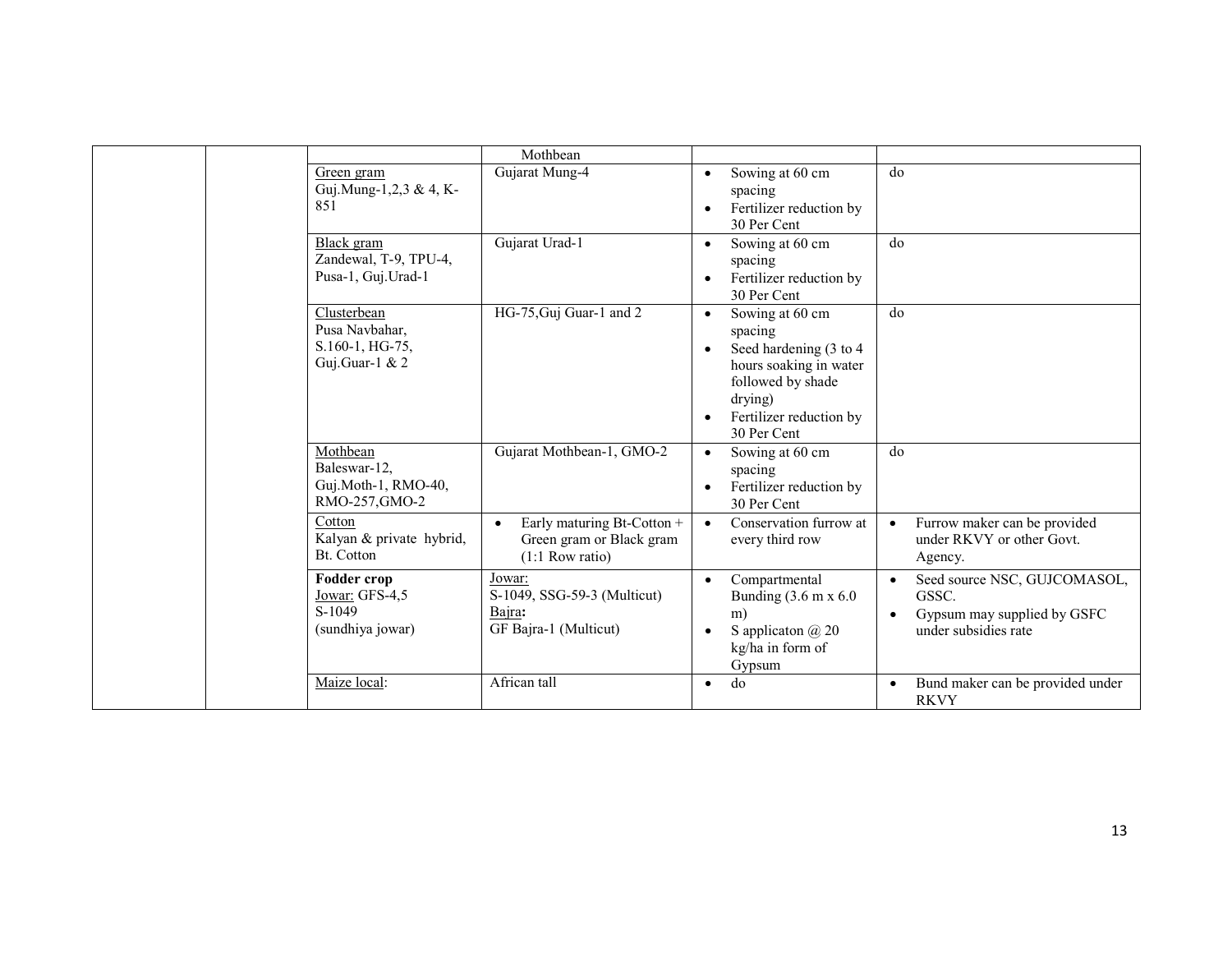| <b>Condition</b>                                   |                                                                                                               |                                                                                             | <b>Suggested Contingency measures</b>                                                                                                                                                                      |                                                                                                                                                                                                  |                                                                                                                                                                                                                                                                                                           |
|----------------------------------------------------|---------------------------------------------------------------------------------------------------------------|---------------------------------------------------------------------------------------------|------------------------------------------------------------------------------------------------------------------------------------------------------------------------------------------------------------|--------------------------------------------------------------------------------------------------------------------------------------------------------------------------------------------------|-----------------------------------------------------------------------------------------------------------------------------------------------------------------------------------------------------------------------------------------------------------------------------------------------------------|
| <b>Early season</b><br>drought<br>(delayed onset)  | Major<br>Farming<br>situation                                                                                 | <b>Normal Crop / Cropping</b><br>system                                                     | Change in crop /<br>cropping system<br>including variety                                                                                                                                                   | Agronomic measures <sup>d</sup>                                                                                                                                                                  | <b>Remarks on Implementation</b>                                                                                                                                                                                                                                                                          |
| Delay by 6<br>weeks<br><b>August</b><br>$2nd$ week | Low rainfall,<br>medium black<br>to black salt<br>affected soils<br>(Sami, Harij,<br>Radhanpur,<br>Santalpur) | Cropping system: Bajra-<br>Mustard, Bajra-Cumin,<br>Pulse-Wheat<br>Cotton (V-797 & Kalyan), | • Castor (GCH-4,5 or 7)<br>• Castor (GCH-4,5 or 7)<br>+ Clusterbean (Guj<br>Guar 1 or 2)<br>• One row of Cowpea<br>or Clusterbean<br>between regular two<br>row of castor without<br>giving any fertilizer | • Seed hardening (soaking the<br>seed 8 hours in water<br>followed by shadow drying)<br>• Sow the castor crop at 120<br>cm spacing<br>• Compartmental bunding $(3.6)$<br>$X$ 6.0 m)              | Breeder seed source SAU<br>$\bullet$<br>• Certified seed source<br>NSC, GSSC, GUJCOMASOL<br>Seed drill under RKVY (costing Rs.<br>$30000/-$ )<br>• Ridge $&$ furrow maker can be<br>provided under RKVY or other Govt.<br>Agency.                                                                         |
|                                                    |                                                                                                               | Bajra<br>GHB-558,538,577,719,732                                                            | $\bullet$ Clusterbean HG-75,<br>Gujarat Guar 1 or 2                                                                                                                                                        | $\bullet$ 25% higher seed rate with 60<br>cm spacing<br>• Reduce the fertilizer by $40$<br>Per Cent<br>• Seed hardening (soaking the<br>seed 3 to 4 hours in water<br>followed by shadow drying) | do                                                                                                                                                                                                                                                                                                        |
|                                                    |                                                                                                               |                                                                                             | • Fodder sorghum GJ-<br>39 and Malvan                                                                                                                                                                      | • Wider spacing at 60 cm with<br>25 Per Cent higher seed rate<br>• Reduce the fertilizer<br>application by 40 Per Cent<br>• In fodder Sorghum, apply 20<br>kg S/ha through Gypsum                | Breeder seed source SAU<br>$\bullet$<br>• Certified seed source<br>NSC, GSSC, GUJCOMASOL<br>• Seed drill under RKVY (costing Rs.<br>$30000/-$ )<br>Ridge & furrow maker can be<br>provided under RKVY or other Govt.<br>Agency.+<br>Gypsum provided under subsidies<br>$\bullet$<br>rate by Govt. Agency. |
|                                                    |                                                                                                               | Green gram<br>Guj.Mung-1,2,3 & 4, K-851                                                     | Fodder sorghum-GJ-39,<br>Malvan                                                                                                                                                                            | do                                                                                                                                                                                               | Breeder seed source SAU<br>$\bullet$<br>Certified seed source<br>$\bullet$<br>NSC, GSSC, GUJCOMASOL<br>Seed drill under RKVY (costing Rs.<br>$\bullet$                                                                                                                                                    |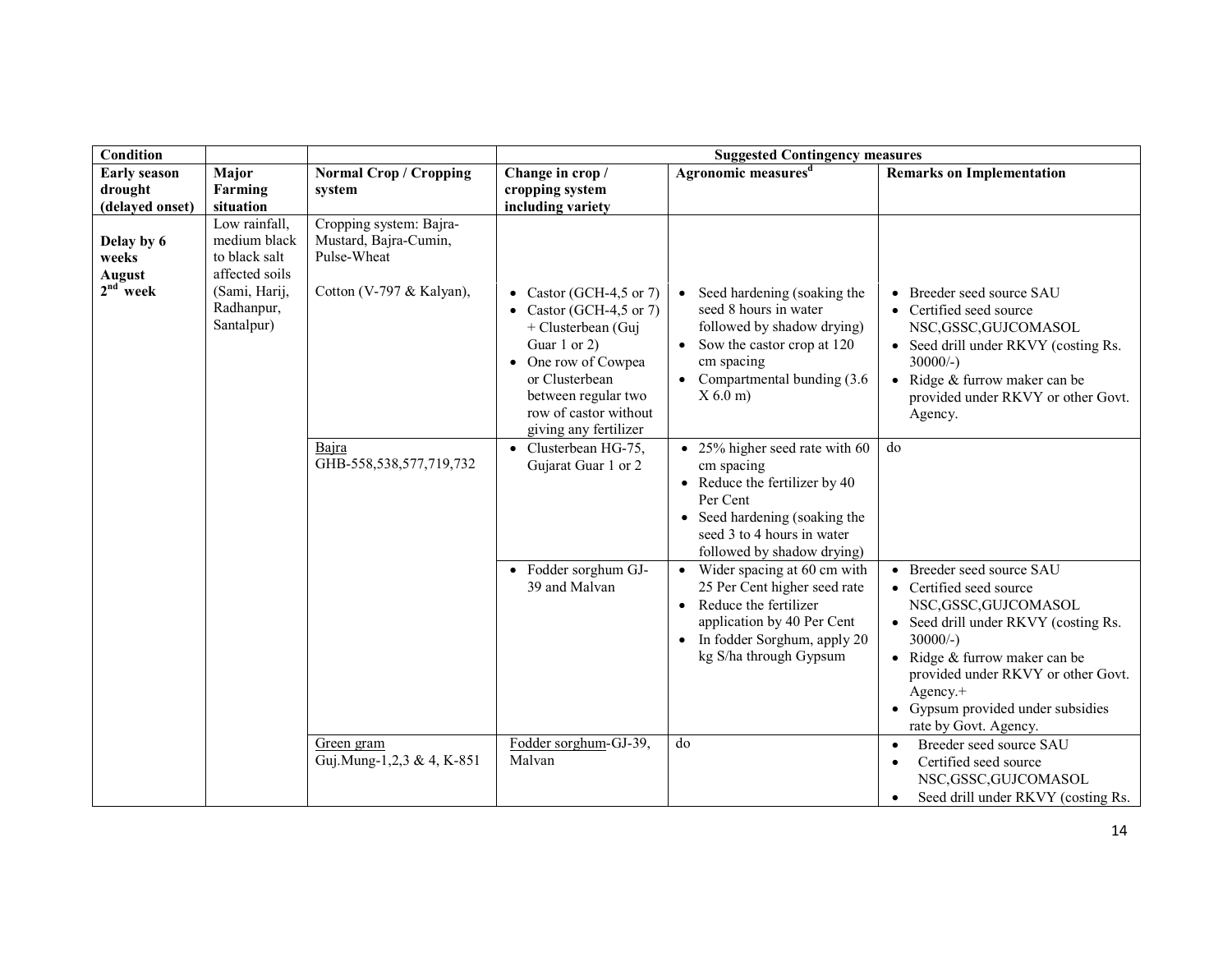|                                                                                                        |                                                                                                                                |                                                                                                                                                                                                                                                                                                                                          | $30000/-$                                                                                                                                                                                              |
|--------------------------------------------------------------------------------------------------------|--------------------------------------------------------------------------------------------------------------------------------|------------------------------------------------------------------------------------------------------------------------------------------------------------------------------------------------------------------------------------------------------------------------------------------------------------------------------------------|--------------------------------------------------------------------------------------------------------------------------------------------------------------------------------------------------------|
| Black gram<br>Zandewal, T-9, TPU-4, Pusa-<br>1, Guj.Urad-1                                             | Fodder sorghum-GJ-39,<br>Malvan                                                                                                | Wider spacing at 60 cm<br>$\bullet$<br>with 25 Per Cent higher<br>seed rate<br>Reduce the fertilizer<br>$\bullet$<br>application by 40 Per Cent<br>In fodder Sorghum, apply<br>$\bullet$<br>20 kg S/ha through<br>Gypsum                                                                                                                 | $\overline{d}$                                                                                                                                                                                         |
| Clusterbean<br>Pusa Navbahar,<br>S.160-1, HG-75,<br>Guj.Guar-1 & 2                                     | HG-75, Gujarat Guar-<br>1&82                                                                                                   | 20 Per Cent higher seed<br>$\bullet$<br>rate with 60 cm spacing<br>Seed hardening (soaking<br>$\bullet$<br>the seed 3 to 4 hours in<br>water followed by shadow<br>drying)                                                                                                                                                               | do                                                                                                                                                                                                     |
| Mothbean<br>Baleswar-12,<br>Guj.Moth-1, RMO-40,<br>RMO-257, GMO-2                                      | Gujarat Mothbean-1 and<br>$GMO-2$                                                                                              | Sowing at 60 cm spacing<br>$\bullet$<br>Fertilizer reduction by 30<br>Per Cent                                                                                                                                                                                                                                                           | do                                                                                                                                                                                                     |
| Cowpea<br>Pusa falguni, Guj.cowpea-<br>1,2,4 & 5, V-16, Chharodi                                       | Only fodder cowpea<br>GFC-1, GFC-2, GFC-3,<br>GFC-4, EC-4216                                                                   | Sowing distance 45 cm<br>with 40 kg seed/ha<br>Reduce the fertilizer<br>$\bullet$<br>application by 40 Per Cent                                                                                                                                                                                                                          | do                                                                                                                                                                                                     |
| Castor<br>GCH-2, GCH-3, GCH-<br>5, GCH-6 (root rot<br>resistance), GCH-7 (wilt<br>resistance), GAUCH-1 | Castor (GCH-4,5 or $7$ ) +<br>Mothbean (GMO-2) $(1:2)$<br>row ratio) (two line of<br>Mothbean in regular<br>spacing of Castor) | Seed hardening (soaking<br>$\bullet$<br>the seed 4 to 6 hours in<br>water followed by shadow<br>drying)<br>Compartmental bunding<br>$\bullet$<br>(3.6 X 5.0 m)<br>Reduction in fertilizer<br>$\bullet$<br>application by 50 Per Cent<br>Sowing distance 120 cm<br>$\bullet$<br>for castor<br>No fertilizer application for<br>inter crop | Breeder seed source SAU<br>Certified seed source<br>$\bullet$<br>NSC, GSSC, GUJCOMASOL<br>Seed drill under RKVY (costing Rs.<br>$\bullet$<br>$30000/-$ )<br>Bund maker provide under RKVY<br>$\bullet$ |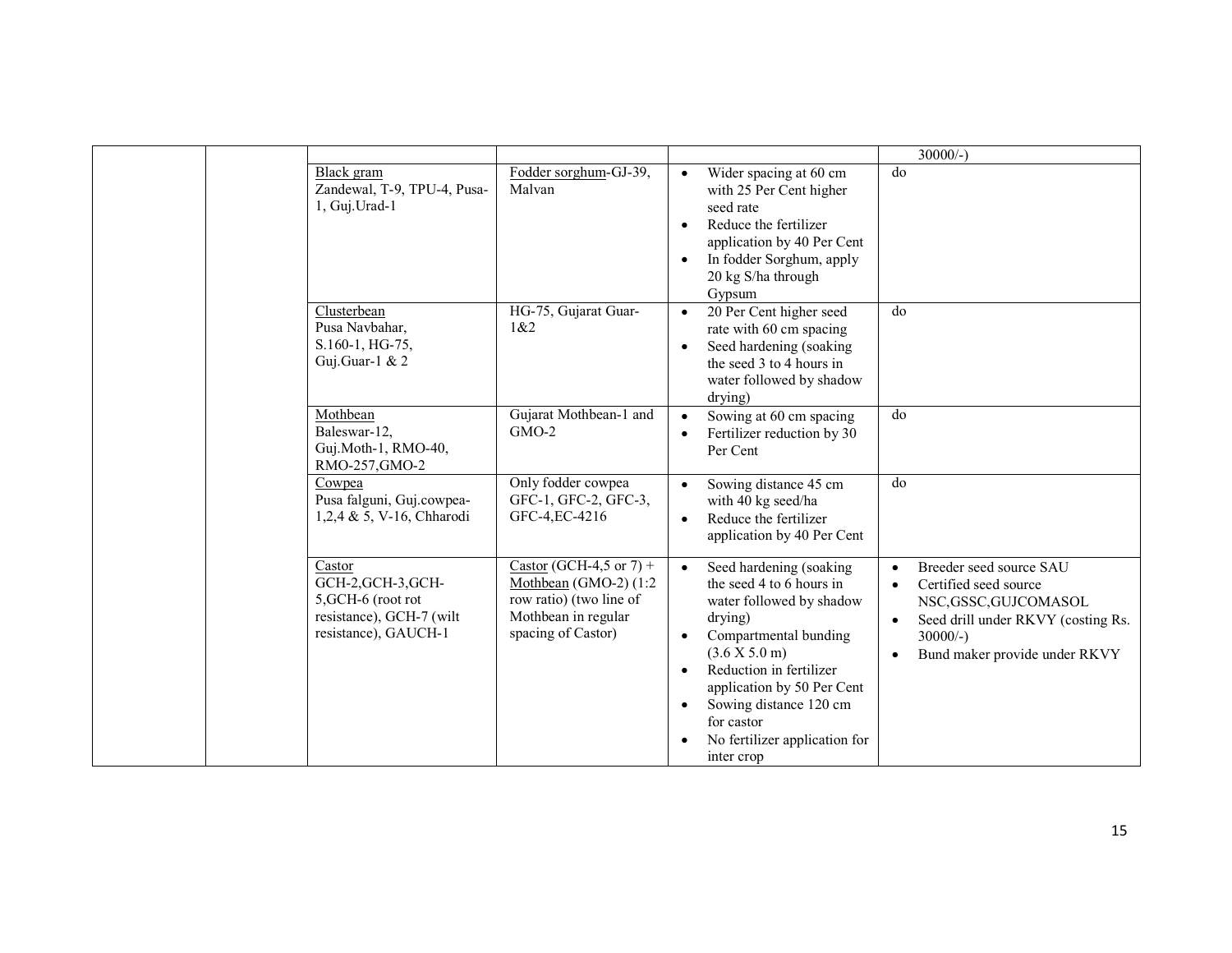|                                                                                            | Sesame<br>Patan-64, Guj. Til-1 & 2,<br>Mrug-1, Guj Til-10 (Black<br>seed)                                                                                                 | Fodder sorghum-GJ-39,<br>Malvan                                                                                          | Wider spacing at 60 cm<br>$\bullet$<br>with 25 Per Cent higher<br>seed rate<br>Reduce the fertilizer<br>$\bullet$<br>pplication by 40 Per Cent<br>In fodder Sorghum, apply<br>$\bullet$<br>20 kg S/ha through<br>Gypsum                                                                                                                               | Breeder seed source SAU<br>$\bullet$<br>Certified seed source<br>$\bullet$<br>NSC, GSSC, GUJCOMASOL<br>Seed drill under RKVY (costing Rs.<br>$30000/-$ )<br>Gypsum provided under subsidies<br>$\bullet$<br>rate by Govt. Agency. |
|--------------------------------------------------------------------------------------------|---------------------------------------------------------------------------------------------------------------------------------------------------------------------------|--------------------------------------------------------------------------------------------------------------------------|-------------------------------------------------------------------------------------------------------------------------------------------------------------------------------------------------------------------------------------------------------------------------------------------------------------------------------------------------------|-----------------------------------------------------------------------------------------------------------------------------------------------------------------------------------------------------------------------------------|
|                                                                                            | Fodder crop<br>Jowar: GFS-4,5<br>S-1049 (sundhiya jowar)                                                                                                                  | Jowar:<br>S-1049, SSG-59-3<br>(Multicut)<br>Bajra:<br>GF Bajra-1 (Multicut)                                              | Compartmental Bunding<br>$\bullet$<br>$(3.6 \text{ m} \times 6.0 \text{ m})$<br>S applicaton $\omega$ 20 kg/ha in<br>$\bullet$<br>form of Gypsum                                                                                                                                                                                                      | Seed source NSC, GUJCOMASOL,<br>GSSC.<br>Gypsum may supplied by GSFC<br>$\bullet$<br>under subsidies rate                                                                                                                         |
|                                                                                            | Maize local:                                                                                                                                                              | African tall                                                                                                             | <b>Compartmental Bunding</b><br>$\bullet$<br>$(3.6 \text{ m} \times 6.0 \text{ m})$<br>S applicaton @ 20 kg/ha in<br>$\bullet$<br>form of Gypsum                                                                                                                                                                                                      | Bund maker can be provided<br>$\bullet$<br>under RKVY                                                                                                                                                                             |
| Low rainfall,<br>loamy sand to<br>sandy loam<br>soils<br>(Patan,<br>Siddhpur,<br>Chanasma) | Cropping System: Bajra-<br>Mustard, Bajra-Cumin,<br>Pulse-Wheat<br>Castor<br>GCH-2, GCH-3, GCH-<br>5, GCH-6 (root rot<br>resistance), GCH-7 (wilt<br>resistance), GAUCH-1 | Castor (GCH-4,5 or 7) +<br>Mothbean (GMO-2) (1:2<br>row ratio) (two line of<br>Mothbean in regular<br>spacing of Castor) | Seed hardening (soaking<br>$\bullet$<br>the seed 4 to 6 hours in<br>water followed by shadow<br>drying)<br>Compartmental bunding<br>$\bullet$<br>(3.6 X 5.0 m)<br>Reduction in fertilizer<br>$\bullet$<br>application by 50 Per Cent<br>Sowing distance 120 cm<br>$\bullet$<br>for castor<br>No fertilizer application for<br>$\bullet$<br>inter crop | Breeder seed source SAU<br>Certified seed source<br>$\bullet$<br>NSC, GSSC, GUJCOMASOL<br>Seed drill under RKVY (costing Rs.<br>$\bullet$<br>$30000/-$ )<br>Bund maker provide under RKVY                                         |
|                                                                                            | Baira<br>GHB-558,538,577,719,732                                                                                                                                          | Clusterbean HG-75,<br>$\bullet$<br>Gujarat Guar 1 or 2                                                                   | 25% higher seed rate with<br>$\bullet$<br>60 cm spacing<br>Reduce the fertilizer by 40<br>$\bullet$<br>Per Cent                                                                                                                                                                                                                                       | Breeder seed source SAU<br>$\bullet$<br>Certified seed source<br>$\bullet$<br>NSC, GSSC, GUJCOMASOL<br>Seed drill under RKVY (costing Rs.<br>$\bullet$                                                                            |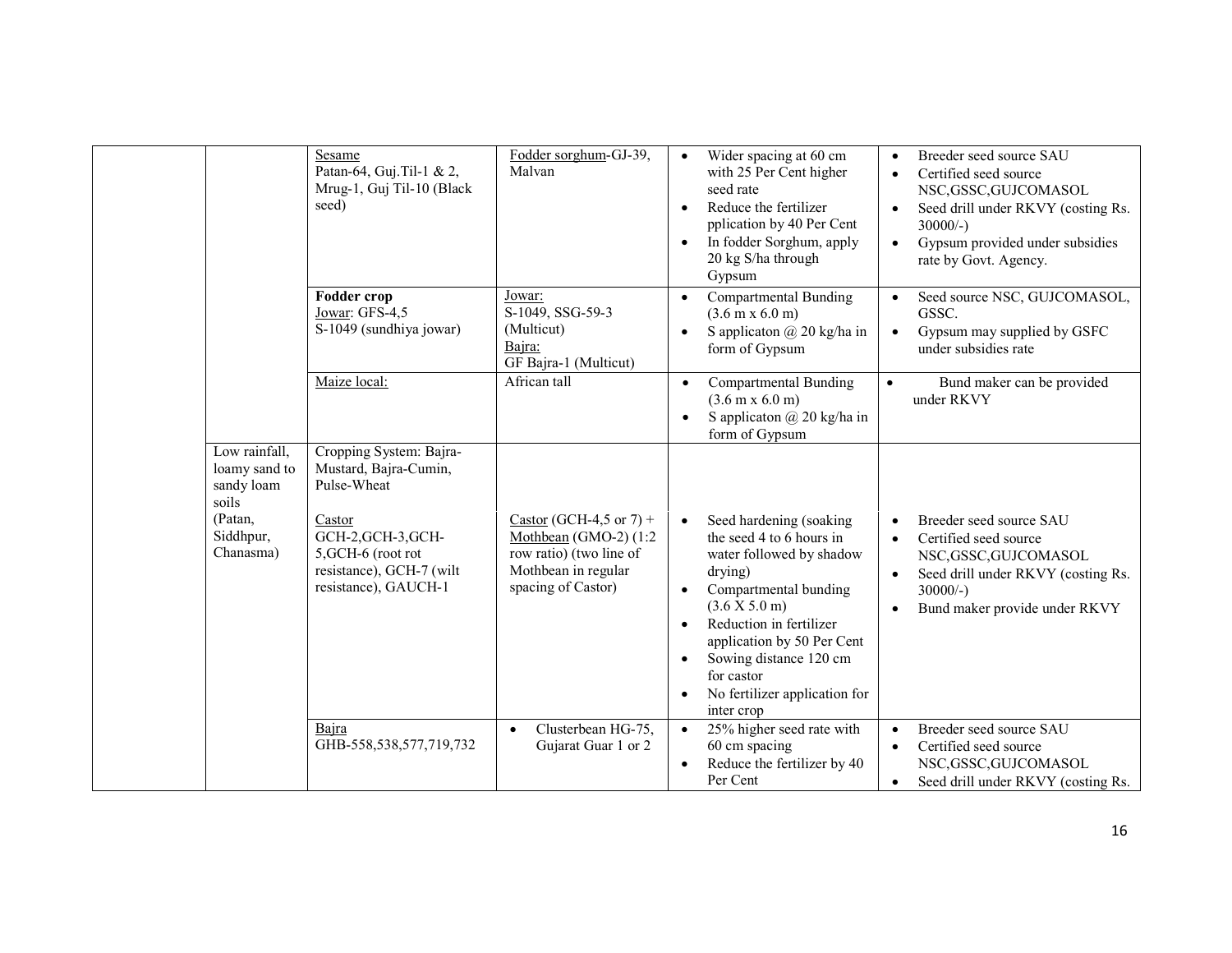|  |                                                                    |                                                  | Seed hardening (soaking<br>$\bullet$<br>the seed 3 to 4 hours in<br>water followed by shadow<br>drying)                                                                                                                  | $30000/-$ )<br>Ridge & furrow maker can be<br>$\bullet$<br>provided under RKVY or other<br>Govt. Agency.                                                                                                                                                                 |
|--|--------------------------------------------------------------------|--------------------------------------------------|--------------------------------------------------------------------------------------------------------------------------------------------------------------------------------------------------------------------------|--------------------------------------------------------------------------------------------------------------------------------------------------------------------------------------------------------------------------------------------------------------------------|
|  |                                                                    | Fodder sorghum GJ-<br>$\bullet$<br>39 and Malvan | Wider spacing at 60 cm<br>$\bullet$<br>with 25 Per Cent higher<br>seed rate<br>Reduce the fertilizer<br>$\bullet$<br>application by 40 Per Cent<br>In fodder Sorghum, apply<br>$\bullet$<br>20 kg S/ha through<br>Gypsum | Breeder seed source SAU<br>Certified seed source<br>NSC,GSSC,GUJCOMASOL<br>Seed drill under RKVY (costing Rs.<br>$30000/-$ )<br>Ridge & furrow maker can be<br>provided under RKVY or other<br>Govt. Agency.<br>Gypsum provided under subsidies<br>rate by Govt. Agency. |
|  | Green gram<br>Guj.Mung-1,2,3 & 4, K-851                            | Fodder sorghum-GJ-39,<br>Malvan                  | Wider spacing at 60 cm<br>$\bullet$<br>with 25 Per Cent higher<br>seed rate<br>Reduce the fertilizer<br>$\bullet$<br>application by 40 Per Cent<br>In fodder Sorghum, apply<br>$\bullet$<br>20 kg S/ha through<br>Gypsum | Breeder seed source SAU<br>$\bullet$<br>Certified seed source<br>$\bullet$<br>NSC, GSSC, GUJCOMASOL<br>Seed drill under RKVY (costing Rs.<br>$30000/-$ )                                                                                                                 |
|  | Black gram<br>Zandewal, T-9, TPU-4, Pusa-<br>1, Guj.Urad-1         | Fodder sorghum-GJ-39,<br>Malvan                  | do                                                                                                                                                                                                                       | do                                                                                                                                                                                                                                                                       |
|  | Clusterbean<br>Pusa Navbahar,<br>S.160-1, HG-75,<br>Guj.Guar-1 & 2 | HG-75, Gujarat Guar-1<br>& 2                     | 20 Per Cent higher seed<br>$\bullet$<br>rate with 60 cm spacing<br>Seed hardening (soaking<br>$\bullet$<br>the seed 3 to 4 hours in<br>water followed by shadow<br>drying)                                               | do                                                                                                                                                                                                                                                                       |
|  | Mothbean<br>Baleswar-12,<br>Guj.Moth-1, RMO-40,<br>RMO-257, GMO-2  | Gujarat Mothbean-1 and<br>$GMO-2$                | Sowing at 60 cm spacing<br>$\bullet$<br>Fertilizer reduction by 30<br>$\bullet$<br>Per Cent                                                                                                                              | Breeder seed source SAU<br>$\bullet$<br>Certified seed source<br>$\bullet$<br>NSC, GSSC, GUJCOMASOL<br>-Seed drill under RKVY (costing<br>$Rs. 30000/-$ )                                                                                                                |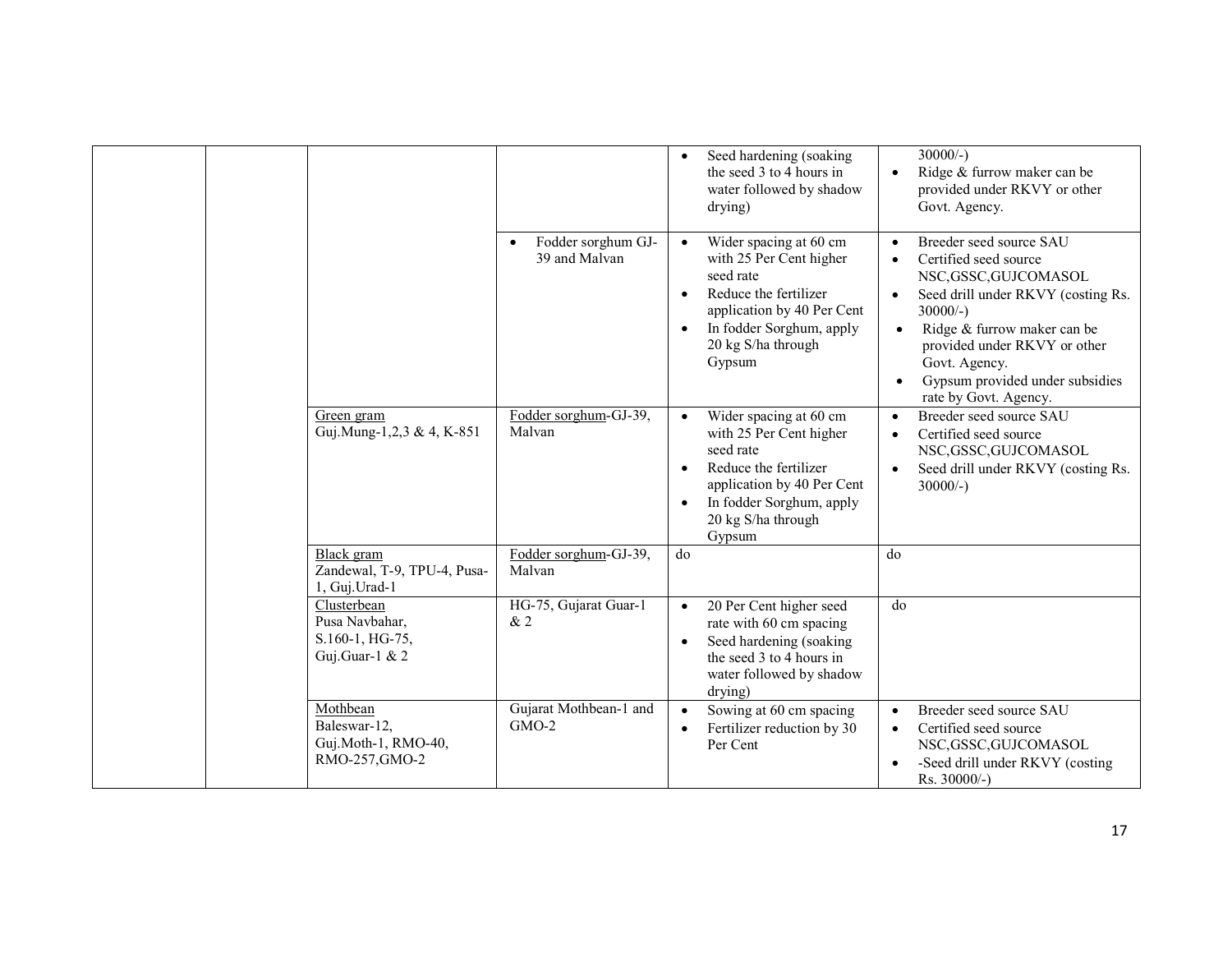| Cotton<br>Kalyan & private hybrid, Bt.<br>Cotton                | Castor (GCH-4,5 or<br>7)<br>Castor (GCH-4,5 or<br>$7$ + Clusterbean<br>(Guj Guar 1 or 2)<br>One row of Cowpea<br>or Clusterbean<br>between regular two<br>row of castor<br>without giving any<br>fertilizer | Seed hardening (soaking)<br>$\bullet$<br>the seed 8 hours in water<br>followed by shadow<br>drying)<br>Sow the castor crop at 120<br>$\bullet$<br>cm spacing<br>Compartmental bunding<br>٠<br>(3.6 X 6.0 m) | Breeder seed source SAU<br>Certified seed source<br>NSC,GSSC,GUJCOMASOL<br>Seed drill under RKVY (costing Rs.<br>$30000/-$ )<br>Ridge & furrow maker can be<br>provided under RKVY or other<br>Govt. Agency. |
|-----------------------------------------------------------------|-------------------------------------------------------------------------------------------------------------------------------------------------------------------------------------------------------------|-------------------------------------------------------------------------------------------------------------------------------------------------------------------------------------------------------------|--------------------------------------------------------------------------------------------------------------------------------------------------------------------------------------------------------------|
| <b>Fodder crop</b><br>Jowar: GFS-4,5<br>S-1049 (sundhiya jowar) | Jowar:<br>S-1049, SSG-59-3<br>(Multicut)<br>Bajra:<br>GF Bajra-1 (Multicut)                                                                                                                                 | <b>Compartmental Bunding</b><br>$(3.6 \text{ m} \times 6.0 \text{ m})$<br>S application $\omega$ 20 kg/ha in<br>form of Gypsum                                                                              | Seed source NSC, GUJCOMASOL,<br>GSSC.<br>Gypsum may supplied by GSFC<br>under subsidies rate                                                                                                                 |
| Maize local:                                                    | African tall                                                                                                                                                                                                | Compartmental Bunding<br>$\bullet$<br>$(3.6 \text{ m} \times 6.0 \text{ m})$<br>S applicaton $\omega$ 20 kg/ha in<br>$\bullet$<br>form of Gypsum                                                            | Bund maker can be provided<br>under RKVY                                                                                                                                                                     |

| Condition                      |                                                                  |                                                                 | <b>Suggested Contingency measures</b>                                      |                                                                                                                                                                                  |                                                                                                                                                                                           |  |  |  |
|--------------------------------|------------------------------------------------------------------|-----------------------------------------------------------------|----------------------------------------------------------------------------|----------------------------------------------------------------------------------------------------------------------------------------------------------------------------------|-------------------------------------------------------------------------------------------------------------------------------------------------------------------------------------------|--|--|--|
| <b>Early season</b><br>drought | Major<br>Farming                                                 | Normal Crop/<br><b>Cropping system</b>                          | Change in crop /<br>cropping                                               | <b>Agronomic measures</b>                                                                                                                                                        | <b>Remarks on Implementation</b>                                                                                                                                                          |  |  |  |
| (delayed<br>onset)             | situation                                                        |                                                                 | system <sup>c</sup> including variety                                      |                                                                                                                                                                                  |                                                                                                                                                                                           |  |  |  |
| Delay by<br>8 weeks            | Low rainfall,<br>medium black<br>to black salt<br>affected soils | Cropping system: Bajra-<br>Mustard, Bajra-Cumin,<br>Pulse-Wheat |                                                                            |                                                                                                                                                                                  |                                                                                                                                                                                           |  |  |  |
| August<br>4 <sup>th</sup> week | (Sami, Harij,<br>Radhanpur,<br>Santalpur)                        | Cotton (V-797 $&$<br>Kalyan),                                   | Clusterbean Hg-75,<br>Gujarat Guar 1 or 2<br>Fodder Jowar<br>GJ-39, Malvan | 25% higher seed rate with 60<br>cm spacing<br>Reduce the fertilizer by 40 Per<br>Cent<br>Seed hardening (soaking the<br>seed 3 to 4 hours in water<br>followed by shadow drying) | Breeder seed source SAU<br>Certified seed source<br>NSC,GSSC,GUJCOMASOL<br>Seed drill under RKVY (costing<br>$Rs. 30000/-$<br>Ridge & furrow maker can be<br>provided under RKVY or other |  |  |  |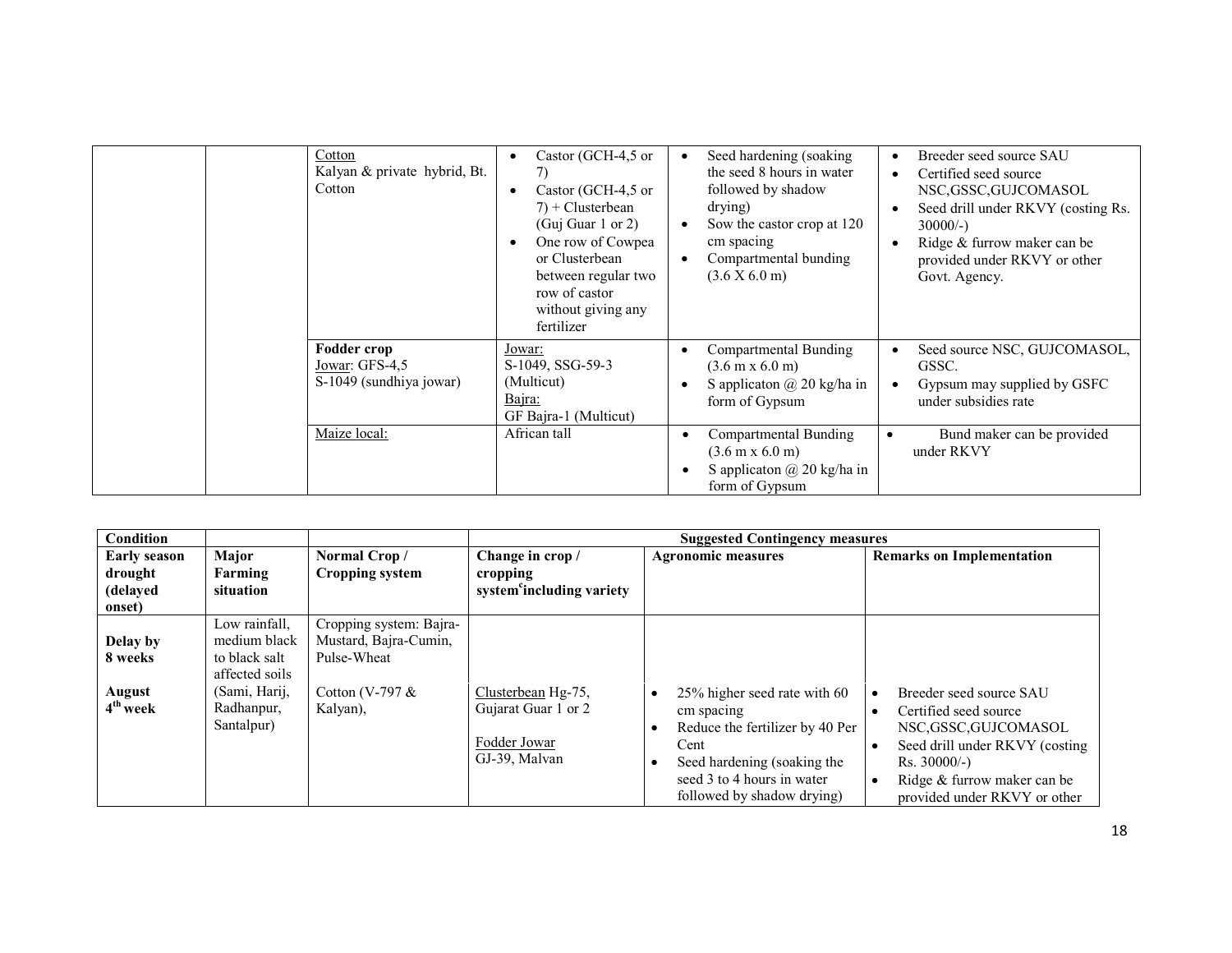|  |                                                                    |                                                                            |                                                               | In fodder Sorghum, apply 20<br>kg S/ha through Gypsum                                                                                                                                                                                                                                  | $\bullet$                                                     | Govt. Agency.<br>Gypsum provided under<br>subsidies rate by Govt. Agency.                                                                                                                                                                                               |
|--|--------------------------------------------------------------------|----------------------------------------------------------------------------|---------------------------------------------------------------|----------------------------------------------------------------------------------------------------------------------------------------------------------------------------------------------------------------------------------------------------------------------------------------|---------------------------------------------------------------|-------------------------------------------------------------------------------------------------------------------------------------------------------------------------------------------------------------------------------------------------------------------------|
|  | Bajra<br>GHB-<br>558, 538, 577, 719, 732                           | Fodder Jowar<br>GJ-39, Malvan                                              | $\bullet$<br>$\bullet$<br>$\bullet$                           | Wider spacing at 60 cm with<br>25 Per Cent higher seed rate<br>Reduce the fertilizer<br>application by 40 Per Cent<br>In fodder Sorghum, apply 20<br>kg S/ha through Gypsum                                                                                                            | do                                                            |                                                                                                                                                                                                                                                                         |
|  | Green gram<br>Guj.Mung-1,2,3 & 4, K-<br>851                        | Fodder Jowar<br>GJ-39, Malvan                                              | $\bullet$<br>$\bullet$<br>$\bullet$                           | Wider spacing at 60 cm with<br>25 Per Cent higher seed rate<br>Reduce the fertilizer<br>application by 40 Per Cent<br>In fodder Sorghum, apply 20<br>kg S/ha through Gypsum                                                                                                            | $\bullet$<br>$\bullet$<br>$\bullet$                           | Breeder seed source SAU<br>Certified seed source<br>NSC, GSSC, GUJCOMASOL<br>Seed drill under RKVY (costing<br>Rs. 30000/-)<br>Gypsum provided under<br>subsidies rate by Govt. Agency.                                                                                 |
|  | Black gram<br>Zandewal, T-9, TPU-4,<br>Pusa-1, Guj.Urad-1          | Fodder Jowar<br>GJ-39, Malvan                                              | $\bullet$<br>$\bullet$                                        | Wider spacing at 60 cm with<br>25 Per Cent higher seed rate<br>Reduce the fertilizer<br>application by 40 Per Cent<br>In fodder Sorghum, apply 20<br>kg S/ha through Gypsum                                                                                                            | $\bullet$<br>$\bullet$<br>$\bullet$<br>$\bullet$              | Breeder seed source SAU<br>Certified seed source<br>NSC, GSSC, GUJCOMASOL<br>Seed drill under RKVY (costing<br>Rs. 30000/-)<br>Gypsum provided under<br>subsidies rate by Govt. Agency.                                                                                 |
|  | Clusterbean<br>Pusa Navbahar,<br>S.160-1, HG-75,<br>Guj.Guar-1 & 2 | Clusterbean HG-75,<br>Gujarat Guar 1 or 2<br>Fodder Jowar<br>GJ-39, Malvan | $\bullet$<br>$\bullet$<br>$\bullet$<br>$\bullet$<br>$\bullet$ | 25% higher seed rate with 60<br>cm spacing<br>Reduce the fertilizer by 40 Per<br>Cent<br>Conservation furrow at every<br>third row<br>Seed hardening (soaking the<br>seed 3 to 4 hours in water<br>followed by shadow drying)<br>In fodder Sorghum, apply 20<br>kg S/ha through Gypsum | $\bullet$<br>$\bullet$<br>$\bullet$<br>$\bullet$<br>$\bullet$ | Breeder seed source SAU<br>Certified seed source<br>NSC, GSSC, GUJCOMASOL<br>Seed drill under RKVY (costing<br>Rs. 30000/-)<br>Ridge & furrow maker can be<br>provided under RKVY or other<br>Govt. Agency.<br>Gypsum provided under<br>subsidies rate by Govt. Agency. |
|  | Mothbean<br>Baleswar-12,<br>Guj.Moth-1, RMO-40,                    | Fodder Jowar<br>GJ-39, Malvan                                              | $\bullet$<br>$\bullet$                                        | Wider spacing at 60 cm with<br>25 Per Cent higher seed rate<br>Reduce the fertilizer                                                                                                                                                                                                   | $\bullet$<br>$\bullet$                                        | Breeder seed source SAU<br>Certified seed source<br>NSC,GSSC,GUJCOMASOL                                                                                                                                                                                                 |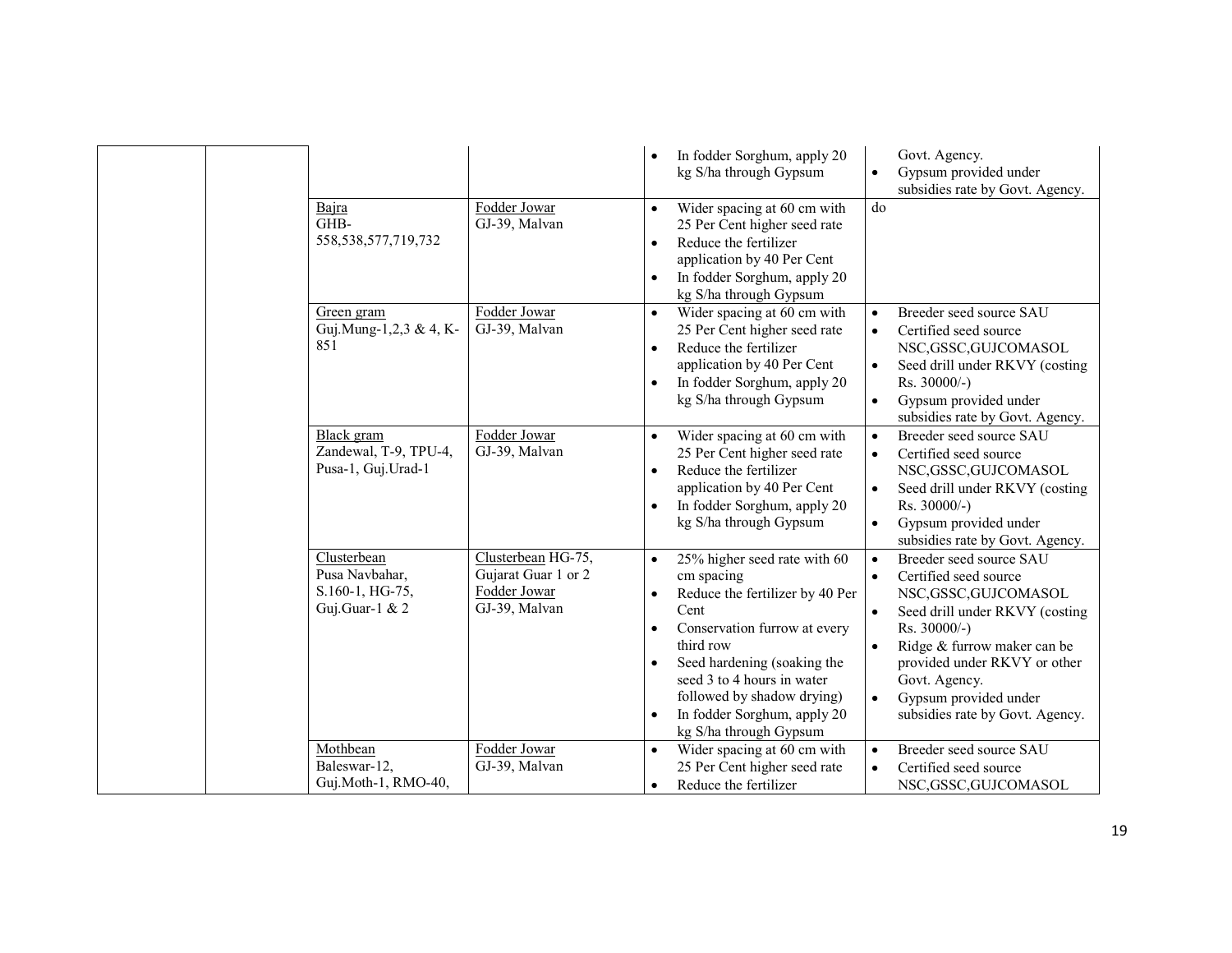| RMO-257, GMO-2                                                                                         |                                                                                                                                                                                              | $\bullet$                           | application by 40 Per Cent<br>In fodder Sorghum, apply 20<br>kg S/ha through Gypsum                                                                                                                                                     | $\bullet$                                        | Seed drill under RKVY (costing<br>$Rs. 30000/-$ )<br>Gypsum provided under<br>subsidies rate by Govt. Agency.                                                                                                   |
|--------------------------------------------------------------------------------------------------------|----------------------------------------------------------------------------------------------------------------------------------------------------------------------------------------------|-------------------------------------|-----------------------------------------------------------------------------------------------------------------------------------------------------------------------------------------------------------------------------------------|--------------------------------------------------|-----------------------------------------------------------------------------------------------------------------------------------------------------------------------------------------------------------------|
| Cowpea<br>Pusa falguni,<br>Guj.cowpea-1,2,4 & 5,<br>V-16, Chharodi                                     | Only fodder cowpea<br>GFC-1, GFC-2, GFC-3,<br>GFC-4, EC-4216                                                                                                                                 | $\bullet$<br>$\bullet$              | Sowing distance 45 cm with<br>40 kg seed/ha<br>Reduce the fertilizer<br>application by 40 Per Cent                                                                                                                                      | $\bullet$<br>$\bullet$<br>$\bullet$              | Breeder seed source SAU<br>Certified seed source<br>NSC, GSSC, GUJCOMASOL<br>Seed drill under RKVY (costing<br>$Rs. 30000/-$ )                                                                                  |
|                                                                                                        | Cowpea as green vegetable<br>Guj Cowpea-1,2 & 4,5                                                                                                                                            | $\bullet$<br>$\bullet$<br>$\bullet$ | Sowing at 60 cm spacing<br>Reduce the fertilizer<br>application by 50 Per Cent<br>Conservation furrow at every<br>third row                                                                                                             | $\bullet$<br>$\bullet$<br>$\bullet$<br>$\bullet$ | Breeder seed source SAU<br>Certified seed source<br>NSC, GSSC, GUJCOMASOL<br>Seed drill under RKVY (costing<br>Rs. 30000/-)<br>Furrow opener can be provided<br>under RKVY                                      |
| Castor<br>GCH-2, GCH-3, GCH-<br>5, GCH-6 (root rot<br>resistance), GCH-7 (wilt<br>resistance), GAUCH-1 | Castor (GCH-4,5 or 7)<br>$\bullet$<br>+ Cowpea (GC-4<br>(one line of Cowpea<br>in regular spacing of<br>castor)<br>Or<br>Castor (GCH-4,5 or 7)<br>+ Purva Til (purva-1)<br>$(1:1$ Row ratio) | $\bullet$<br>$\bullet$<br>$\bullet$ | Seed hardening (soaking the<br>seed 4 to 6 hours in water<br>followed by shadow drying)<br>Reduction in fertilizer<br>application by 50 Per Cent<br>Sowing distance 120 cm for<br>castor<br>No fertilizer application for<br>inter crop | $\bullet$<br>$\bullet$<br>$\bullet$              | Breeder seed source SAU<br>Certified seed source<br>NSC, GSSC, GUJCOMASOL<br>Bund maker provide under<br><b>RKVY</b><br>Seed drill can be provided under<br>RKVY or any other Govt.<br>Agency on subsidies rate |
| Sesame<br>Patan-64, Guj.Til-1 & 2,<br>Mrug-1, Guj Til-10<br>(Black seed)                               | Purva (semi rabi var.)<br>Purva-1                                                                                                                                                            | $\bullet$                           | As such                                                                                                                                                                                                                                 | $\bullet$<br>$\bullet$                           | Breeder seed source SAU<br>Certified seed source<br>NSC, GSSC, GUJCOMASOL                                                                                                                                       |
| <b>Fodder crop</b><br>Jowar: GFS-4,5,<br>S-1049 (sundhiya<br>jowar)                                    | Jowar: S-1049, SSG-59-3<br>(Multicut)<br>Bajra: GF Bajra-1<br>(Multicut)<br>Reduce the 25 % seed<br>rate                                                                                     | $\bullet$<br>$\bullet$              | <b>Compartmental Bunding</b><br>$(3.6 \text{ m} \times 6.0 \text{ m})$<br>S applicaton $\omega$ 20 kg/ha in<br>form of Gypsum                                                                                                           | $\bullet$<br>$\bullet$<br>$\bullet$              | Seed source NSC,<br>GUJCOMASOL, GSSC.<br>Gypsum may supplied by GSFC<br>under subsidies rate<br>Bund maker can be provided<br>under RKVY                                                                        |
| Maize local:                                                                                           | Jowar: S-1049, SSG-59-3<br>(Multicut)                                                                                                                                                        |                                     | Compartmental Bunding(3.6<br>$m \times 6.0$ m)                                                                                                                                                                                          |                                                  | Bund maker can be provided<br>under RKVY                                                                                                                                                                        |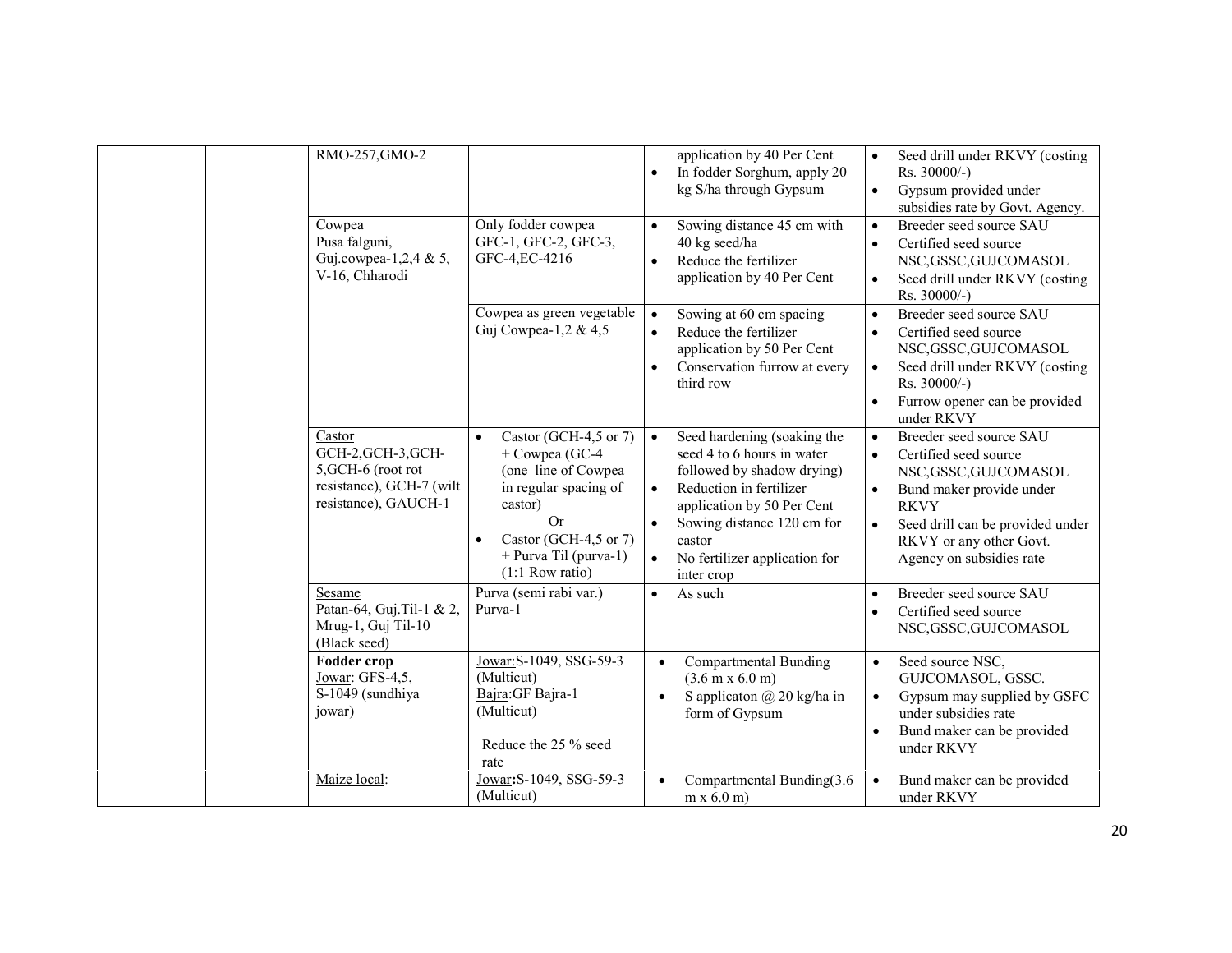|                                                                                            |                                                                                                                                                                           | Bajra: GF Bajra-1<br>(Multicut)<br>Reduce the 25 % seed rate                                                                                                                           |                                     | S applicaton $\omega$ 20 kg/ha in<br>form of Gypsum                                                                                                                                                                                     |                                                  | Gypsum may supplied by GSFC<br>under subsidies rate                                                                                                                                                                                                                     |
|--------------------------------------------------------------------------------------------|---------------------------------------------------------------------------------------------------------------------------------------------------------------------------|----------------------------------------------------------------------------------------------------------------------------------------------------------------------------------------|-------------------------------------|-----------------------------------------------------------------------------------------------------------------------------------------------------------------------------------------------------------------------------------------|--------------------------------------------------|-------------------------------------------------------------------------------------------------------------------------------------------------------------------------------------------------------------------------------------------------------------------------|
| Low rainfall,<br>loamy sand to<br>sandy loam<br>soils<br>(Patan,<br>Siddhpur,<br>Chanasma) | Cropping System:<br>Bajra-Mustard, Bajra-<br>Cumin, Pulse-Wheat<br>Castor<br>GCH-2, GCH-3, GCH-<br>5, GCH-6 (root rot<br>resistance), GCH-7 (wilt<br>resistance), GAUCH-1 | Castor (GCH-4,5 or 7)<br>+ Cowpea (GC-4<br>(one line of Cowpea<br>in regular spacing of<br>castor)<br><b>Or</b><br>Castor (GCH-4,5 or 7)<br>+ Purva Til (purva-1)<br>$(1:1$ Row ratio) | $\bullet$<br>$\bullet$<br>$\bullet$ | Seed hardening (soaking the<br>seed 4 to 6 hours in water<br>followed by shadow drying)<br>Reduction in fertilizer<br>application by 50 Per Cent<br>Sowing distance 120 cm for<br>castor<br>No fertilizer application for<br>inter crop | $\bullet$<br>$\bullet$<br>$\bullet$<br>$\bullet$ | Breeder seed source SAU<br>Certified seed source<br>NSC, GSSC, GUJCOMASOL<br>Bund maker provide under<br><b>RKVY</b><br>Seed drill can be provided under<br>RKVY or any other Govt.<br>Agency on subsidies rate                                                         |
|                                                                                            | Bajra<br>GH <sub>B</sub> -<br>558, 538, 577, 719, 732                                                                                                                     | Fodder Jowar<br>GJ-39, Malvan                                                                                                                                                          | $\bullet$<br>$\bullet$<br>$\bullet$ | Wider spacing at 60 cm with<br>25 Per Cent higher seed rate<br>Reduce the fertilizer<br>application by 40 Per Cent<br>In fodder Sorghum, apply 20<br>kg S/ha through Gypsum                                                             | $\bullet$<br>$\bullet$<br>$\bullet$<br>$\bullet$ | Breeder seed source SAU<br>Certified seed source<br>NSC, GSSC, GUJCOMASOL<br>Seed drill under RKVY (costing<br>Rs. 30000/-)<br>Ridge & furrow maker can be<br>provided under RKVY or other<br>Govt. Agency.<br>Gypsum provided under<br>subsidies rate by Govt. Agency. |
|                                                                                            | Green gram<br>Guj.Mung-1,2,3 & 4, K-<br>851                                                                                                                               | Fodder Jowar<br>GJ-39, Malvan                                                                                                                                                          | do                                  |                                                                                                                                                                                                                                         | $\bullet$<br>$\bullet$<br>$\bullet$<br>$\bullet$ | Breeder seed source SAU<br>Certified seed source<br>NSC, GSSC, GUJCOMASOL<br>Seed drill under RKVY (costing<br>Rs. 30000/-)<br>Gypsum provided under<br>subsidies rate by Govt. Agency.                                                                                 |
|                                                                                            | Black gram<br>Zandewal, T-9, TPU-4,<br>Pusa-1, Guj. Urad-1                                                                                                                | Fodder Jowar<br>GJ-39, Malvan                                                                                                                                                          | do                                  |                                                                                                                                                                                                                                         |                                                  | do                                                                                                                                                                                                                                                                      |
|                                                                                            | Clusterbean                                                                                                                                                               | Clusterbean HG-75,                                                                                                                                                                     | $\bullet$                           | 25% higher seed rate with 60                                                                                                                                                                                                            | $\bullet$                                        | Breeder seed source SAU                                                                                                                                                                                                                                                 |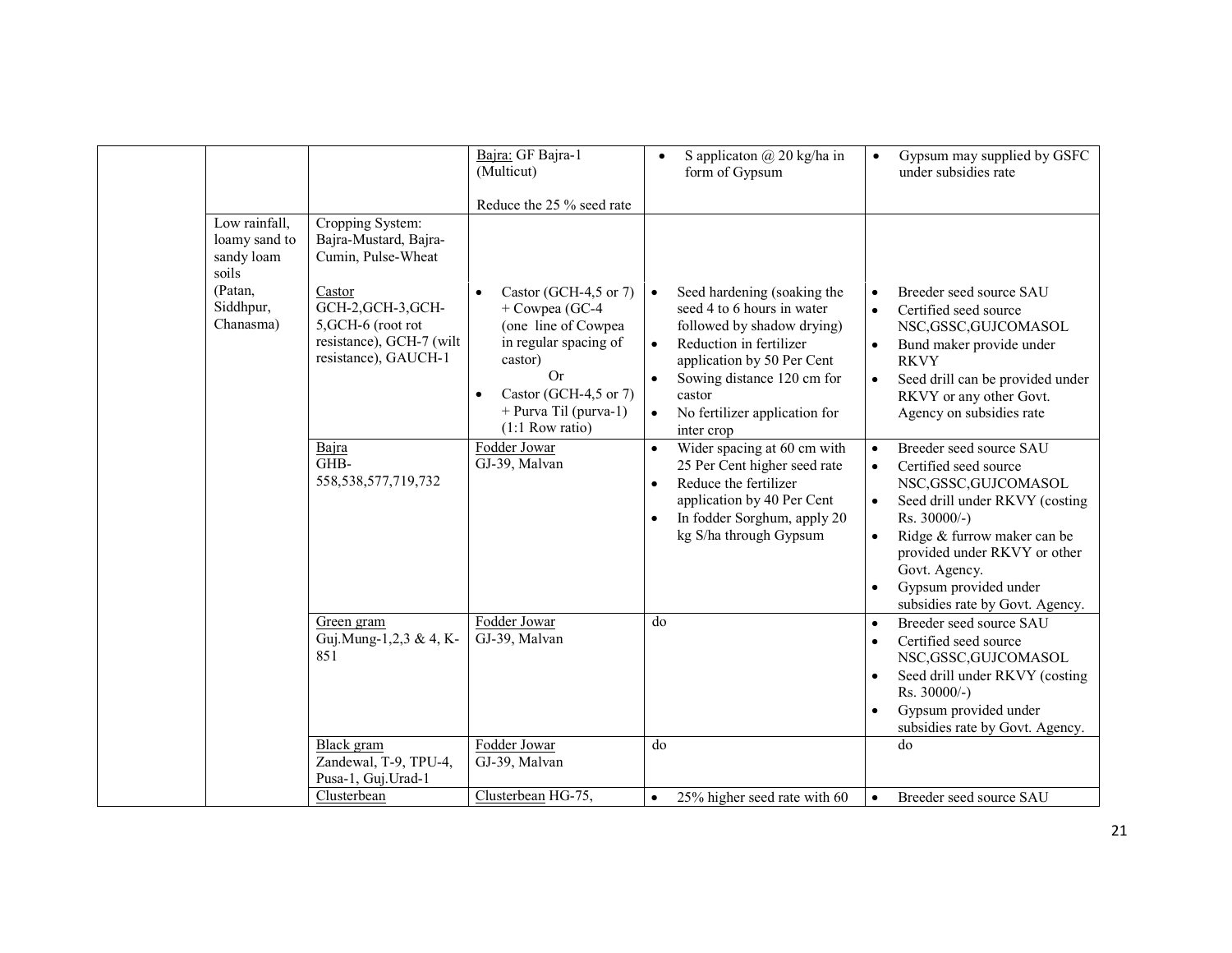| Pusa Navbahar,<br>S.160-1, HG-75,<br>Guj.Guar-1 & 2                 | Gujarat Guar 1 or 2<br>Fodder Jowar<br>GJ-39, Malvan                                                     | cm spacing<br>Reduce the fertilizer by 40 Per<br>$\bullet$<br>Cent<br>Conservation furrow at every<br>$\bullet$<br>third row<br>Seed hardening (soaking the<br>$\bullet$<br>seed 3 to 4 hours in water<br>followed by shadow drying)<br>In fodder Sorghum, apply 20<br>$\bullet$<br>kg S/ha through Gypsum | Certified seed source<br>$\bullet$<br>NSC, GSSC, GUJCOMASOL<br>Seed drill under RKVY (costing<br>$\bullet$<br>Rs. 30000/-)<br>Ridge & furrow maker can be<br>provided under RKVY or other<br>Govt. Agency.<br>Gypsum provided under<br>$\bullet$<br>subsidies rate by Govt. Agency.                            |
|---------------------------------------------------------------------|----------------------------------------------------------------------------------------------------------|------------------------------------------------------------------------------------------------------------------------------------------------------------------------------------------------------------------------------------------------------------------------------------------------------------|----------------------------------------------------------------------------------------------------------------------------------------------------------------------------------------------------------------------------------------------------------------------------------------------------------------|
| Mothbean<br>Baleswar-12,<br>Guj.Moth-1, RMO-40,<br>RMO-257, GMO-2   | Fodder Jowar<br>GJ-39, Malvan                                                                            | Wider spacing at 60 cm with<br>25 Per Cent higher seed rate<br>Reduce the fertilizer<br>$\bullet$<br>application by 40 Per Cent<br>In fodder Sorghum, apply 20<br>kg S/ha through Gypsum                                                                                                                   | Breeder seed source SAU<br>$\bullet$<br>Certified seed source<br>$\bullet$<br>NSC, GSSC, GUJCOMASOL<br>Seed drill under RKVY (costing<br>Rs. 30000/-)<br>Gypsum provided under<br>$\bullet$<br>subsidies rate by Govt. Agency.                                                                                 |
| Cotton<br>Kalyan & private<br>hybrid, Bt. Cotton                    | Clusterbean Hg-75,<br>Gujarat Guar 1 or 2<br>Fodder Jowar<br>GJ-39, Malvan                               | 25% higher seed rate with 60<br>$\bullet$<br>cm spacing<br>Reduce the fertilizer by 40 Per<br>$\bullet$<br>Cent<br>Seed hardening (soaking the<br>seed 3 to 4 hours in water<br>followed by shadow drying)<br>In fodder Sorghum, apply 20<br>kg S/ha through Gypsum                                        | Breeder seed source SAU<br>$\bullet$<br>Certified seed source<br>$\bullet$<br>NSC, GSSC, GUJCOMASOL<br>Seed drill under RKVY (costing<br>Rs. 30000/-)<br>Ridge & furrow maker can be<br>provided under RKVY or other<br>Govt. Agency.<br>Gypsum provided under<br>$\bullet$<br>subsidies rate by Govt. Agency. |
| <b>Fodder crop</b><br>Jowar: GFS-4,5,<br>S-1049 (sundhiya<br>jowar) | Jowar: S-1049, SSG-59-3<br>(Multicut)<br>Bajra: GF Bajra-1<br>(Multicut)<br>Reduce the 25 % seed<br>rate | Compartmental Bunding<br>$(3.6 \text{ m} \times 6.0 \text{ m})$<br>S applicaton $(a)$ 20 kg/ha in<br>form of Gypsum                                                                                                                                                                                        | Seed source NSC,<br>$\bullet$<br>GUJCOMASOL, GSSC.<br>Gypsum may supplied by GSFC<br>$\bullet$<br>under subsidies rate<br>Bund maker can be provided<br>under RKVY                                                                                                                                             |
| Maize local:                                                        | do                                                                                                       | do                                                                                                                                                                                                                                                                                                         | Bund maker can be provided<br>$\bullet$<br>under RKVY<br>Gypsum may supplied by GSFC                                                                                                                                                                                                                           |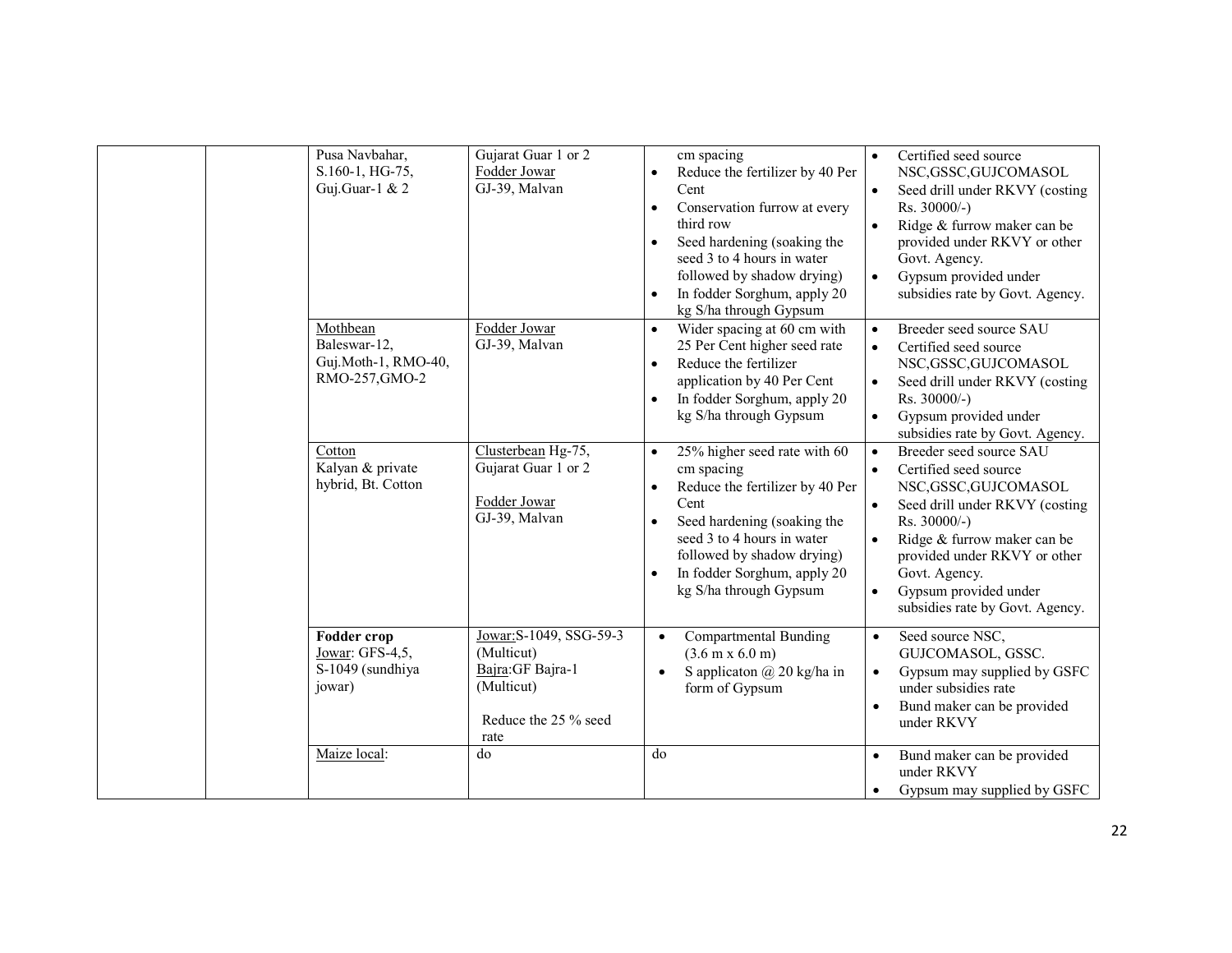| rate<br>ınde<br>SUL.<br>7510 D.C |  |  |  |
|----------------------------------|--|--|--|
|                                  |  |  |  |

| <b>Condition</b>                                                                                                  |                                                                                                               |                                                                                                    |                                                                             | <b>Suggested Contingency measures</b>                                                         |                                                                                                        |
|-------------------------------------------------------------------------------------------------------------------|---------------------------------------------------------------------------------------------------------------|----------------------------------------------------------------------------------------------------|-----------------------------------------------------------------------------|-----------------------------------------------------------------------------------------------|--------------------------------------------------------------------------------------------------------|
| Early season<br>drought (Normal<br>onset)                                                                         | <b>Major Farming</b><br>situation                                                                             | <b>Normal Crop/cropping system</b>                                                                 | Crop management                                                             | Soil nutrient & moisture<br>conservation measues                                              | <b>Remarks</b> on<br>Implementation                                                                    |
| <b>Normal onset</b><br>followed by 15-20<br>days dry spell<br>after sowing<br>leading to poor<br>germination/crop | Low rainfall,<br>medium black to<br>black salt affected<br>soils<br>(Sami, Harij,<br>Radhanpur,<br>Santalpur) | Cropping system: Bajra-Mustard,<br>Bajra-Cumin, Pulse-Wheat<br>Cotton (V-797 & Kalyan),            | Gap filling and<br>thinning to retain one<br>plant / hill                   | Conservation of soil<br>$\bullet$<br>moisture by hoeing<br>and weeding. Use<br>weeds as mulch | Implements for hoeing<br>$\bullet$<br>$&$ weeding be<br>procured under RKVY<br>or Govt. subsidies rate |
| stand etc.                                                                                                        |                                                                                                               | Baira<br>GHB-558,538,577,719,732                                                                   | Thinning to maintain<br>$\bullet$<br>10 to 15 cm plant to<br>plant distance | do<br>$\bullet$                                                                               | do<br>$\bullet$                                                                                        |
|                                                                                                                   |                                                                                                               | Green gram<br>Guj.Mung-1,2,3 & 4, K-851                                                            | ----                                                                        | do                                                                                            | do                                                                                                     |
|                                                                                                                   |                                                                                                               | Black gram<br>Zandewal, T-9, TPU-4, Pusa-1,<br>Guj.Urad-1                                          | ----                                                                        | do                                                                                            | do                                                                                                     |
|                                                                                                                   |                                                                                                               | Clusterbean<br>Pusa Navbahar,<br>S.160-1, HG-75,<br>Guj.Guar-1 & 2                                 | ----                                                                        | do                                                                                            | do                                                                                                     |
|                                                                                                                   |                                                                                                               | Mothbean<br>Baleswar-12,<br>Guj.Moth-1, RMO-40, RMO-<br>257, GMO-2                                 | ----                                                                        | do                                                                                            | do                                                                                                     |
|                                                                                                                   |                                                                                                               | Cowpea<br>Pusa falguni, Guj.cowpea-1,2,4 &<br>5, V-16, Chharodi                                    | $---$                                                                       | do                                                                                            | do                                                                                                     |
|                                                                                                                   |                                                                                                               | Castor<br>GCH-2, GCH-3, GCH-5, GCH-6<br>(root rot resistance), GCH-7 (wilt<br>resistance), GAUCH-1 | Gap filling and Thinning<br>to retain one plant/hill                        | do                                                                                            | do                                                                                                     |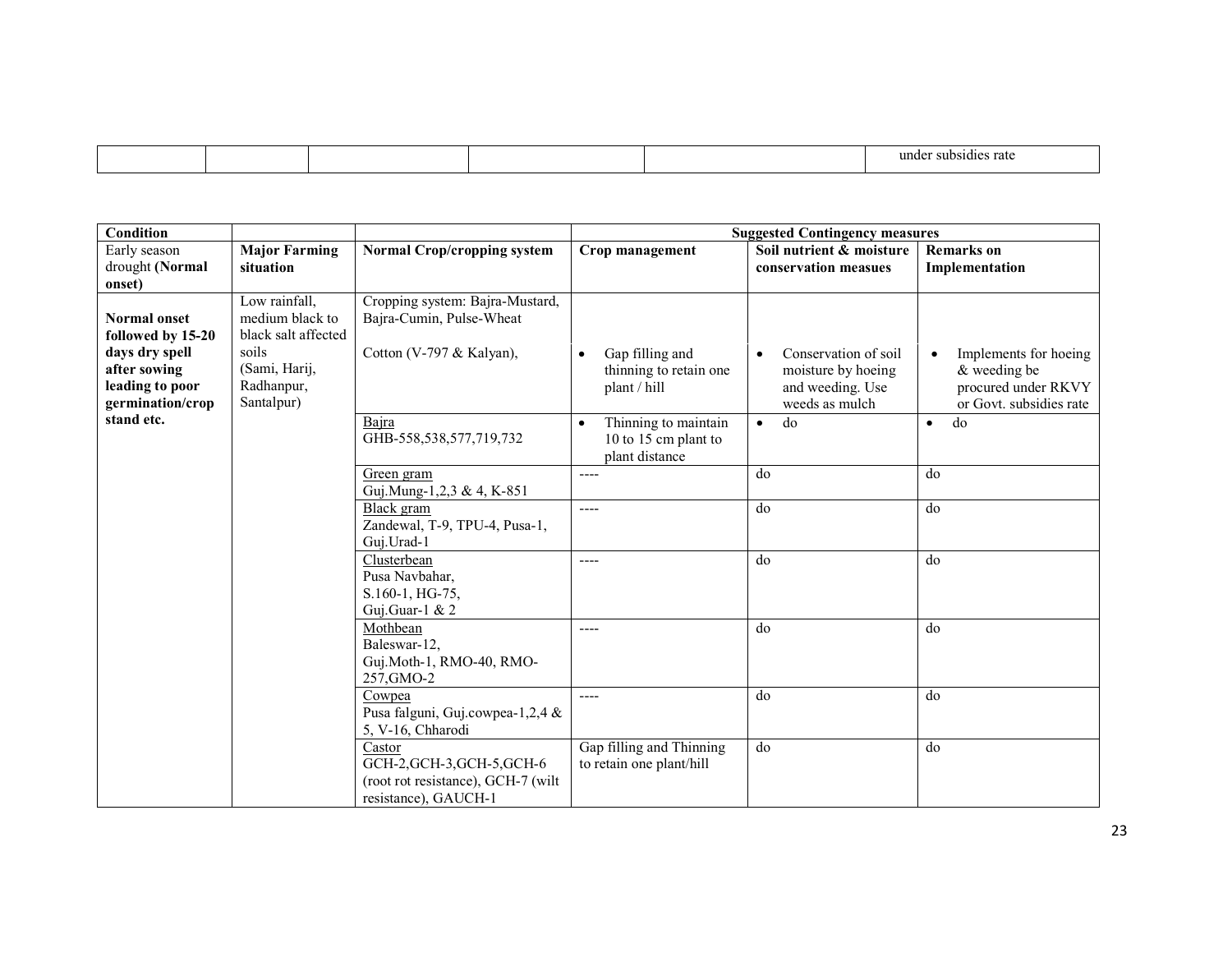|                                                    | Sesame<br>Patan-64, Guj. Til-1 & 2, Mrug-1,<br>Guj Til-10 (Black seed)                             | Thinning to maintain 15 to<br>20 cm plant to plant<br>distance | Conservation of soil<br>moisture by hoeing and<br>weeding. Use weeds as<br>mulch | Implements for hoeing $\&$<br>weeding be procured under<br>RKVY or Govt. subsidies<br>rate |
|----------------------------------------------------|----------------------------------------------------------------------------------------------------|----------------------------------------------------------------|----------------------------------------------------------------------------------|--------------------------------------------------------------------------------------------|
|                                                    | <b>Fodder crop</b><br>Jowar:<br>GFS-4,5<br>S-1049 (sundhiya jowar)                                 | As such                                                        | As such                                                                          | --------                                                                                   |
|                                                    | Maize local:                                                                                       | As such                                                        | As such                                                                          | $---$                                                                                      |
| Low rainfall,<br>loamy sand to<br>sandy loam soils | Cropping System: Bajra-Mustard,<br>Bajra-Cumin, Pulse-Wheat                                        |                                                                |                                                                                  |                                                                                            |
| (Patan, Siddhpur,<br>Chanasma)                     | Castor<br>GCH-2, GCH-3, GCH-5, GCH-6<br>(root rot resistance), GCH-7 (wilt<br>resistance), GAUCH-1 | Gap filling and Thinning<br>to retain one plant/hill           | Conservation of soil<br>moisture by hoeing and<br>weeding. Use weeds as<br>mulch | Implements for hoeing $\&$<br>weeding be procured under<br>RKVY or Govt. subsidies<br>rate |
|                                                    | Bajra<br>GHB-558,538,577,719,732                                                                   | Thinning to maintain 10 to<br>15 cm plant to plant<br>distance | do                                                                               | do                                                                                         |
|                                                    | Green gram<br>Guj.Mung-1,2,3 & 4, K-851                                                            | $---$                                                          | do                                                                               | do                                                                                         |
|                                                    | Black gram<br>Zandewal, T-9, TPU-4, Pusa-1,<br>Guj.Urad-1                                          | $---$                                                          | do                                                                               | do                                                                                         |
|                                                    | Clusterbean<br>Pusa Navbahar,<br>S.160-1, HG-75,<br>Guj.Guar-1 & $2$                               | $---$                                                          | do                                                                               | do                                                                                         |
|                                                    | Mothbean<br>Baleswar-12,<br>Guj.Moth-1, RMO-40, RMO-<br>257, GMO-2                                 | $---$                                                          | do                                                                               | do                                                                                         |
|                                                    | Cotton<br>Kalyan & private hybrid, Bt.<br>Cotton                                                   | Gap filling and thinning to<br>retain one plant / hill         | do                                                                               | do                                                                                         |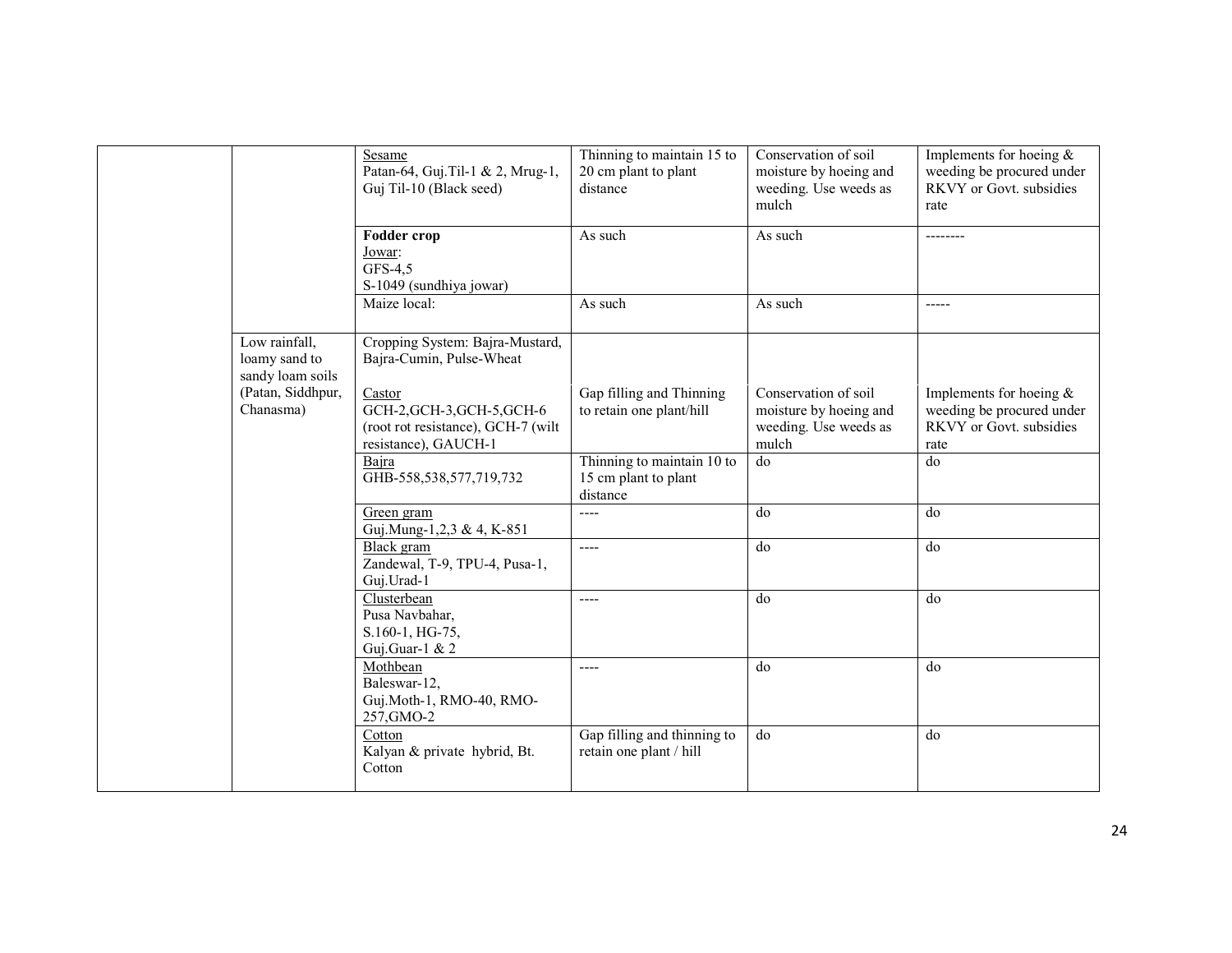| <b>Fodder crop</b>      | As such | As such | --------- |
|-------------------------|---------|---------|-----------|
| <u>Jowar:</u>           |         |         |           |
| GFS-4,5                 |         |         |           |
| S-1049 (sundhiya jowar) |         |         |           |
| Maize local:            | As such | As such | -----     |

| <b>Condition</b>       |                                                                                                               |                                                                                                   |                                                                                                                                                                     | <b>Suggested Contingency measures</b>                                                                                                                                                                                               |                                                                                                                                                                                                                                 |
|------------------------|---------------------------------------------------------------------------------------------------------------|---------------------------------------------------------------------------------------------------|---------------------------------------------------------------------------------------------------------------------------------------------------------------------|-------------------------------------------------------------------------------------------------------------------------------------------------------------------------------------------------------------------------------------|---------------------------------------------------------------------------------------------------------------------------------------------------------------------------------------------------------------------------------|
| <b>Mid season</b>      | <b>Major Farming</b>                                                                                          | <b>Normal Crop/cropping</b>                                                                       | Crop management                                                                                                                                                     | Soil nutrient & moisture                                                                                                                                                                                                            | <b>Remarks</b> on                                                                                                                                                                                                               |
| drought (long dry      | situation                                                                                                     | system                                                                                            |                                                                                                                                                                     | conservation measues                                                                                                                                                                                                                | Implementation                                                                                                                                                                                                                  |
| spell, consecutive     |                                                                                                               |                                                                                                   |                                                                                                                                                                     |                                                                                                                                                                                                                                     |                                                                                                                                                                                                                                 |
| 2 weeks rainless       |                                                                                                               |                                                                                                   |                                                                                                                                                                     |                                                                                                                                                                                                                                     |                                                                                                                                                                                                                                 |
| $(>2.5$ mm) period)    |                                                                                                               |                                                                                                   |                                                                                                                                                                     |                                                                                                                                                                                                                                     |                                                                                                                                                                                                                                 |
| At vegetative<br>stage | Low rainfall,<br>medium black to<br>black salt<br>affected soils<br>(Sami, Harij,<br>Radhanpur,<br>Santalpur) | Cropping system: Bajra-<br>Mustard, Bajra-Cumin,<br>Pulse-Wheat<br>Cotton (V-797 $\&$<br>Kalyan), | Reduce the plant<br>population by 15 to 20<br>Per Cent and use as<br>mulching material<br>Alternate furrow<br>irrigation or irrigation<br>through MIS if possible   | Conservation of soil<br>moisture by hoeing and<br>weeds use as mulch<br>Mulching of farm<br>byproduct @ 10t/ha<br>(castor shell or Bajra<br>husk)<br>Postponed the top<br>٠<br>dressing of N fertilizers<br>Mulch9ing (Plastic film | Implements for hoeing $&$<br>weeding be procured<br>under RKVY or Govt.<br>subsides rate<br>Mulching material under<br>RKVY or Govt. subsides<br>rate<br>Water harvested structure<br>can be constructed under<br><b>NAREGA</b> |
|                        |                                                                                                               | Bajra<br>GHB-<br>558, 538, 577, 719, 732<br>Green gram<br>Guj.Mung-1,2,3 & 4, K-<br>851           | Thinning of 20 to 25 %<br>$\bullet$<br>plants within row<br>Life saving irrigation if<br>$\bullet$<br>possible<br>Removal of 20% plant<br>$\bullet$<br>from the row | 25 micron & 200 kg/ha)<br>Conservation of soil<br>$\bullet$<br>moisture by hoeing and<br>weeding<br>Postponed the top<br>dressing of N fertilizers<br>Spraying of 5 % kaoline<br>solution<br>Interculturing                         | d <sub>0</sub><br>Implements for hoeing $\&$<br>weeding be procured under<br>RKVY or Govt. subsidies rate                                                                                                                       |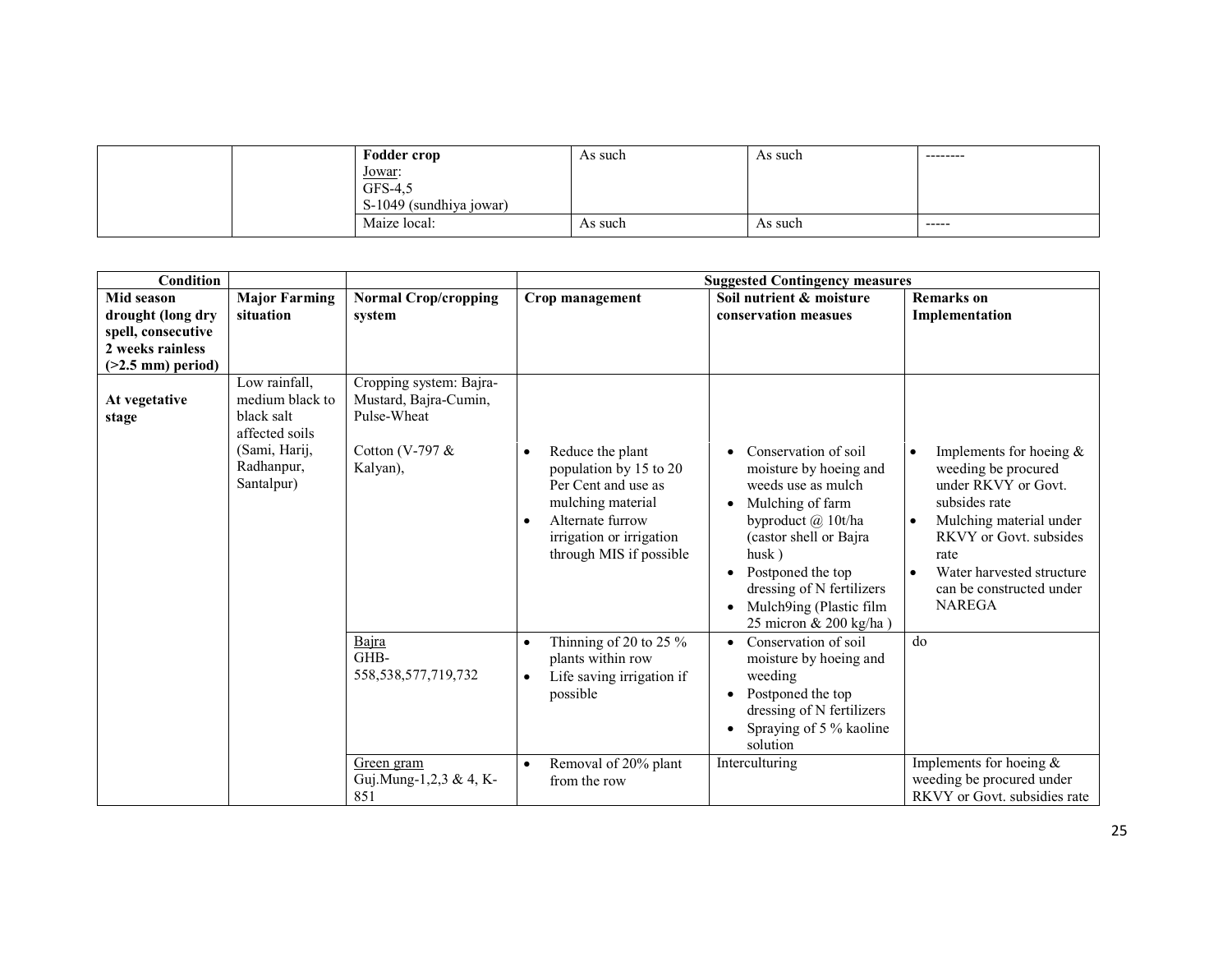|  |                       | $\bullet$ | Weeding                   |                |                              |
|--|-----------------------|-----------|---------------------------|----------------|------------------------------|
|  |                       | $\bullet$ | Protection against        |                |                              |
|  |                       |           | sucking pest (Spraying of |                |                              |
|  |                       |           | Methyle o demeton or      |                |                              |
|  |                       |           | Diamethioate 10 ml/10 lit |                |                              |
|  |                       |           | of water)                 |                |                              |
|  |                       | $\bullet$ | If possible life saving   |                |                              |
|  |                       |           | irrigation through MIS    |                |                              |
|  | Black gram            | $\bullet$ | Removal of 20% plant      | Interculturing | Implements for hoeing $\&$   |
|  | Zandewal, T-9, TPU-4, |           | from the row              |                | weeding be procured under    |
|  | Pusa-1, Guj.Urad-1    | $\bullet$ | Weeding                   |                | RKVY or Govt. subsidies rate |
|  |                       | $\bullet$ | Protection against        |                |                              |
|  |                       |           | sucking pest (Spraying of |                |                              |
|  |                       |           | Methyle o demeton or      |                |                              |
|  |                       |           | Diamethioate 10 ml/10 lit |                |                              |
|  |                       |           | of water)                 |                |                              |
|  |                       | $\bullet$ | If possible life saving   |                |                              |
|  |                       |           | irrigation through MIS    |                |                              |
|  | Clusterbean           | $\bullet$ | Removal of 20% plant      | do             | do                           |
|  | Pusa Navbahar,        |           | from the row              |                |                              |
|  | S.160-1, HG-75,       | $\bullet$ | Weeding                   |                |                              |
|  | Guj.Guar-1 & 2        | $\bullet$ | Protection against        |                |                              |
|  |                       |           | sucking pest (Spraying of |                |                              |
|  |                       |           | Methyle o demeton or      |                |                              |
|  |                       |           | Diamethioate 10 ml/10 lit |                |                              |
|  |                       |           | of water)                 |                |                              |
|  |                       | $\bullet$ | If possible life saving   |                |                              |
|  |                       |           | irrigation through MIS    |                |                              |
|  | Mothbean              | $\bullet$ | Removal of 20% plant      | do             | do                           |
|  | Baleswar-12,          |           | from the row              |                |                              |
|  | Guj.Moth-1, RMO-40,   | $\bullet$ | Weeding                   |                |                              |
|  | RMO-257, GMO-2        | $\bullet$ | Protection against        |                |                              |
|  |                       |           | sucking pest (Spraying of |                |                              |
|  |                       |           | Methyle o demeton or      |                |                              |
|  |                       |           | Diamethioate 10 ml/10 lit |                |                              |
|  |                       |           | of water)                 |                |                              |
|  |                       |           |                           |                |                              |
|  |                       |           | If possible life saving   |                |                              |
|  |                       |           | irrigation through MIS    |                |                              |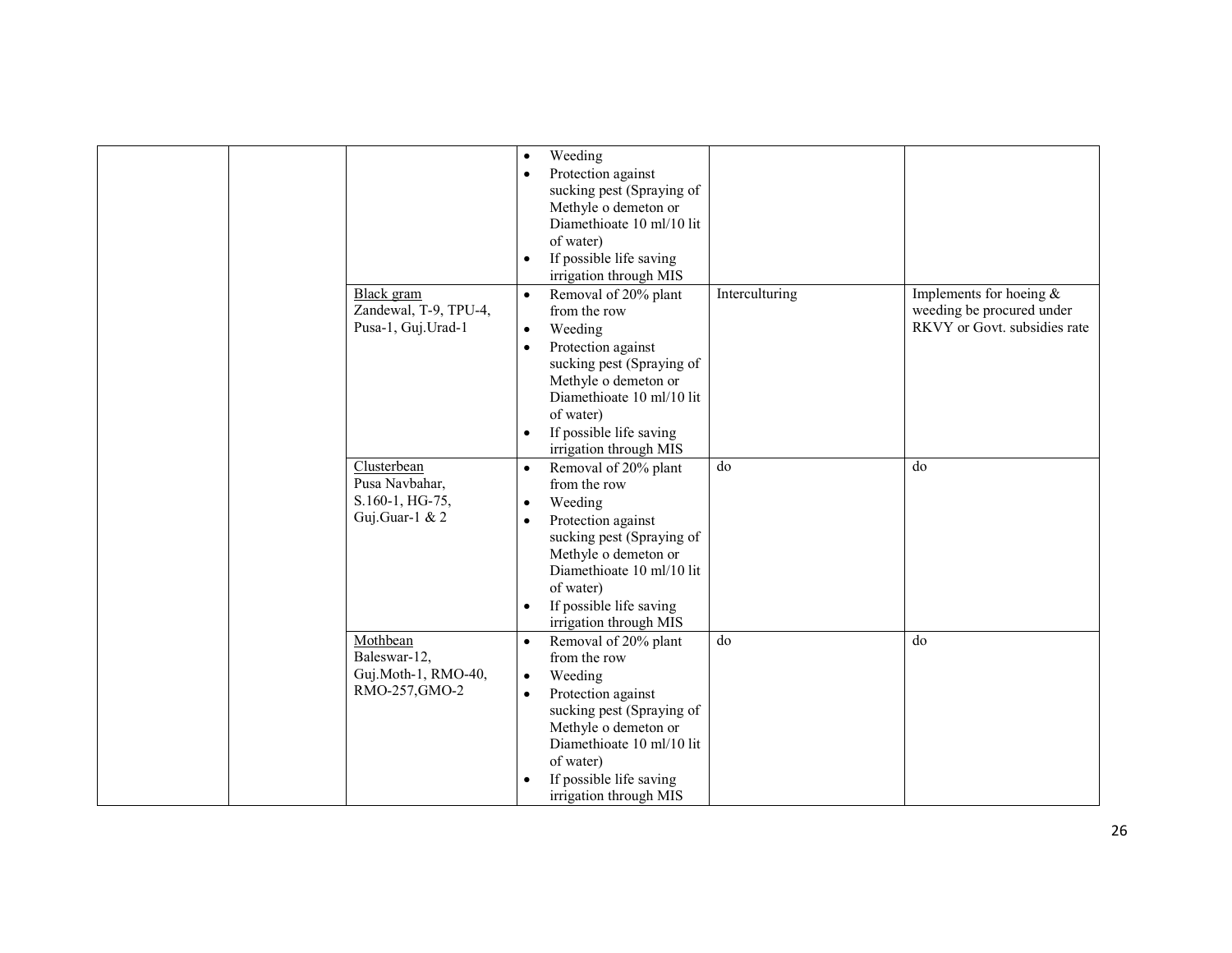| Cowpea<br>Pusa falguni,<br>Guj.cowpea-1,2,4 & 5, V-<br>16, Chharodi<br>Castor<br>GCH-2, GCH-3, GCH-<br>5, GCH-6 (root rot<br>resistance), GCH-7 (wilt<br>resistance), GAUCH-1 | Removal of 20% plant<br>from the row<br>$\bullet$<br>Weeding<br>Protection against<br>sucking pest (Spraying of<br>Methyle o demeton or<br>Diamethioate 10 ml/10 lit<br>of water)<br>If possible life saving<br>$\bullet$<br>irrigation through MIS<br>Reduce the plant<br>$\bullet$<br>population by 10 to 15<br>Per Cent and use as<br>mulch<br>Alternate furrow<br>$\bullet$<br>irrigation<br>If possible life saving<br>$\bullet$<br>irrigation through MIS | do<br>of<br>Conservation<br>soil $\bullet$<br>$\bullet$<br>moisture by hoeing and<br>weeds use as mulch<br>Mulching<br>of<br>farm<br>$\bullet$<br>byproduct<br>$\mathcal{a}$<br>$10t/ha$ $\bullet$<br>(castor shell or Bajra)<br>Postponed<br>the<br>$\bullet$<br>top<br>dressing of N fertilizers<br>Mulching (Plastic film<br>$\bullet$<br>25 micron $\omega$ 200 kg/ha<br>)+ Spraying of 5% kaolin $\bullet$<br>solution | do<br>Implements for hoeing $\&$<br>weeding be procured<br>under RKVY or Govt.<br>subsidies rate<br>Mulching material under<br>RKVY or Govt. subsidies<br>rate<br>Water harvested structure<br>$\bullet$<br>can be constructed under<br><b>NAREGA</b><br>MIS can be provided<br>under subsidies rate<br>through GGRC |
|-------------------------------------------------------------------------------------------------------------------------------------------------------------------------------|-----------------------------------------------------------------------------------------------------------------------------------------------------------------------------------------------------------------------------------------------------------------------------------------------------------------------------------------------------------------------------------------------------------------------------------------------------------------|-----------------------------------------------------------------------------------------------------------------------------------------------------------------------------------------------------------------------------------------------------------------------------------------------------------------------------------------------------------------------------------------------------------------------------|----------------------------------------------------------------------------------------------------------------------------------------------------------------------------------------------------------------------------------------------------------------------------------------------------------------------|
| Sesame<br>Patan-64, Guj. Til-1 & 2,<br>Mrug-1, Guj Til-10<br>(Black seed)                                                                                                     | Removal of 20% plant<br>$\bullet$<br>from the row<br>Weeding<br>$\bullet$<br>Protection against<br>$\bullet$<br>sucking pest (Spraying of<br>Methyle o demeton or<br>Diamethioate 10 ml/10 lit<br>of water)<br>If possible life saving<br>$\bullet$<br>irrigation through MIS                                                                                                                                                                                   | Interculturing                                                                                                                                                                                                                                                                                                                                                                                                              | Implements for hoeing $\&$<br>$\bullet$<br>weeding be procured<br>under RKVY or Govt.<br>subsides rate<br>MIS can be provided<br>$\bullet$<br>under subsidies rate<br>through GGRC                                                                                                                                   |
| Fodder_crop<br>Jowar:<br>GFS-4,5<br>S-1049 (sundhiya jowar)                                                                                                                   | Interculturing<br>$\bullet$<br>Soil mulch by selo<br>$\bullet$<br>interculturing<br>Life saving irrigation if<br>$\bullet$                                                                                                                                                                                                                                                                                                                                      | Restrict the fertilizer<br>$\bullet$<br>application if moisture is<br>insufficient<br>Reduce 25% plant<br>$\bullet$                                                                                                                                                                                                                                                                                                         | $---$                                                                                                                                                                                                                                                                                                                |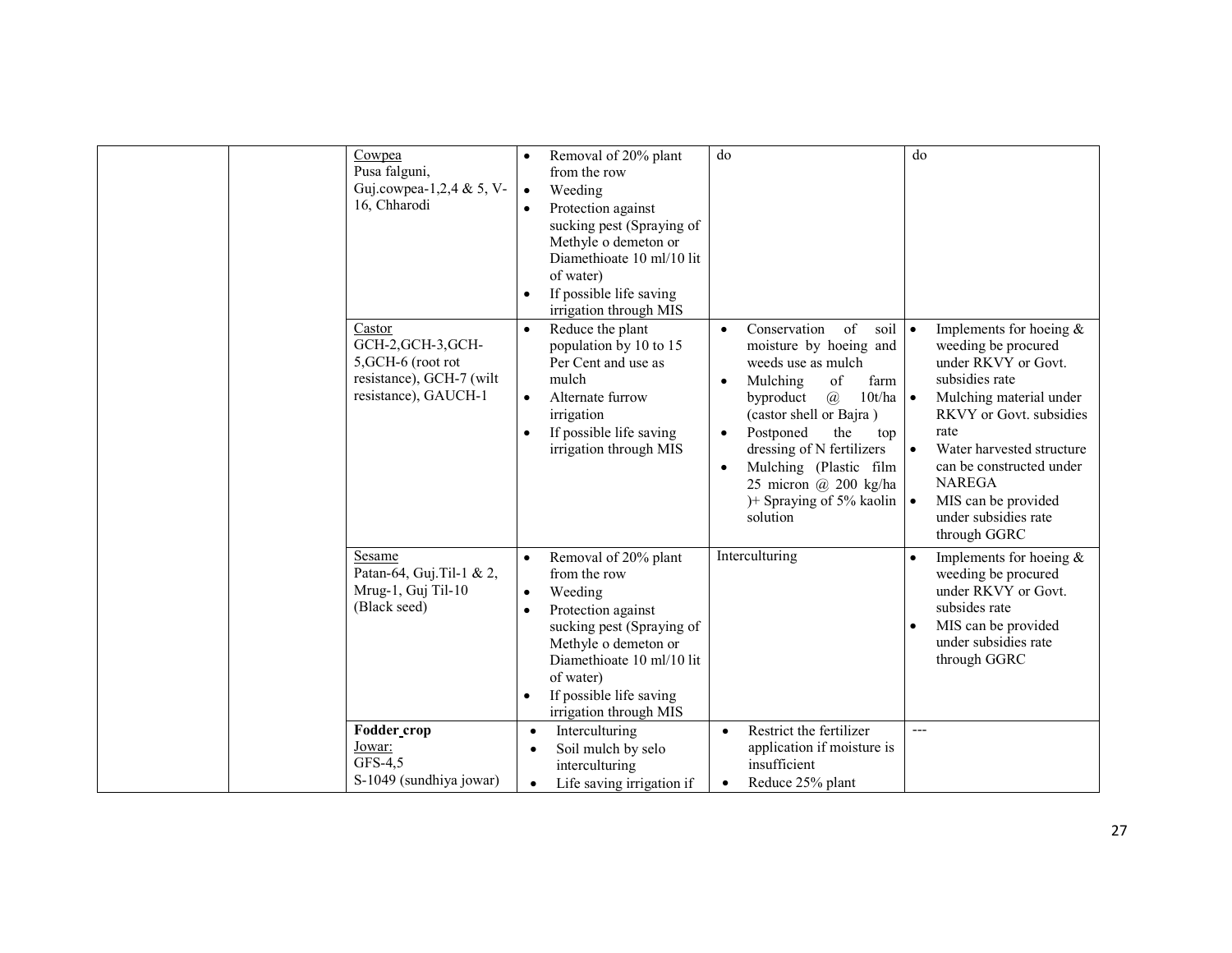|                                                                                         |                                                                                                                                                                           | possible.                                                                                                                                                                                                                                                                     | population                                                                                                                                                                   |                                                                                                                                                                                                                                                            |
|-----------------------------------------------------------------------------------------|---------------------------------------------------------------------------------------------------------------------------------------------------------------------------|-------------------------------------------------------------------------------------------------------------------------------------------------------------------------------------------------------------------------------------------------------------------------------|------------------------------------------------------------------------------------------------------------------------------------------------------------------------------|------------------------------------------------------------------------------------------------------------------------------------------------------------------------------------------------------------------------------------------------------------|
|                                                                                         | Maize local:                                                                                                                                                              | do                                                                                                                                                                                                                                                                            | do                                                                                                                                                                           | ---                                                                                                                                                                                                                                                        |
| Low rainfall,<br>loamy sand to<br>sandy loam soils<br>(Patan,<br>Siddhpur,<br>Chanasma) | Cropping System: Bajra-<br>Mustard, Bajra-Cumin,<br>Pulse-Wheat<br>Castor<br>GCH-2, GCH-3, GCH-<br>5, GCH-6 (root rot<br>resistance), GCH-7 (wilt<br>resistance), GAUCH-1 | Removal of 20% plant<br>$\bullet$<br>from the row<br>Weeding<br>$\bullet$<br>Protection against<br>$\bullet$<br>sucking pest (Spraying of<br>Methyle o demeton or<br>Diamethioate 10 ml/10 lit<br>of water)<br>If possible life saving<br>$\bullet$<br>irrigation through MIS | • Interculturing                                                                                                                                                             | Implements for hoeing $\&$<br>weeding be procured<br>under RKVY or Govt.<br>subsides rate<br>MIS can be provided<br>$\bullet$<br>under subsidies rate<br>through GGRC                                                                                      |
|                                                                                         | Bajra<br>GHB-<br>558, 538, 577, 719, 732                                                                                                                                  | Thinning of 20 to 25 $\%$<br>$\bullet$<br>plants within row<br>Life saving irrigation if<br>$\bullet$<br>possible                                                                                                                                                             | Conservation of soil<br>$\bullet$<br>moisture by hoeing and<br>weeding<br>Postponed the top<br>$\bullet$<br>dressing of N fertilizers<br>Spraying of 5 % kaoline<br>solution | Implements for hoeing $\&$<br>$\bullet$<br>weeding be procured<br>under RKVY or Govt.<br>subsides rate<br>Mulching material under<br>$\bullet$<br>RKVY or Govt. subsides<br>rate<br>Water harvested structure<br>can be constructed under<br><b>NAREGA</b> |
|                                                                                         | Green gram<br>Guj.Mung-1,2,3 & 4, K-<br>851                                                                                                                               | Removal of 20% plant<br>from the row<br>Weeding<br>$\bullet$<br>Protection against<br>sucking pest (Spraying of<br>Methyle o demeton or<br>Diamethioate 10 ml/10 lit<br>of water)<br>If possible life saving<br>irrigation through MIS                                        | Interculturing                                                                                                                                                               | Implements for hoeing $\&$<br>weeding be procured<br>under RKVY or Govt.<br>subsidies rate                                                                                                                                                                 |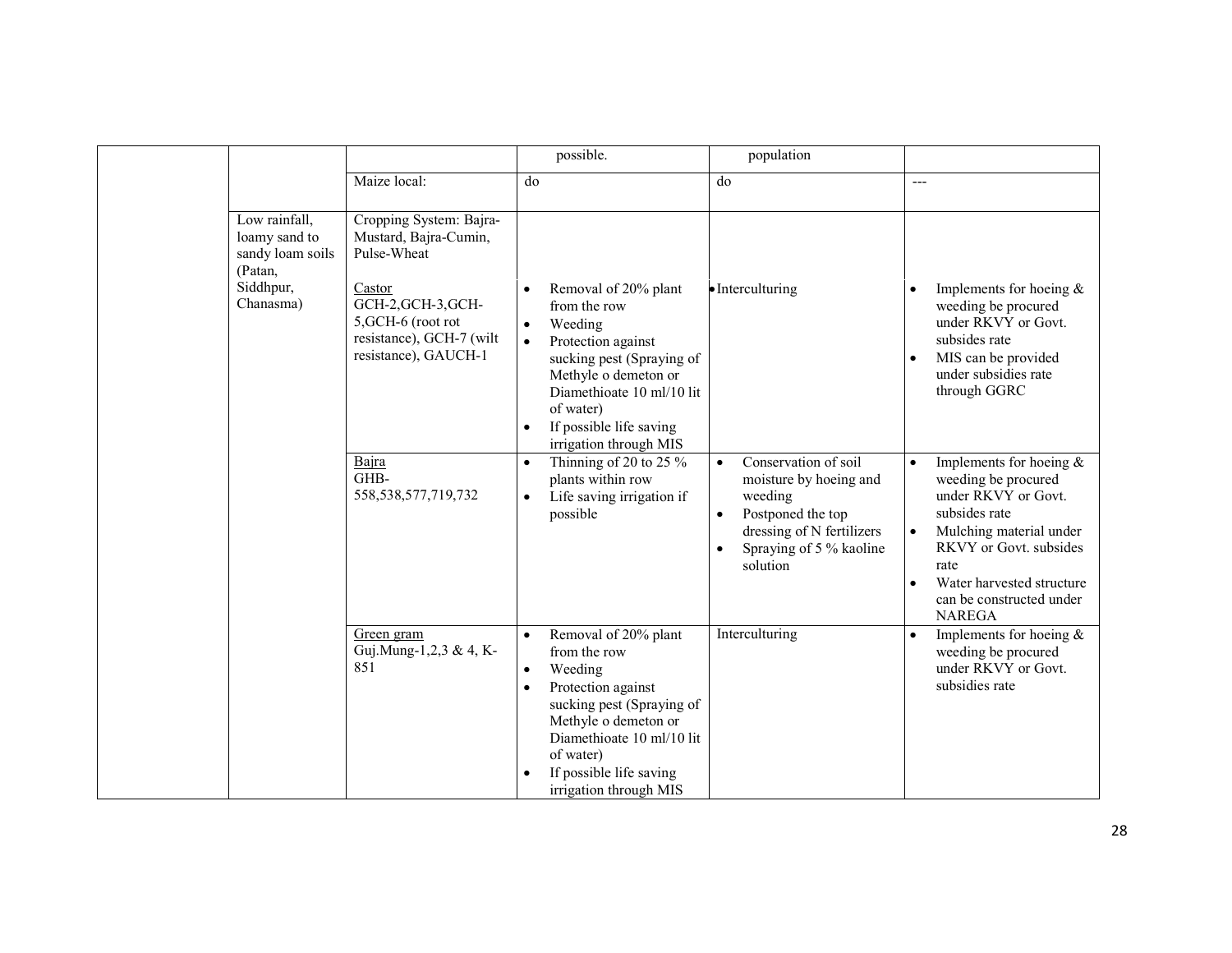| Black gram<br>Zandewal, T-9, TPU-4,<br>Pusa-1, Guj. Urad-1<br>Clusterbean<br>Pusa Navbahar,<br>S.160-1, HG-75,<br>Guj.Guar-1 & 2 | do<br>$\overline{d}$                                                                                                                                                                                                                                                          | do<br>do                                                                                                                                                                                                                                                                                                     | do<br>do                                                                                                                                                                                                                                                   |
|----------------------------------------------------------------------------------------------------------------------------------|-------------------------------------------------------------------------------------------------------------------------------------------------------------------------------------------------------------------------------------------------------------------------------|--------------------------------------------------------------------------------------------------------------------------------------------------------------------------------------------------------------------------------------------------------------------------------------------------------------|------------------------------------------------------------------------------------------------------------------------------------------------------------------------------------------------------------------------------------------------------------|
| Mothbean<br>Baleswar-12,<br>Guj.Moth-1, RMO-40,<br>RMO-257, GMO-2                                                                | Removal of 20% plant<br>$\bullet$<br>from the row<br>Weeding<br>$\bullet$<br>Protection against<br>$\bullet$<br>sucking pest (Spraying of<br>Methyle o demeton or<br>Diamethioate 10 ml/10 lit<br>of water)<br>If possible life saving<br>$\bullet$<br>irrigation through MIS | Interculturing                                                                                                                                                                                                                                                                                               | Implements for hoeing $&$<br>$\bullet$<br>weeding be procured<br>under RKVY or Govt.<br>subsidies rate                                                                                                                                                     |
| Cotton<br>Kalyan & private hybrid,<br>Bt. Cotton                                                                                 | Reduce the plant<br>$\bullet$<br>population by 15 to 20<br>Per Cent and use as<br>mulching material<br>Alternate furrow<br>$\bullet$<br>irrigation or irrigation<br>through MIS if possible                                                                                   | Conservation of soil<br>$\bullet$<br>moisture by hoeing and<br>weeds use as mulch<br>Mulching of farm<br>$\bullet$<br>byproduct @ 10t/ha<br>(castor shell or Bajra<br>husk)<br>Postponed the top<br>$\bullet$<br>dressing of N fertilizers<br>Mulch9ing (Plastic film<br>$\bullet$<br>25 micron & 200 kg/ha) | Implements for hoeing $\&$<br>$\bullet$<br>weeding be procured<br>under RKVY or Govt.<br>subsides rate<br>Mulching material under<br>RKVY or Govt. subsides<br>rate<br>Water harvested structure<br>$\bullet$<br>can be constructed under<br><b>NAREGA</b> |
| Fodder crop<br>Jowar:<br>GFS-4,5<br>S-1049 (sundhiya jowar)                                                                      | Interculturing<br>$\bullet$<br>Soil mulch by selo<br>$\bullet$<br>interculturing<br>Life saving irrigation if<br>$\bullet$<br>possible.                                                                                                                                       | Restrict the fertilizer<br>$\bullet$<br>application if moisture is<br>insufficient<br>Reduce 25% plant<br>$\bullet$<br>population                                                                                                                                                                            | $---$                                                                                                                                                                                                                                                      |
| Maize local:                                                                                                                     | do                                                                                                                                                                                                                                                                            | do                                                                                                                                                                                                                                                                                                           | ---                                                                                                                                                                                                                                                        |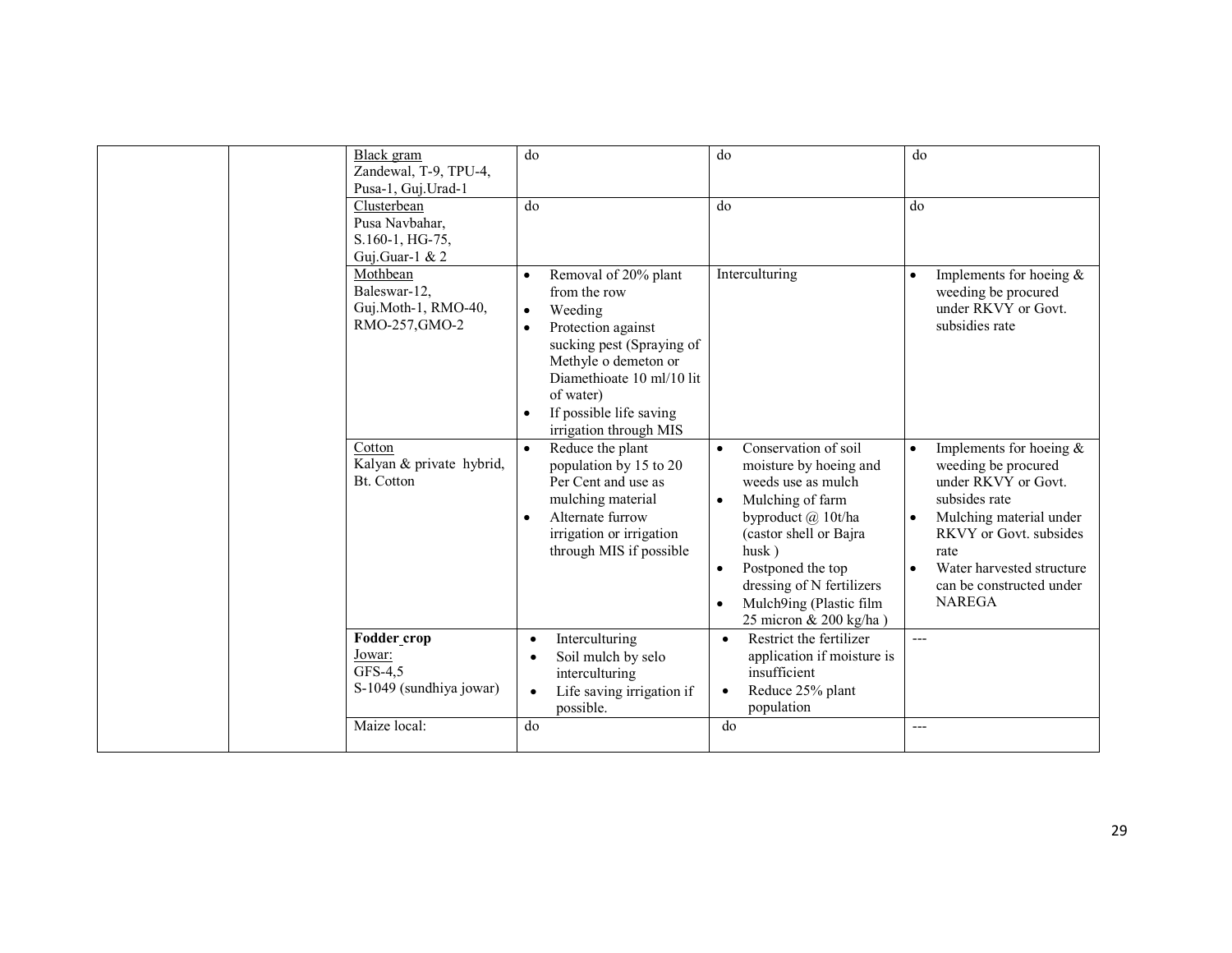| <b>Condition</b>                              |                                                                                                                            | <b>Suggested Contingency measures</b>                                                          |                                                                                                                                                                                                                                                                                                                                                                                                                                                                             |                                                                                                                                                                                                                 |                                                                                                                                               |
|-----------------------------------------------|----------------------------------------------------------------------------------------------------------------------------|------------------------------------------------------------------------------------------------|-----------------------------------------------------------------------------------------------------------------------------------------------------------------------------------------------------------------------------------------------------------------------------------------------------------------------------------------------------------------------------------------------------------------------------------------------------------------------------|-----------------------------------------------------------------------------------------------------------------------------------------------------------------------------------------------------------------|-----------------------------------------------------------------------------------------------------------------------------------------------|
| Mid season<br>drought (long                   | Major<br>Farming                                                                                                           | <b>Normal Crop/cropping</b><br>system                                                          | Crop management                                                                                                                                                                                                                                                                                                                                                                                                                                                             | Soil nutrient & moisture<br>conservation measues                                                                                                                                                                | <b>Remarks</b> on<br>Implementation                                                                                                           |
| dry spell)<br>At flowering/<br>fruiting stage | situation<br>Low rainfall,<br>medium black<br>to black salt<br>affected soils<br>(Sami, Harij,<br>Radhanpur,<br>Santalpur) | Cropping system: Bajra-<br>Mustard, Bajra-Cumin,<br>Pulse-Wheat<br>Cotton (V-797 &<br>Kalyan), | Reduce the plant population by<br>15 to 20 Per Cent and use as<br>mulching material<br>Alternate furrow irrigation or<br>$\bullet$<br>irrigation through drip system<br>Protect the crop against parawilt:<br>$\bullet$<br>Band application of organic<br>$\bullet$<br>manures and 25% NPK as<br>additional dose<br>Spraying of 0.5 % $MgSO4$<br>$\bullet$<br>solution<br>Drenching of Trichoderma Viride<br>and Pseudomonas fluorescence<br>(PGPS) 100 gm in 10 lit. water | Avoid top dressing<br>of N fertilizers<br>Mulching of farm<br>$\bullet$<br>byproduct $\omega$<br>10t/ha (castor shell<br>or Bajra husk)<br>Mulching (Plastic<br>$\bullet$<br>film 25 micron $(a)$<br>200 kg/ha) | Mulching material<br>$\bullet$<br>like plastic film can<br>be provided under<br><b>RKVY</b> or Cotton<br>Mission                              |
|                                               |                                                                                                                            | Bajra<br>GHB-<br>558, 538, 577, 719, 732                                                       | Remove the barren tillers and use<br>$\bullet$<br>as fodder<br>Remove the every fourth row and<br>use as dry fodder<br>Life saving irrigation if possible                                                                                                                                                                                                                                                                                                                   | Spraying of 5%<br>$\bullet$<br>kaolin solution                                                                                                                                                                  | Labour for harvesting<br>$\bullet$<br>can be provided under<br><b>MANREGA</b><br>Kaolin provided<br>$\bullet$<br>under RKVY or<br><b>NFSM</b> |
|                                               |                                                                                                                            | Green gram<br>Guj.Mung-1,2,3 & 4, K-<br>851                                                    | Removal of 20% to 25 % plant<br>$\bullet$<br>from the row and use as fodder<br>Life saving irrigation<br>$\bullet$<br>Protection against sucking pest<br>$\bullet$<br>(Spraying of Methyle o demeton<br>or Diamethioate 10 ml/10 lit of<br>water)<br>Protection against podborer<br>(spraying of monocrotophos 10                                                                                                                                                           | ---                                                                                                                                                                                                             | Sprayers and duster<br>$\bullet$<br>be procured under<br>RKVY or pulse<br>production mission                                                  |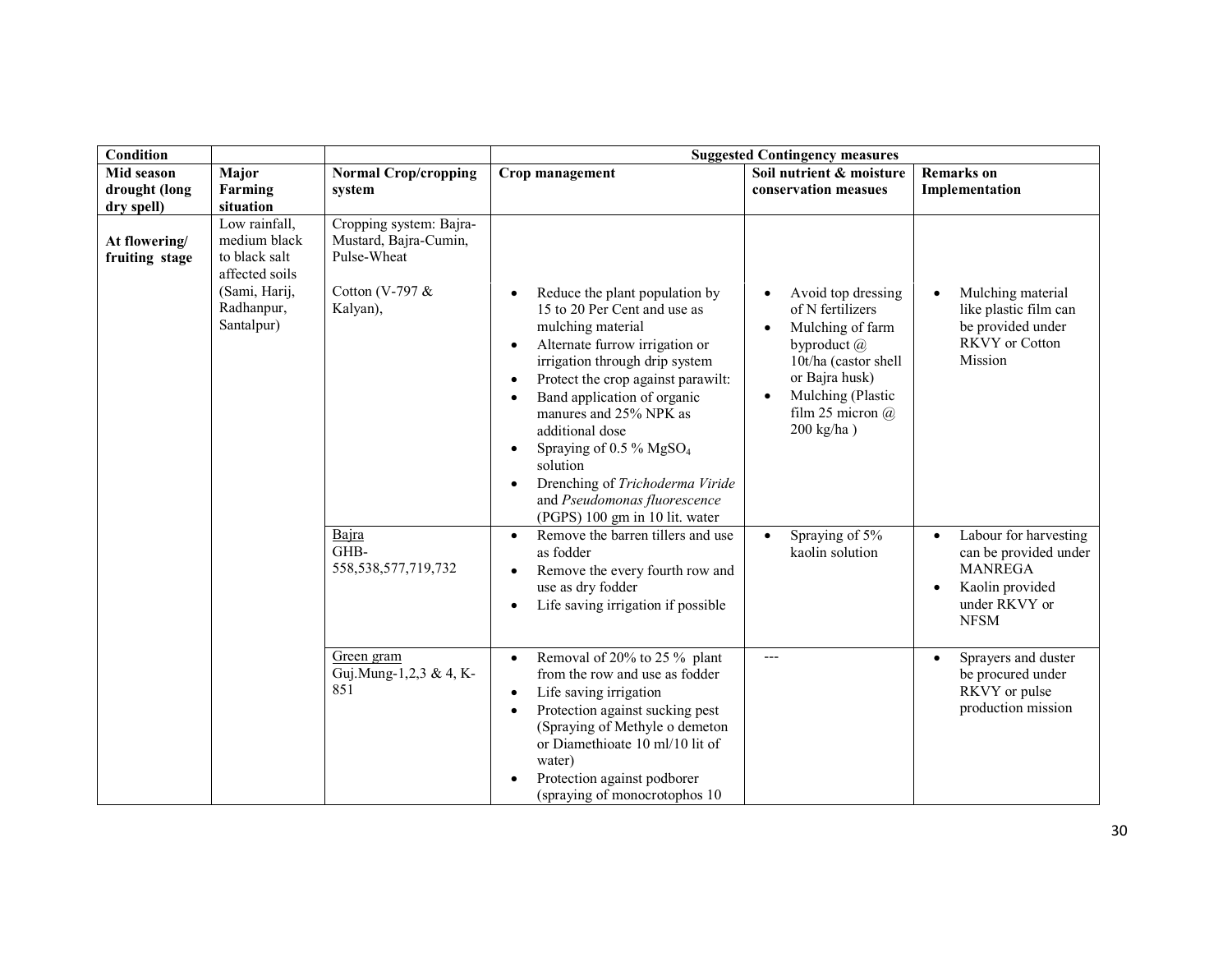| Black gram<br>Zandewal, T-9, TPU-4,<br>Pusa-1, Guj.Urad-1                                              | $\bullet$<br>$\bullet$<br>$\bullet$<br>$\bullet$ | ml, endosulphan 20 ml or Acefet<br>20 gm in 10 lit of water at 50%<br>flowering followed by 15 day)<br>Removal of 20% to 25 % plant<br>from the row and use as fodder<br>Life saving irrigation<br>Protection against sucking pest<br>(Spraying of Methyle-o-demeton<br>or Diamethioate 10 ml/10 lit of<br>water)<br>Protection against podborer<br>(spraying of monocrotophos 10<br>ml, endosulphan 20 ml or Acefet<br>20 gm in 10 lit of water at 50%<br>flowering followed by 15 day) | $---$     |                                                                                                                                                                                                                           | $\bullet$              | Sprayers and duster<br>be procured under<br>RKVY or pulse<br>production mission                                      |
|--------------------------------------------------------------------------------------------------------|--------------------------------------------------|------------------------------------------------------------------------------------------------------------------------------------------------------------------------------------------------------------------------------------------------------------------------------------------------------------------------------------------------------------------------------------------------------------------------------------------------------------------------------------------|-----------|---------------------------------------------------------------------------------------------------------------------------------------------------------------------------------------------------------------------------|------------------------|----------------------------------------------------------------------------------------------------------------------|
| Clusterbean<br>Pusa Navbahar,<br>S.160-1, HG-75,<br>Guj.Guar-1 & $2$<br>Mothbean                       | do<br>do                                         |                                                                                                                                                                                                                                                                                                                                                                                                                                                                                          |           |                                                                                                                                                                                                                           | do<br>do               |                                                                                                                      |
| Baleswar-12,<br>Guj.Moth-1, RMO-40,<br>RMO-257, GMO-2                                                  |                                                  |                                                                                                                                                                                                                                                                                                                                                                                                                                                                                          |           |                                                                                                                                                                                                                           |                        |                                                                                                                      |
| Cowpea<br>Pusa falguni,<br>Guj.cowpea-1,2,4 & 5,<br>V-16, Chharodi                                     | do                                               |                                                                                                                                                                                                                                                                                                                                                                                                                                                                                          | ---       |                                                                                                                                                                                                                           | do                     |                                                                                                                      |
| Castor<br>GCH-2, GCH-3, GCH-<br>5, GCH-6 (root rot<br>resistance), GCH-7 (wilt<br>resistance), GAUCH-1 | ٠<br>$\bullet$                                   | Removal of plant population<br>from 20% and use as mulch<br>Alternate furrow irrigation or<br>irrigation through MIS if possible<br>Remove the 2 lower elder leaves<br>and use as mulch                                                                                                                                                                                                                                                                                                  | $\bullet$ | Avoid top dressing<br>of N fertilizers<br>Spraying of 5%<br>kaolin solution<br>Mulching of farm<br>byproduct $(a)$<br>10t/ha (castor shell<br>or Bajra husk)<br>Mulching (Plastic<br>film 25 micron $(a)$<br>$200$ kg/ha) | $\bullet$<br>$\bullet$ | Kaolin and mulching<br>material provided<br>under RKVY or other<br>Govt. Agency<br>MIS can be provided<br>under GGRC |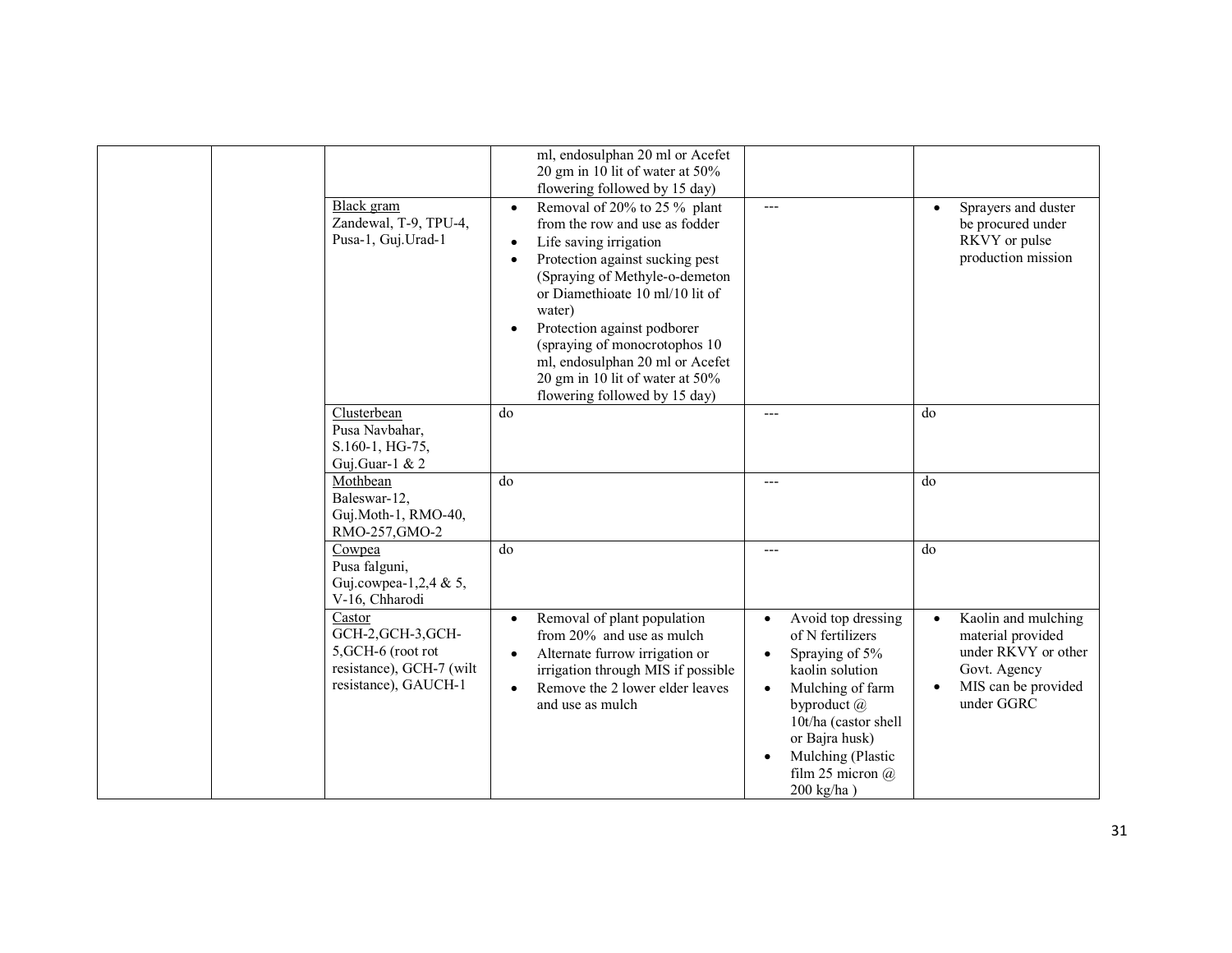|                                                                                            | Sesame<br>Patan-64, Guj. Til-1 & 2,<br>Mrug-1, Guj Til-10<br>(Black seed)                                                                                                 | Removal of 20% to 25 % plant<br>$\bullet$<br>from the row and use as fodder<br>Life saving irrigation<br>$\bullet$<br>Protection against sucking pest<br>$\bullet$<br>(Spraying of Methyle o demeton<br>or Diamethioate 10 ml/10 lit of<br>water) if possible through MIS<br>Protection against podborer<br>$\bullet$<br>(spraying of monocrotophos 10<br>ml, endosulphan 20 ml or Acefet<br>20 gm in 10 lit of water at 50%<br>flowering followed by 15 day) | $---$                                                                                                                                                                                                                                                          | Sprayers and duster<br>$\bullet$<br>be procured under<br>RKVY or pulse<br>production mission                                      |
|--------------------------------------------------------------------------------------------|---------------------------------------------------------------------------------------------------------------------------------------------------------------------------|---------------------------------------------------------------------------------------------------------------------------------------------------------------------------------------------------------------------------------------------------------------------------------------------------------------------------------------------------------------------------------------------------------------------------------------------------------------|----------------------------------------------------------------------------------------------------------------------------------------------------------------------------------------------------------------------------------------------------------------|-----------------------------------------------------------------------------------------------------------------------------------|
|                                                                                            | Fodder_crop<br>Jowar:<br>GFS-4,5<br>S-1049 (sundhiya jowar)                                                                                                               | Life saving irrigation if possible.<br>$\bullet$                                                                                                                                                                                                                                                                                                                                                                                                              | Restrict the fertilizer<br>$\bullet$<br>application if<br>moisture is<br>insufficient<br>Reduce 30 % plant<br>$\bullet$<br>population                                                                                                                          | $---$                                                                                                                             |
|                                                                                            | Maize local:                                                                                                                                                              | Life saving irrigation if possible.<br>$\bullet$                                                                                                                                                                                                                                                                                                                                                                                                              | Reduce 25% plant<br>$\bullet$<br>population                                                                                                                                                                                                                    | $---$                                                                                                                             |
| Low rainfall,<br>loamy sand to<br>sandy loam<br>soils<br>(Patan,<br>Siddhpur,<br>Chanasma) | Cropping System: Bajra-<br>Mustard, Bajra-Cumin,<br>Pulse-Wheat<br>Castor<br>GCH-2, GCH-3, GCH-<br>5, GCH-6 (root rot<br>resistance), GCH-7 (wilt<br>resistance), GAUCH-1 | Removal of plant population<br>$\bullet$<br>from 20% and use as mulch<br>Alternate furrow irrigation or<br>$\bullet$<br>irrigation through MIS if possible<br>Remove the 2 lower elder leaves<br>$\bullet$<br>and use as mulch                                                                                                                                                                                                                                | Avoid top dressing<br>of N fertilizers<br>Spraying of 5%<br>$\bullet$<br>kaolin solution<br>Mulching of farm<br>$\bullet$<br>byproduct $(a)$<br>10t/ha (castor shell<br>or Bajra husk)<br>Mulching (Plastic<br>$\bullet$<br>film 25 micron $(a)$<br>200 kg/ha) | Kaolin and mulching<br>$\bullet$<br>material provided<br>under RKVY or other<br>Govt. Agency<br>MIS can be provided<br>under GGRC |
|                                                                                            | Bajra<br>GHB-<br>558, 538, 577, 719, 732                                                                                                                                  | Remove the barren tillers and use<br>$\bullet$<br>as fodder<br>Remove the every fourth row and<br>$\bullet$<br>use as dry fodder                                                                                                                                                                                                                                                                                                                              | Spraying of 5%<br>$\bullet$<br>kaolin solution                                                                                                                                                                                                                 | Labour for harvesting<br>$\bullet$<br>can be provided under<br><b>MANREGA</b><br>Kaolin provided<br>$\bullet$                     |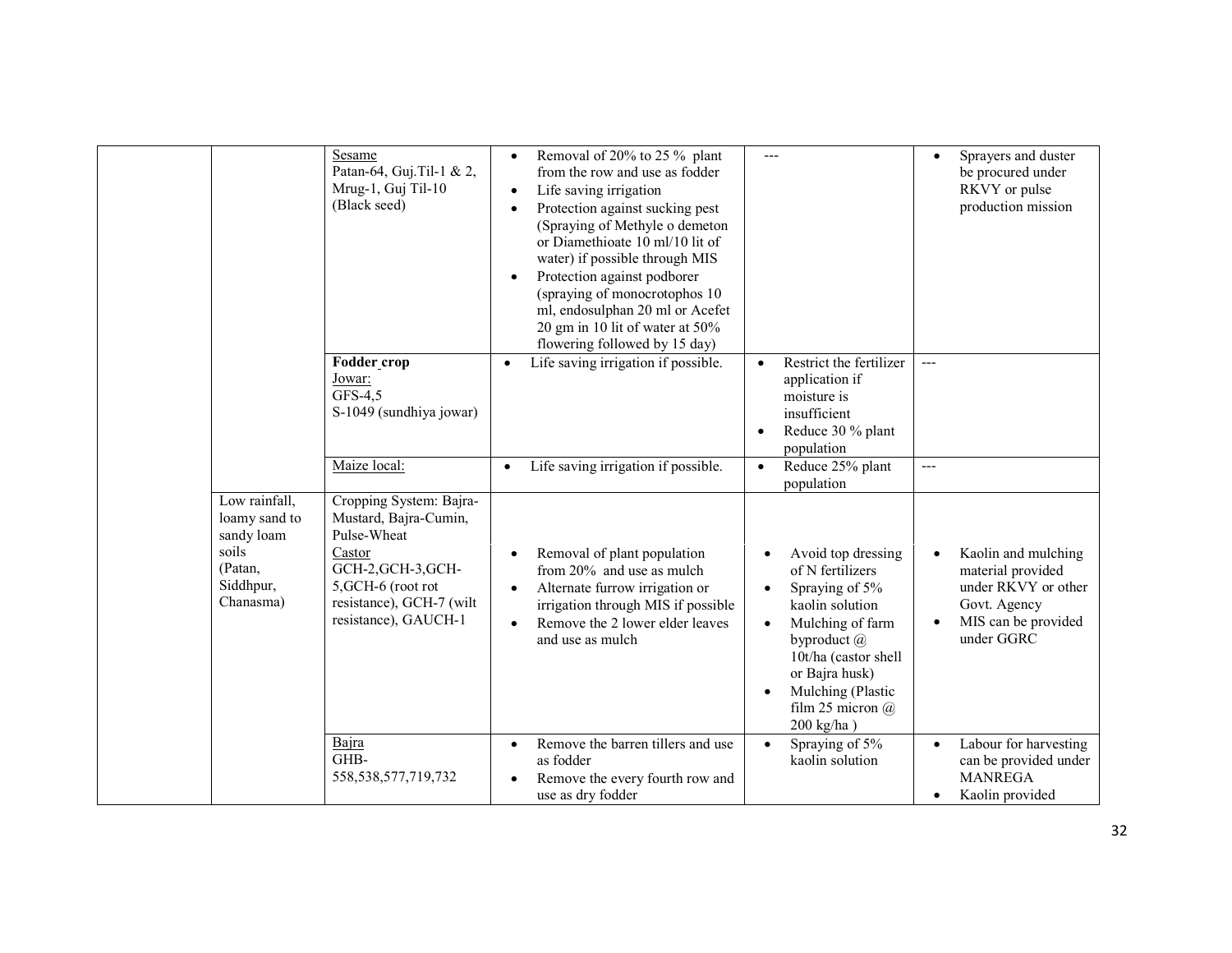|                                                                      | Life saving irrigation if possible<br>$\bullet$                                                                                                                                                                                                                                                                                                                                                                           |       | under RKVY or                                                                                |
|----------------------------------------------------------------------|---------------------------------------------------------------------------------------------------------------------------------------------------------------------------------------------------------------------------------------------------------------------------------------------------------------------------------------------------------------------------------------------------------------------------|-------|----------------------------------------------------------------------------------------------|
|                                                                      |                                                                                                                                                                                                                                                                                                                                                                                                                           |       | <b>NFSM</b>                                                                                  |
| Green gram<br>Guj.Mung-1,2,3 & 4, K-<br>851                          | Removal of 20% to 25 % plant<br>$\bullet$<br>from the row and use as fodder<br>Life saving irrigation<br>$\bullet$<br>Protection against sucking pest<br>$\bullet$<br>(Spraying of Methyle o demeton<br>or Diamethioate 10 ml/10 lit of<br>water)<br>Protection against podborer<br>(spraying of monocrotophos 10)<br>ml, endosulphan 20 ml or Acefet<br>20 gm in 10 lit of water at 50%<br>flowering followed by 15 day) | $---$ | Sprayers and duster<br>$\bullet$<br>be procured under<br>RKVY or pulse<br>production mission |
| Black gram<br>Zandewal, T-9, TPU-4,<br>Pusa-1, Guj.Urad-1            | Removal of 20% to 25 % plant<br>from the row and use as fodder<br>Life saving irrigation<br>$\bullet$<br>Protection against sucking pest<br>٠<br>(Spraying of Methyle-o-demeton<br>or Diamethioate 10 ml/10 lit of<br>water)<br>Protection against podborer<br>(spraying of monocrotophos 10)<br>ml, endosulphan 20 ml or Acefet<br>20 gm in 10 lit of water at 50%<br>flowering followed by 15 day)                      | ---   | Sprayers and duster<br>$\bullet$<br>be procured under<br>RKVY or pulse<br>production mission |
| Clusterbean<br>Pusa Navbahar,<br>S.160-1, HG-75,<br>Guj.Guar-1 & $2$ | Removal of 20% to 25 % plant<br>$\bullet$<br>from the row and use as fodder<br>Life saving irrigation<br>$\bullet$<br>Protection against sucking pest<br>٠<br>(Spraying of Methyle o demeton<br>or Diamethioate 10 ml/10 lit of<br>water)<br>Protection against podborer<br>(spraying of monocrotophos 10<br>ml, endosulphan 20 ml or Acefet<br>20 gm in 10 lit of water at $50\%$<br>flowering followed by 15 day)       | ---   | Sprayers and duster<br>$\bullet$<br>be procured under<br>RKVY or pulse<br>production mission |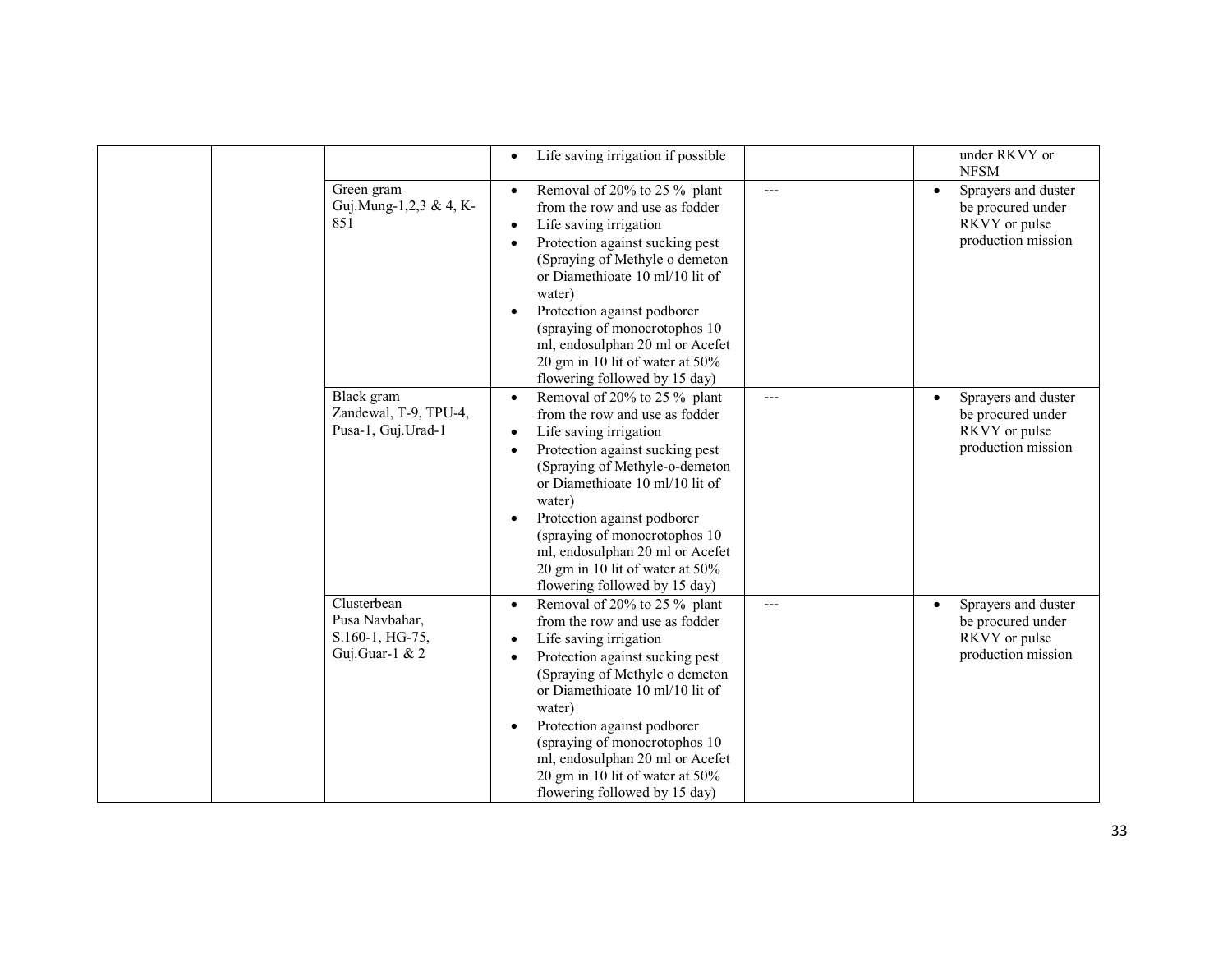| Mothbean<br>Baleswar-12,<br>Guj.Moth-1, RMO-40,<br>RMO-257, GMO-2 | Removal of 20% to 25 % plant<br>$\bullet$<br>from the row and use as fodder<br>Life saving irrigation<br>٠<br>Protection against sucking pest<br>(Spraying of Methyle o demeton)<br>or Diamethioate 10 ml/10 lit of<br>water)<br>Protection against podborer<br>$\bullet$<br>(spraying of monocrotophos 10)<br>ml, endosulphan 20 ml or Acefet<br>20 gm in 10 lit of water at 50%<br>flowering followed by 15 day)                                                         |                                                                                                                                                                                                 | Sprayers and duster<br>$\bullet$<br>be procured under<br>RKVY or pulse<br>production mission                     |
|-------------------------------------------------------------------|----------------------------------------------------------------------------------------------------------------------------------------------------------------------------------------------------------------------------------------------------------------------------------------------------------------------------------------------------------------------------------------------------------------------------------------------------------------------------|-------------------------------------------------------------------------------------------------------------------------------------------------------------------------------------------------|------------------------------------------------------------------------------------------------------------------|
| Cotton<br>Kalyan & private<br>hybrid, Bt. Cotton                  | Reduce the plant population by<br>$\bullet$<br>15 to 20 Per Cent and use as<br>mulching material<br>Alternate furrow irrigation or<br>irrigation through drip system<br>Protect the crop against parawilt:<br>$\bullet$<br>Band application of organic<br>manures and 25% NPK as<br>additional dose<br>Spraying of $0.5\%$ MgSO <sub>4</sub><br>$\bullet$<br>solution<br>Drenching of Trichoderma Viride<br>and Pseudomonas fluorescence<br>(PGPS) 100 gm in 10 lit. water | Avoid top dressing<br>of N fertilizers<br>Mulching of farm<br>byproduct $(a)$<br>10t/ha (castor shell<br>or Bajra husk)<br>Mulching (Plastic<br>$\bullet$<br>film 25 micron $(a)$<br>200 kg/ha) | Mulching material<br>$\bullet$<br>like plastic film can<br>be provided under<br><b>RKVY</b> or Cotton<br>Mission |
| Fodder crop<br>Jowar:<br>GFS-4,5<br>S-1049 (sundhiya jowar)       | Life saving irrigation if possible.<br>$\bullet$                                                                                                                                                                                                                                                                                                                                                                                                                           | Restrict the fertilizer<br>$\bullet$<br>application if<br>moisture is<br>insufficient<br>Reduce 30 % plant<br>population                                                                        | $---$                                                                                                            |
| Maize local:                                                      | Life saving irrigation if possible.<br>$\bullet$                                                                                                                                                                                                                                                                                                                                                                                                                           | Reduce 25% plant<br>$\bullet$<br>population                                                                                                                                                     | $---$                                                                                                            |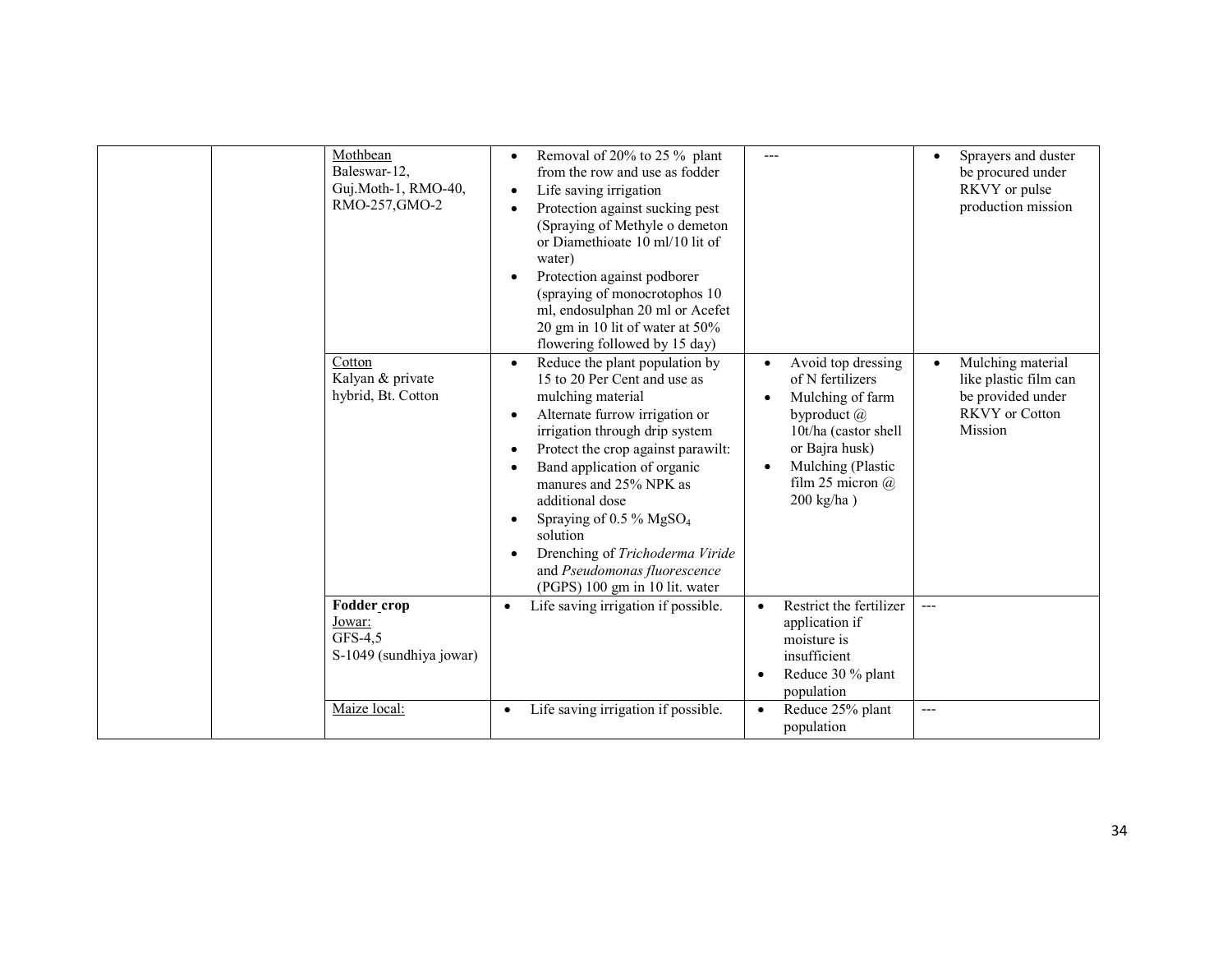| Condition                                                      |                                                                                                               |                                                                                             | <b>Suggested Contingency measures</b>                                                                                                 |                                                                                                                               |                                     |  |
|----------------------------------------------------------------|---------------------------------------------------------------------------------------------------------------|---------------------------------------------------------------------------------------------|---------------------------------------------------------------------------------------------------------------------------------------|-------------------------------------------------------------------------------------------------------------------------------|-------------------------------------|--|
| <b>Terminal</b><br>drought<br>(Early withdrawal<br>of monsoon) | <b>Major Farming</b><br>situation                                                                             | <b>Normal Crop/cropping</b><br>system                                                       | Crop management                                                                                                                       | Rabi Crop planning                                                                                                            | <b>Remarks</b> on<br>Implementation |  |
| <b>At Maturity</b><br>stage                                    | Low rainfall,<br>medium black to<br>black salt affected<br>soils<br>(Sami, Harij,<br>Radhanpur,<br>Santalpur) | Cropping system: Bajra-<br>Mustard, Bajra-Cumin,<br>Pulse-Wheat<br>Cotton (V-797 & Kalyan), | Pick up lint from<br>brusted ball<br>Alternate furrow<br>irrigation<br>Cut down the lower<br>unproductive twings<br>and kept as mulch | Land preparation for rabi<br>crop according to ground<br>water recharging<br>Procurements of inputs                           | ---                                 |  |
|                                                                |                                                                                                               | Bajra<br>GHB-<br>558, 538, 577, 719, 732                                                    | Harvest the crop at<br>$\bullet$<br>physiological maturity<br>stage                                                                   | Land preparation for rabi<br>$\bullet$<br>crop according to ground<br>water recharging<br>Procurements of inputs<br>$\bullet$ | $---$                               |  |
|                                                                |                                                                                                               | Green gram<br>Guj.Mung-1,2,3 & 4, K-<br>851                                                 | Life saving irrigation<br>$\bullet$<br>Harvest mature pods                                                                            | Land preparation for rabi<br>$\bullet$<br>crop according to ground<br>water recharging<br>Procurements of inputs<br>$\bullet$ | ---                                 |  |
|                                                                |                                                                                                               | Black gram<br>Zandewal, T-9, TPU-4,<br>Pusa-1, Guj.Urad-1                                   | do                                                                                                                                    | do                                                                                                                            | ---                                 |  |
|                                                                |                                                                                                               | Clusterbean<br>Pusa Navbahar,<br>S.160-1, HG-75,<br>Guj.Guar-1 & 2                          | do                                                                                                                                    | d <sub>0</sub>                                                                                                                | ---                                 |  |
|                                                                |                                                                                                               | Mothbean<br>Baleswar-12,<br>Guj.Moth-1, RMO-40,<br>RMO-257, GMO-2                           | do                                                                                                                                    | do                                                                                                                            | ---                                 |  |
|                                                                |                                                                                                               | Cowpea<br>Pusa falguni, Guj.cowpea-<br>1,2,4 & 5, V-16, Chharodi                            | do                                                                                                                                    | do                                                                                                                            | ---                                 |  |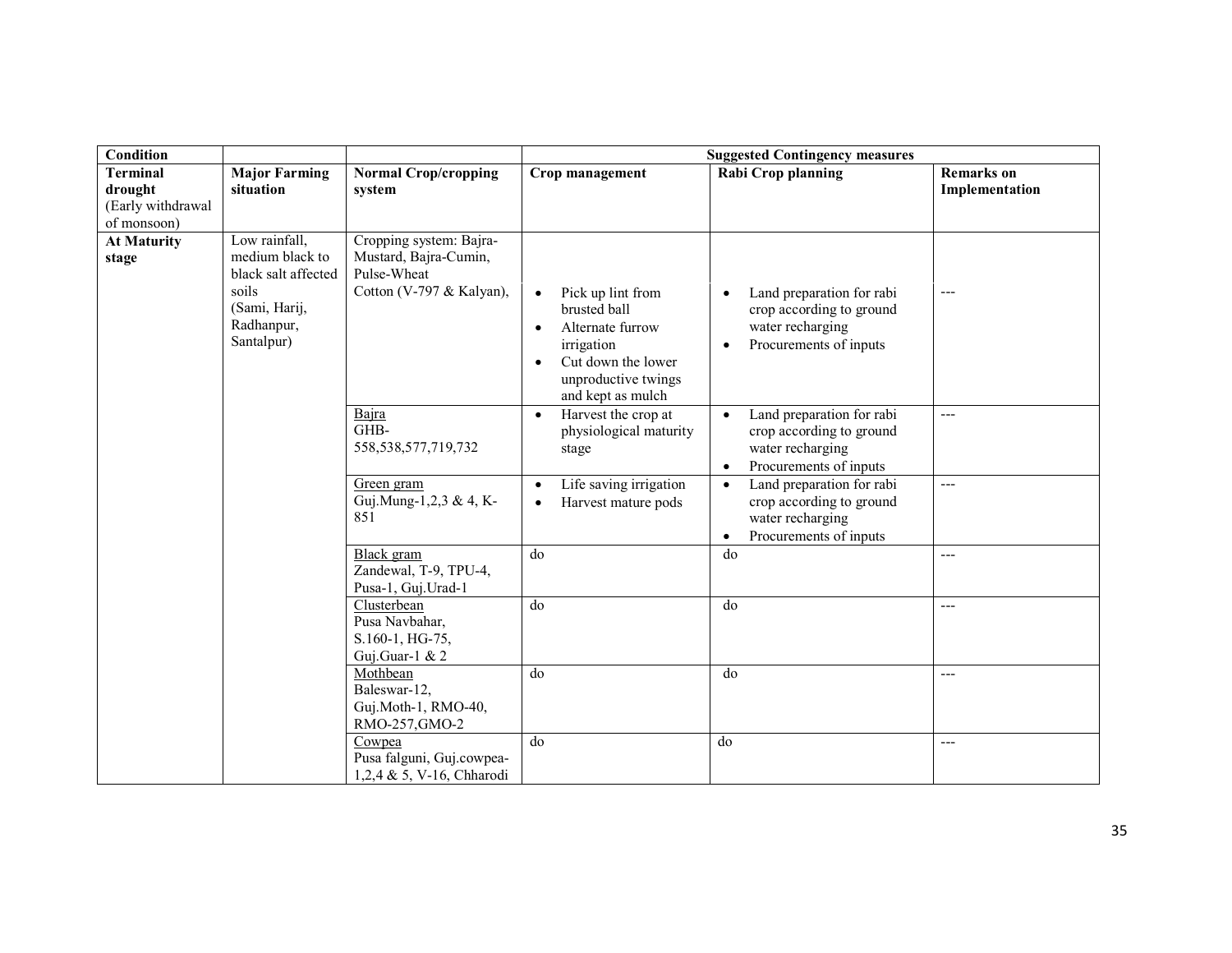|                                                                         | Castor<br>GCH-2, GCH-3, GCH-<br>5, GCH-6 (root rot<br>resistance), GCH-7 (wilt<br>resistance), GAUCH-1 | Alternate furrow<br>$\bullet$<br>irrigation<br>Harvest the mature<br>$\bullet$<br>spike<br>Harvest the spike at<br>$\bullet$<br>physiological maturity<br>stage | $---$                                                                                                                         |       |
|-------------------------------------------------------------------------|--------------------------------------------------------------------------------------------------------|-----------------------------------------------------------------------------------------------------------------------------------------------------------------|-------------------------------------------------------------------------------------------------------------------------------|-------|
|                                                                         | Sesame<br>Patan-64, Guj. Til-1 & 2,<br>Mrug-1, Guj Til-10 (Black<br>seed)                              | Harvest the crop at<br>$\bullet$<br>physiological maturity<br>stage                                                                                             | Land preparation for rabi<br>$\bullet$<br>crop according to ground<br>water recharging<br>Procurements of inputs<br>$\bullet$ | $---$ |
|                                                                         | Fodder_crop<br>Jowar:<br>GFS-4,5<br>S-1049 (sundhiya jowar)                                            | Harvest the crop and drying                                                                                                                                     | do                                                                                                                            | $---$ |
|                                                                         | Maize local:                                                                                           | do                                                                                                                                                              | $\overline{d}$                                                                                                                | $---$ |
| Low rainfall,<br>loamy sand to<br>sandy loam soils<br>(Patan, Siddhpur, | Cropping System: Bajra-<br>Mustard, Bajra-Cumin,<br>Pulse-Wheat                                        |                                                                                                                                                                 |                                                                                                                               |       |
| Chanasma)                                                               | Castor<br>GCH-2, GCH-3, GCH-<br>5, GCH-6 (root rot<br>resistance), GCH-7 (wilt<br>resistance), GAUCH-1 | Alternate furrow<br>$\bullet$<br>irrigation<br>Harvest the mature<br>$\bullet$<br>spike<br>Harvest the spike at<br>$\bullet$<br>physiological maturity<br>stage |                                                                                                                               | ---   |
|                                                                         | Bajra<br>GHB-<br>558, 538, 577, 719, 732                                                               | Harvest the crop at<br>$\bullet$<br>physiological maturity<br>stage                                                                                             | Land preparation for rabi<br>$\bullet$<br>crop according to ground<br>water recharging<br>Procurements of inputs<br>$\bullet$ | $---$ |
|                                                                         | Green gram<br>Guj.Mung-1,2,3 & 4, K-<br>851                                                            | Life saving irrigation<br>$\bullet$<br>Harvest mature pods<br>$\bullet$                                                                                         | do                                                                                                                            | $---$ |
|                                                                         | <b>Black</b> gram<br>Zandewal, T-9, TPU-4,<br>Pusa-1, Guj.Urad-1                                       | do                                                                                                                                                              | do                                                                                                                            | $---$ |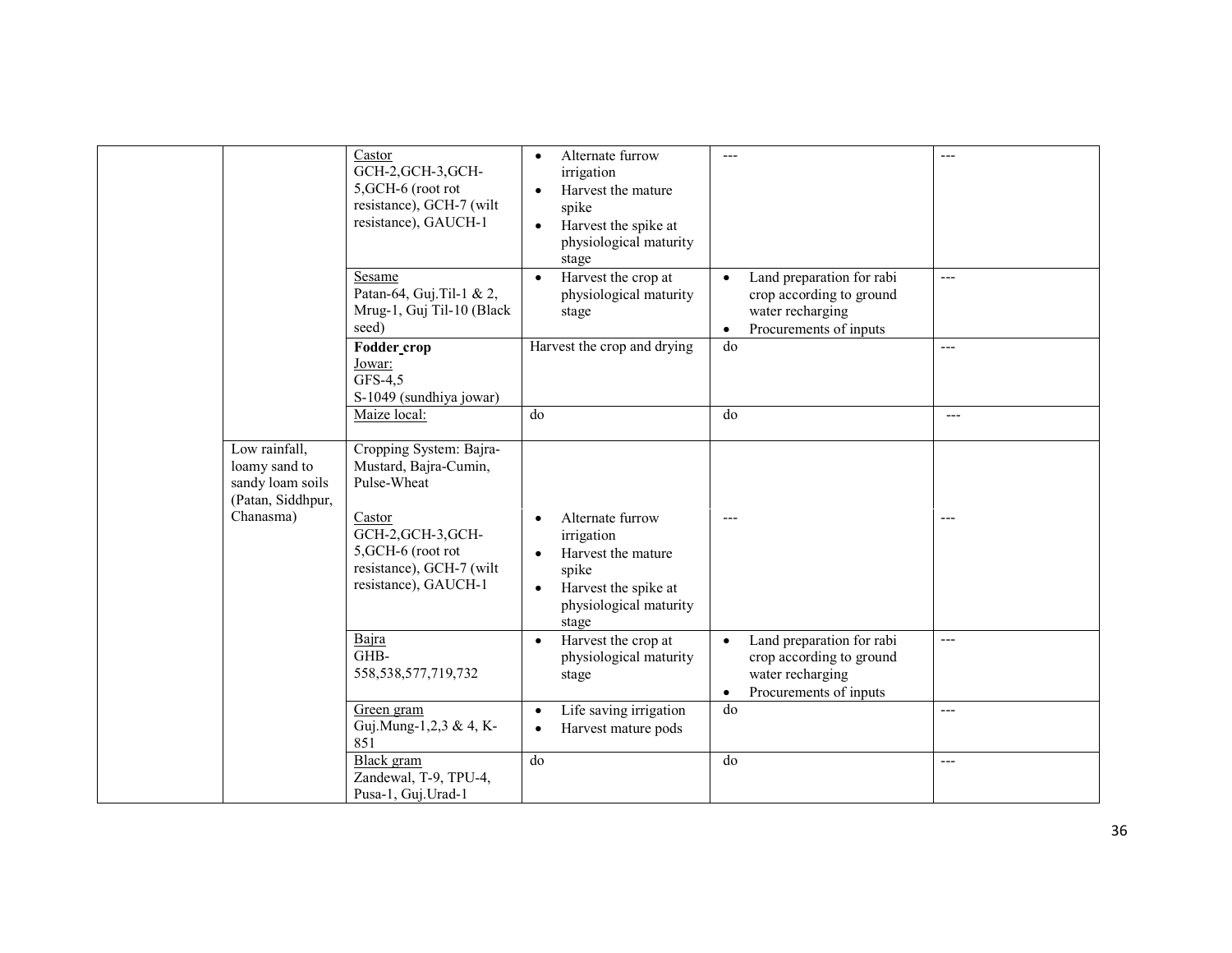| Clusterbean<br>Pusa Navbahar,<br>S.160-1, HG-75,<br>Guj.Guar-1 & $2$ | Life saving irrigation<br>$\bullet$<br>Harvest mature pods                                                                                                      | Land preparation for rabi<br>crop according to ground<br>water recharging<br>Procurements of inputs | $---$                                                                                                                       |
|----------------------------------------------------------------------|-----------------------------------------------------------------------------------------------------------------------------------------------------------------|-----------------------------------------------------------------------------------------------------|-----------------------------------------------------------------------------------------------------------------------------|
| Mothbean<br>Baleswar-12,<br>Guj.Moth-1, RMO-40,<br>RMO-257, GMO-2    | do                                                                                                                                                              | do                                                                                                  | $---$                                                                                                                       |
| Cotton<br>Kalyan & private hybrid,<br>Bt. Cotton                     | Pick up lint from<br>$\bullet$<br>brusted ball<br>Alternate furrow<br>$\bullet$<br>irrigation<br>Cut down the lower<br>unproductive twings<br>and kept as mulch | do                                                                                                  | $---$                                                                                                                       |
| Fodder crop<br>Jowar:<br>$GFS-4,5$<br>S-1049 (sundhiya jowar)        | Harvest the crop and<br>$\bullet$<br>drying                                                                                                                     | do                                                                                                  | Breeder seeds from<br>$\bullet$<br>SAUs<br>Certified seeds<br>$\bullet$<br>from<br>GUJCOMOSOL,<br>GSSC, NSC,<br><b>NFSM</b> |
| Maize local:                                                         | do                                                                                                                                                              | do                                                                                                  | do                                                                                                                          |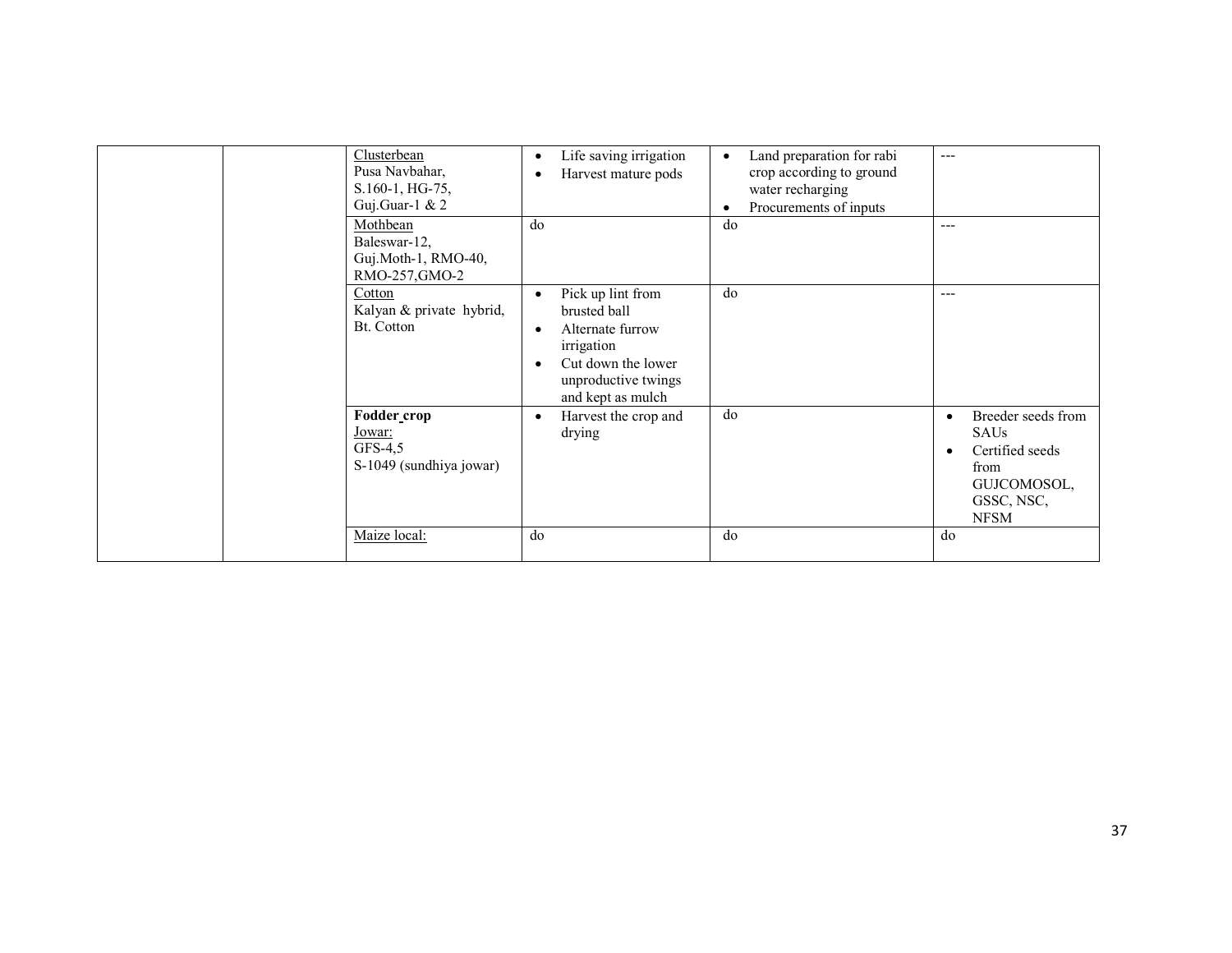#### 2.1.2 Drought - Irrigated situation

| Condition              |                      |                             | <b>Suggested Contingency measures</b> |                           |                |
|------------------------|----------------------|-----------------------------|---------------------------------------|---------------------------|----------------|
|                        | <b>Major Farming</b> | <b>Normal Crop/cropping</b> | Change in crop/cropping               | <b>Agronomic measures</b> | Remarks on     |
|                        | situation            | svstem                      | system                                |                           | Implementation |
| Delayed released of    |                      |                             |                                       |                           |                |
| water in canals due to |                      |                             | Situation does not arise              |                           |                |
| low rainfall           |                      |                             |                                       |                           |                |

| $\mathbf C$ ondition   |                      |                             | <b>Suggested Contingency measures</b> |                           |                |
|------------------------|----------------------|-----------------------------|---------------------------------------|---------------------------|----------------|
|                        | <b>Major Farming</b> | <b>Normal Crop/cropping</b> | Change in crop/cropping               | <b>Agronomic measures</b> | Remarks on     |
|                        | situation            | svstem                      | svstem                                |                           | Implementation |
| Non released of water  |                      |                             |                                       |                           |                |
| incanals under delayed |                      |                             |                                       |                           |                |
| onset of moonson in    |                      |                             | <b>Situation does not arise</b>       |                           |                |
| catchment              |                      |                             |                                       |                           |                |

| Condition                |                      |                             | <b>Suggested Contingency measures</b> |                           |                   |
|--------------------------|----------------------|-----------------------------|---------------------------------------|---------------------------|-------------------|
|                          | <b>Major Farming</b> | <b>Normal Crop/cropping</b> | Change in crop/cropping               | <b>Agronomic measures</b> | <b>Remarks</b> on |
|                          | situation            | svstem                      | svstem                                |                           | Implementation    |
| Non released of water in |                      |                             |                                       |                           |                   |
| canals under delayed     |                      |                             | Situation does not arise              |                           |                   |
| onset of monsoon in      |                      |                             |                                       |                           |                   |
| catchment                |                      |                             |                                       |                           |                   |

| Condition                 |                      |                             | <b>Suggested Contingency measures</b> |                           |                |  |
|---------------------------|----------------------|-----------------------------|---------------------------------------|---------------------------|----------------|--|
|                           | <b>Major Farming</b> | <b>Normal Crop/cropping</b> | Change in crop/cropping               | <b>Agronomic measures</b> | Remarks on     |  |
|                           | situation            | svstem                      | svstem                                |                           | Implementation |  |
| Lack of inflows into      |                      |                             |                                       |                           |                |  |
| tanks due to insufficient |                      |                             | <b>Situation does not arise</b>       |                           |                |  |
| /delayed onset of         |                      |                             |                                       |                           |                |  |
| monsoon                   |                      |                             |                                       |                           |                |  |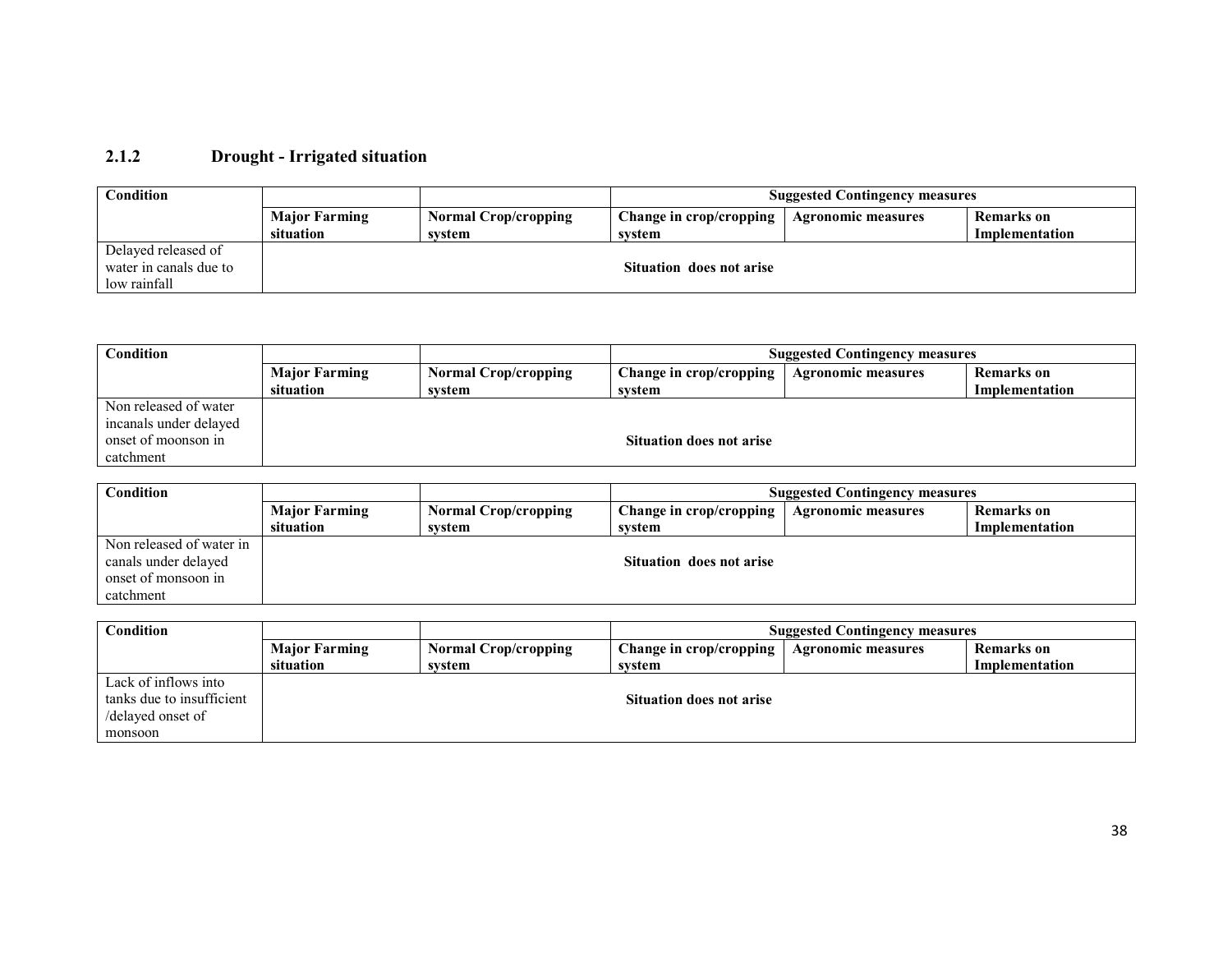| <b>Major Farming</b><br>situation<br>Insufficient<br>Low rainfall,<br>medium black to<br>groundwater<br>recharge due to<br>black salt affected<br>low rainfall<br>soils | <b>Normal</b><br>Crop/cropping<br>system<br>Wheat:<br>GW 496, GW<br>273, GW 322,<br>GW 366 | Change in crop/cropping<br>system<br>Wheat GW 11 and GW<br>$\bullet$<br>173<br>Reduce area under wheat<br>$\bullet$<br>and replace by                                                                                    | <b>Agronomic measures</b><br>Pressurized irrigation at<br>$\bullet$<br>critical stage<br>Narrow and short water<br>$\bullet$ | <b>Remarks on Implementation</b><br>Seed sources<br>$\bullet$<br>Breeder-SAUs<br>Certified: GSSC,                                                                                                             |
|-------------------------------------------------------------------------------------------------------------------------------------------------------------------------|--------------------------------------------------------------------------------------------|--------------------------------------------------------------------------------------------------------------------------------------------------------------------------------------------------------------------------|------------------------------------------------------------------------------------------------------------------------------|---------------------------------------------------------------------------------------------------------------------------------------------------------------------------------------------------------------|
|                                                                                                                                                                         |                                                                                            |                                                                                                                                                                                                                          |                                                                                                                              |                                                                                                                                                                                                               |
| (Sami, Harij,<br>Radhanpur,<br>Santalpur)                                                                                                                               | Cotton:<br>Bt cotton                                                                       | Gram:<br>ICC 4, Gram Gujarat 1 & 2,<br>Cumin:<br>Guj 4<br>Fenugreek:<br>Guj Fenugreek 1<br>Leafy Vegetables:<br>Palak, Methi<br>Dill Seed:<br>Guj. Dillseed 1<br>Barley:<br>RD 2052<br>Isabgol:<br>Guj.Isabgul 1 &2<br>٠ | basin in all the crops<br>Adoption of drip irrigation<br>$\bullet$<br>and mulching (plastic                                  | GUJCOMASOL, NSC<br>Pressurized irrigation system<br>$\bullet$<br>through Gujarat Green<br>Revolution Co.Ltd, under<br>subsidized rate.<br>Pressurized irrigation system<br>$\bullet$<br>through Gujarat Green |
|                                                                                                                                                                         | Castor                                                                                     | $\blacksquare$                                                                                                                                                                                                           | mulch 50 micron 370<br>kg/ha)<br>do                                                                                          | Revolution Co.Ltd, under<br>subsidized rate.<br>do                                                                                                                                                            |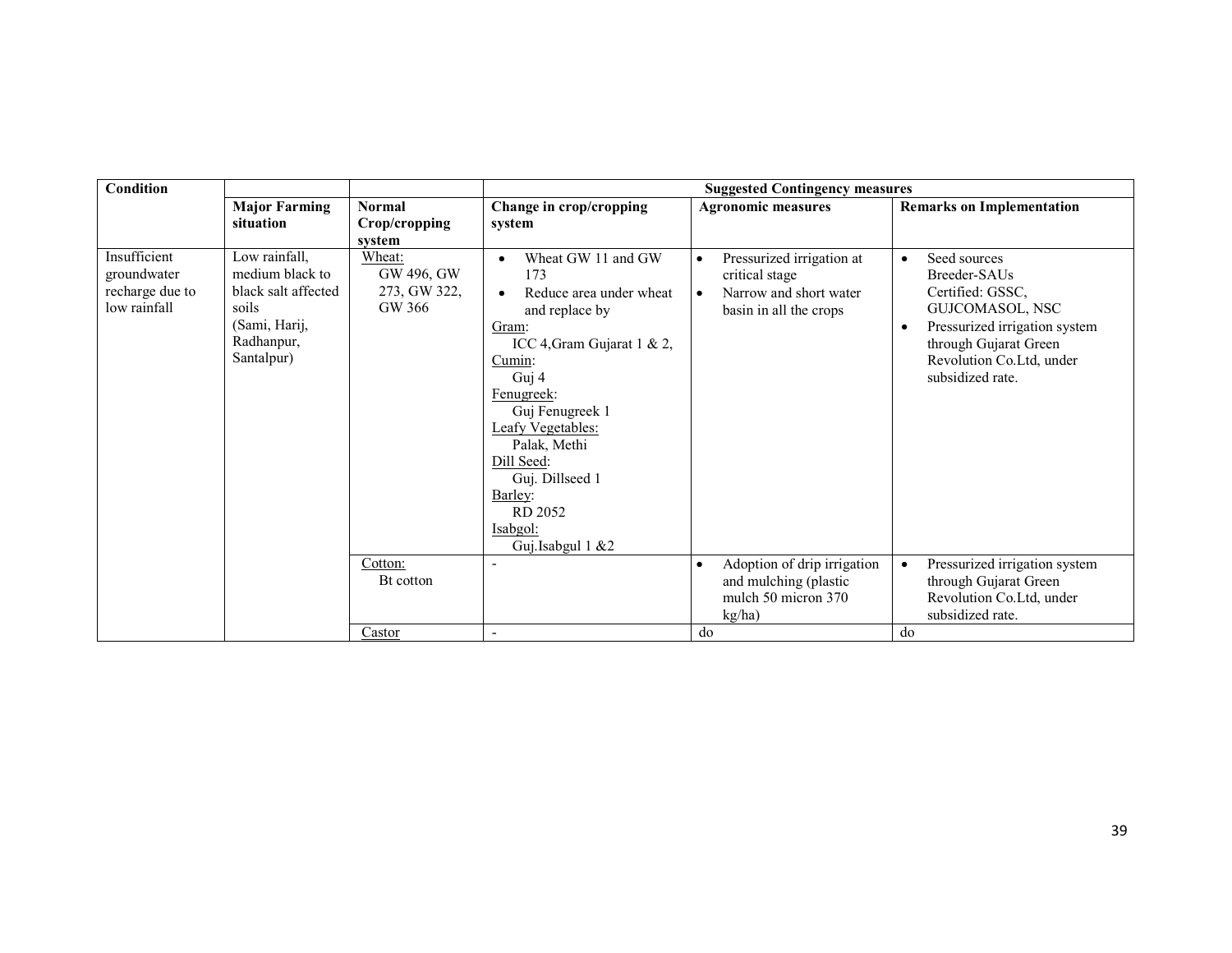| Mustard                                 | Replace area under<br>mustard and replace by<br>Gram:<br>CCC 4, Gram Gujarat 1 & 2<br>Dill Seed:<br>Guj. Dillseed 1<br>Barley:<br>RD 2052<br>Isabgul:<br>Guj.Isabgul 1 &2<br>Leafy Vegetables:<br>Palak, Methi | Pressurized irrigation at<br>critical stage<br>Narrow and short water<br>$\bullet$<br>basin in all the crops | Seed sources<br>$\bullet$<br>Breeder-SAUs<br>Certified: GSSC,<br>GUJCOMASOL, NSC<br>Pressurized irrigation system<br>$\bullet$<br>through Gujarat Green<br>Revolution Co.Ltd, under<br>subsidized rate. |
|-----------------------------------------|----------------------------------------------------------------------------------------------------------------------------------------------------------------------------------------------------------------|--------------------------------------------------------------------------------------------------------------|---------------------------------------------------------------------------------------------------------------------------------------------------------------------------------------------------------|
| Cumin:<br>$GC-2$ , $GC-4$               | Dilseed:<br>G. Dilseed -3                                                                                                                                                                                      | Raise bed furrow<br>irrigation system                                                                        | Implement can be provided<br>$\bullet$<br>under RKVY                                                                                                                                                    |
| Isabgul:<br>$GI-1,2,3$                  | Reduce the 25% area<br>$\bullet$                                                                                                                                                                               | Raise bed furrow<br>$\bullet$<br>irrigation system                                                           | Implement can be provided<br>$\bullet$<br>under RKVY                                                                                                                                                    |
| Cucurbits                               | Bottle guard:<br>Pusa navin, Anand-1<br>Bitter gourd:<br>Arka harit<br>Musk melon:<br>Durgapura Madhu,<br>Durgapura selection                                                                                  | Double row furrow basin<br>$\bullet$<br>planting Alternate<br>furrow irrigation                              |                                                                                                                                                                                                         |
| Okra:<br>Guj Okra-1,<br>Parbhani kranti | Cluster bean<br>Pusa Navabahar                                                                                                                                                                                 | Double row furrow basin<br>$\bullet$<br>planting Alternate<br>furrow irrigation                              |                                                                                                                                                                                                         |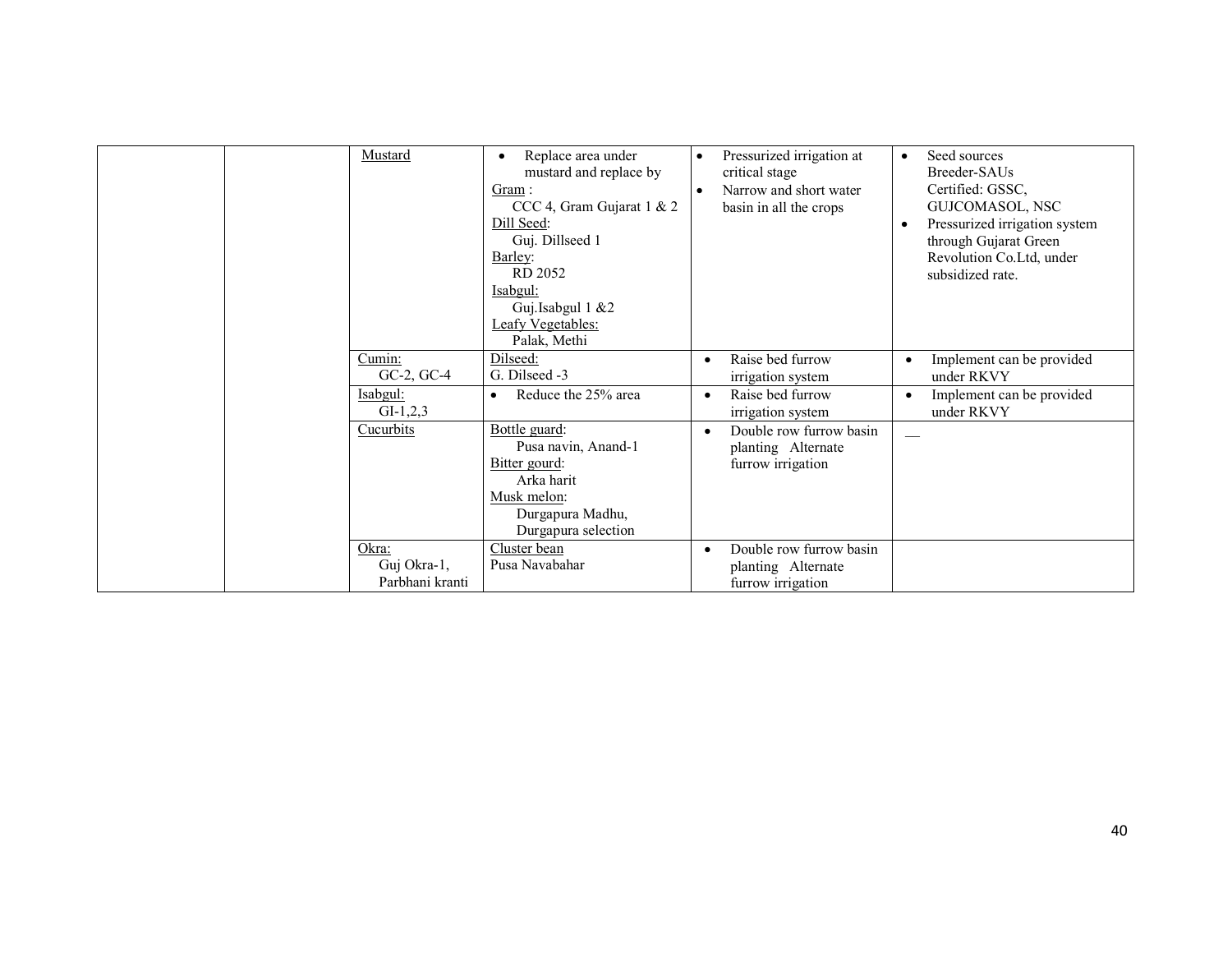| Brinjal:<br>GOB-1, Doli-5,<br>Pusa Purple<br>round,<br>Pusa Purple<br>long | Gram<br>ICCC-4, Guj-1 & 2<br>Cumin<br>Guj- $1,2,3 \& 4$<br>Coriander<br>Guj-1 & 2,<br>Fenugreek<br>Guj- $1$ ,<br>Leafy vegetable<br>Radish<br>Japanese white, Pusa<br>hemani, Pusa resham/<br>Carrot/ cauliflower<br>Snow ball-16, hissar-1,<br>Cabbage<br>Pride of India, Early drum<br>head, Pusa drum head, | Alternate furrow<br>$\bullet$<br>irrigation through drip<br>system                          | Mulching material can be<br>$\bullet$<br>provided under RKVY     |
|----------------------------------------------------------------------------|----------------------------------------------------------------------------------------------------------------------------------------------------------------------------------------------------------------------------------------------------------------------------------------------------------------|---------------------------------------------------------------------------------------------|------------------------------------------------------------------|
| Cowpea (summer)<br>Pusa falguni                                            | Reduce the 25% area<br>$\bullet$                                                                                                                                                                                                                                                                               | Ridge & furrow method<br>$\bullet$<br>Sowing<br>Alternate furrow<br>$\bullet$<br>irrigation | Implement can be provided<br>$\bullet$<br>under RKVY             |
| Cluster bean<br>Pusa Navabahar                                             | Reduce the 25% area<br>$\bullet$                                                                                                                                                                                                                                                                               | Alternate furrow<br>$\bullet$<br>irrigation through drip<br>system                          | Drip system can be provided<br>$\bullet$<br>under GGRC           |
| Dilseed:<br>G. Dilseed -<br>1,2,3                                          | Reduce the 25% area<br>$\bullet$                                                                                                                                                                                                                                                                               | Raise bed furrow<br>$\bullet$<br>irrigation system                                          | Implement can be provided<br>$\bullet$<br>under RKVY             |
| Turmeric:<br>Kesar                                                         | -----                                                                                                                                                                                                                                                                                                          | Ridge & furrow irrigation<br>$\bullet$                                                      | Ridge & furrow system can be<br>$\bullet$<br>provided under RKVY |
| Lucerne:GALL-1<br>$(Anand-2)$<br>Local (Kachchhi)                          | GALL-1                                                                                                                                                                                                                                                                                                         | As such                                                                                     | Seed source from NSSC                                            |
| Oat: Cant, Local                                                           | Bajra (multicut)<br>GF Bajra-1                                                                                                                                                                                                                                                                                 | As such                                                                                     | Seed source from NSSC                                            |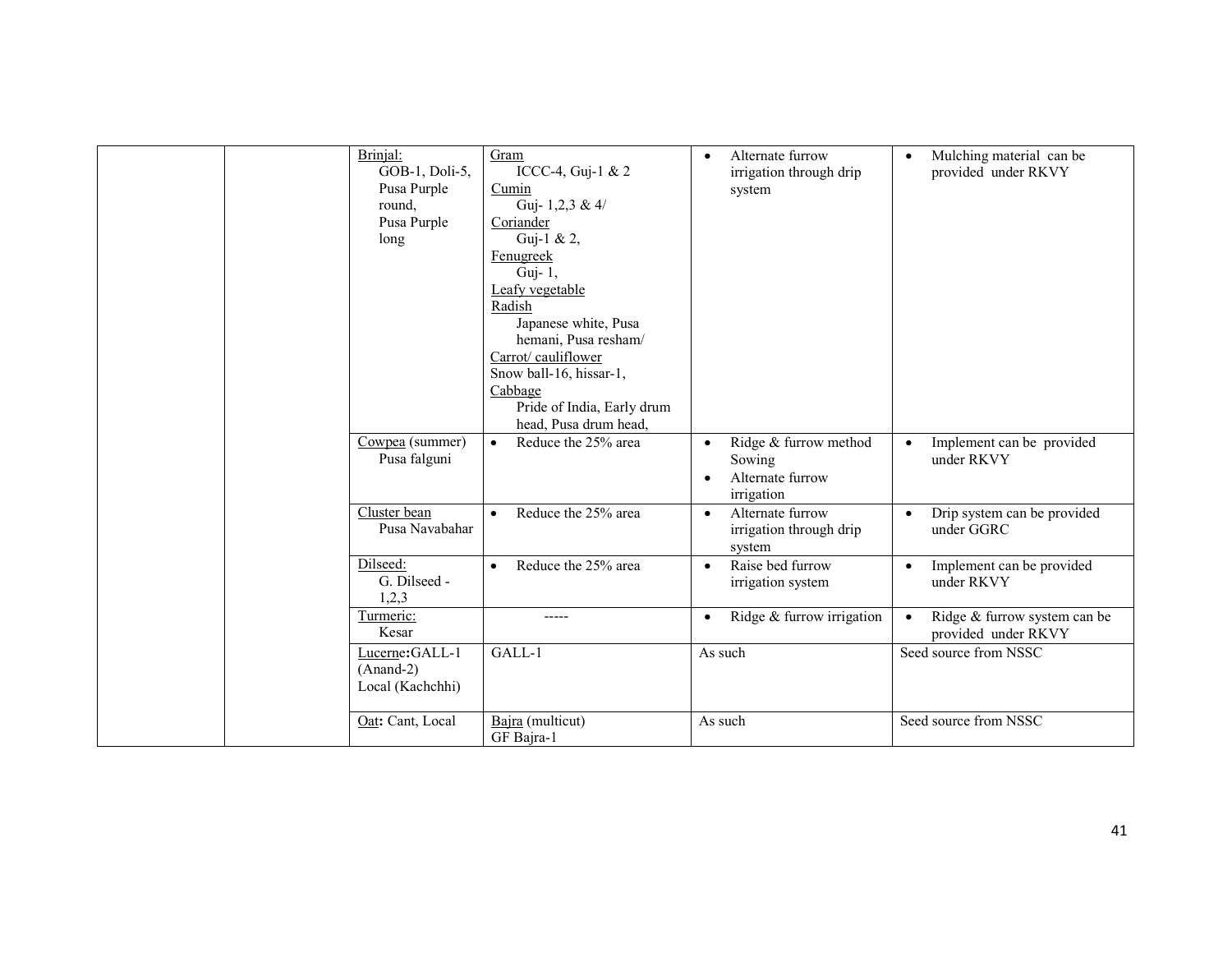| 2.<br>low rainfall,<br>loamy sand to<br>sandy loam soils<br>(Patan, Siddhpur,<br>Chanasma) | Wheat:<br>GW 496, GW<br>273, GW 322,<br>GW 366 | Wheat GW 11 & GW 173<br>$\bullet$<br>Reduce area under wheat<br>$\bullet$<br>and replace by<br>Gram:<br>ICC 4, Gram Gujarat 1 & 2,<br>Cumin:<br>Guj 4<br>Fenugreek:<br>Guj Fenugreek 1<br>Leafy Vegetables:<br>Palak, Methi<br>Dill Seed:<br>Guj. Dillseed 1<br>Barley:<br>RD 2052<br>Isabgol:<br>Guj.Isabgul 1 &2 | Pressurized irrigation at<br>$\bullet$<br>critical stage<br>Narrow and short water<br>basin in all the crops | Seed sources<br>$\bullet$<br>Breeder-SAUs<br>Certified: GSSC,<br>GUJCOMASOL, NSC<br>Pressurized irrigation system<br>$\bullet$<br>through Gujarat Green<br>Revolution Co.Ltd, under<br>subsidized rate. |
|--------------------------------------------------------------------------------------------|------------------------------------------------|--------------------------------------------------------------------------------------------------------------------------------------------------------------------------------------------------------------------------------------------------------------------------------------------------------------------|--------------------------------------------------------------------------------------------------------------|---------------------------------------------------------------------------------------------------------------------------------------------------------------------------------------------------------|
|                                                                                            | Cotton:<br>Bt cotton                           | $\blacksquare$                                                                                                                                                                                                                                                                                                     | Adoption of drip irrigation<br>and mulching (plastic<br>mulch 50 micron 370<br>kg/ha)                        | Pressurized irrigation system<br>$\bullet$<br>through Gujarat Green<br>Revolution Co.Ltd, under<br>subsidized rate.                                                                                     |
|                                                                                            | Castor                                         | $\overline{a}$                                                                                                                                                                                                                                                                                                     | do                                                                                                           | do                                                                                                                                                                                                      |
|                                                                                            | Mustard                                        | Replace area under<br>$\bullet$<br>mustard and replace by<br>Gram:<br>CCC 4, Gram Gujarat 1 & 2<br>Dill Seed:<br>Guj. Dillseed 1<br>Barley:<br>RD 2052<br>Isabgul:<br>Guj.Isabgul 1 &2<br>Leafy Vegetables:<br>Palak, Methi                                                                                        | Pressurized irrigation at<br>$\bullet$<br>critical stage<br>Narrow and short water<br>basin in all the crops | Seed sources<br>$\bullet$<br>Breeder-SAUs<br>Certified: GSSC,<br>GUJCOMASOL, NSC<br>Pressurized irrigation system<br>$\bullet$<br>through Gujarat Green<br>Revolution Co.Ltd, under<br>subsidized rate. |
|                                                                                            | Cumin:<br>GC-2, GC-4                           | Dilseed:<br>G. Dilseed -3                                                                                                                                                                                                                                                                                          | Raise bed furrow<br>$\bullet$<br>irrigation system                                                           | Implement can be provided<br>$\bullet$<br>under RKVY                                                                                                                                                    |
|                                                                                            | Isabgul:<br>$GI-1,2,3$                         | Reduce the 25% area<br>$\bullet$                                                                                                                                                                                                                                                                                   | do                                                                                                           | do                                                                                                                                                                                                      |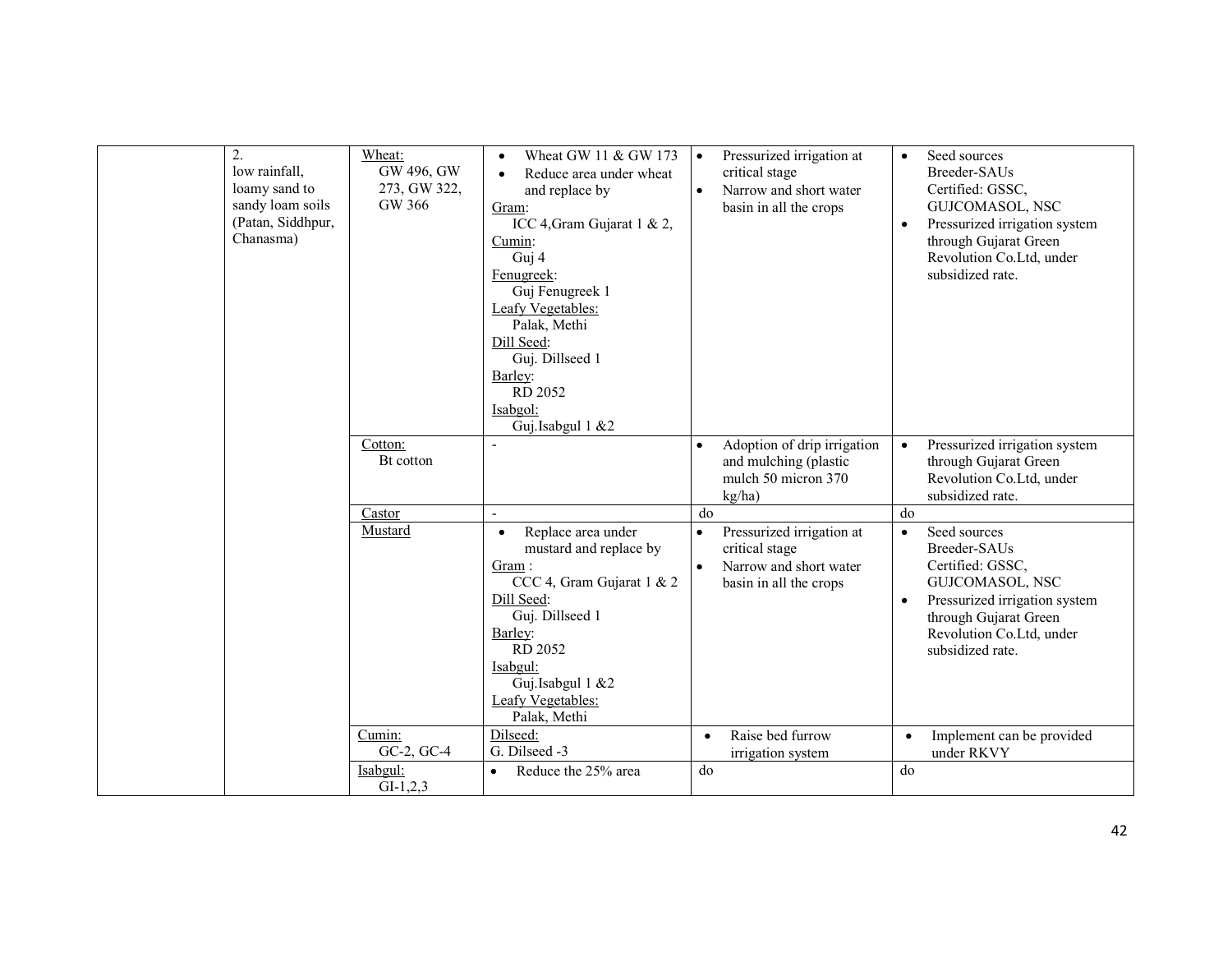| Cucurbits                                                                  | Bottle guard:<br>Pusa navin, Anand-1<br>Bitter gourd:<br>Arka harit<br>Musk melon:<br>Durgapura Madhu,<br>Durgapura selection                                                                                                                                                                           | $\bullet$              | Double row furrow basin<br>planting Alternate<br>furrow irrigation |           |                                                 |
|----------------------------------------------------------------------------|---------------------------------------------------------------------------------------------------------------------------------------------------------------------------------------------------------------------------------------------------------------------------------------------------------|------------------------|--------------------------------------------------------------------|-----------|-------------------------------------------------|
| Okra:<br>Guj Okra-1,<br>Parbhani kranti                                    | Cluster bean<br>Pusa Navabahar                                                                                                                                                                                                                                                                          | $\bullet$              | Double row furrow basin<br>planting Alternate<br>furrow irrigation |           |                                                 |
| Brinjal:<br>GOB-1, Doli-5,<br>Pusa Purple<br>round,<br>Pusa Purple<br>long | Gram<br>ICCC-4, Guj-1 & 2<br>Cumin<br>Guj-1,2,3 & 4/<br>Coriander<br>Guj-1 & 2,<br>Fenugreek<br>Guj- 1,<br>Leafy vegetable<br>Radish<br>Japanese white, Pusa<br>hemani, Pusa resham/<br>Carrot/cauliflower<br>Snow ball-16, hissar-1,<br>Cabbage<br>Pride of India, Early drum<br>head, Pusa drum head, | $\bullet$              | Alternate furrow<br>irrigation through drip<br>system              | $\bullet$ | Mulching material can be<br>provided under RKVY |
| Cowpea (summer)<br>Pusa falguni                                            | Reduce the 25% area<br>$\bullet$                                                                                                                                                                                                                                                                        | $\bullet$<br>$\bullet$ | Ridge & furrow method<br>Sowing<br>Alternate furrow<br>irrigation  | $\bullet$ | Implement can be provided<br>under RKVY         |
| Cluster bean<br>Pusa Navabahar                                             | do                                                                                                                                                                                                                                                                                                      | $\bullet$              | Alternate furrow<br>irrigation through drip<br>system              | $\bullet$ | Drip system can be provided<br>under GGRC       |
| Dilseed:<br>G. Dilseed -<br>1,2,3                                          | do                                                                                                                                                                                                                                                                                                      | $\bullet$              | Raise bed furrow<br>irrigation system                              | $\bullet$ | Implement can be provided<br>under RKVY         |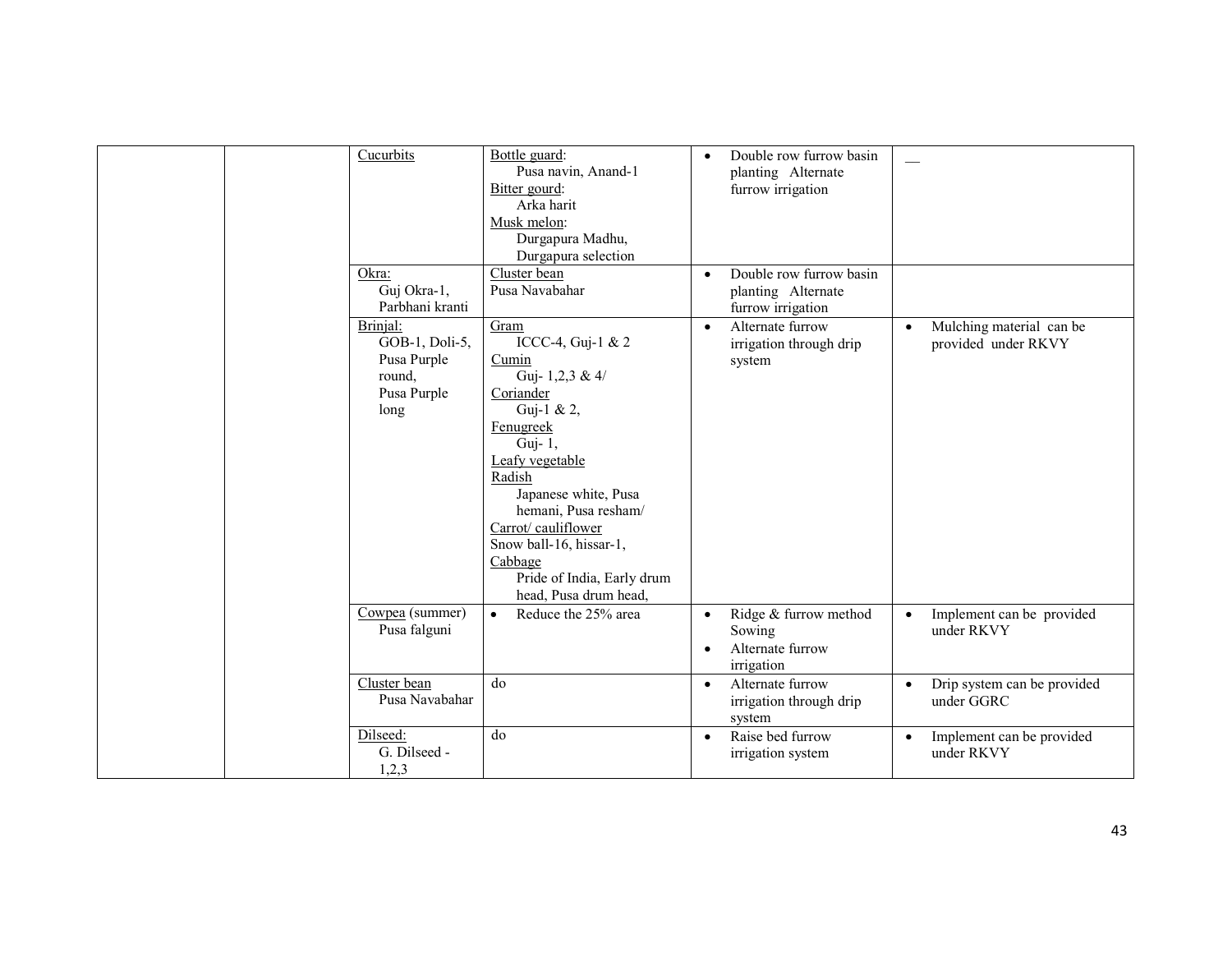|  | l'urmeric:<br>Kesar                  | -----                          | Ridge $&$ furrow irrigation | Ridge & furrow system can be<br>provided under RKVY |
|--|--------------------------------------|--------------------------------|-----------------------------|-----------------------------------------------------|
|  | Lucerne: GALL-1<br>$(Anand-2)$       | GALL-1                         | As such                     | Seed source from NSSC                               |
|  | Local (Kachchhi)<br>Oat: Cant, Local | Bajra (multicut)<br>GF Bajra-1 | As such                     | Seed source from NSSC                               |

#### 2.2 Unusual rains (untimely, unseasonal etc) (for both rainfed and irrigated situations)

| <b>Condition</b> | <b>Suggested contingency measure</b>                                                                                                                                                           |                                                                                                                                                                                                                                         |                                                                                                                                                                                                                               |                                                                                                                                                                                        |  |  |
|------------------|------------------------------------------------------------------------------------------------------------------------------------------------------------------------------------------------|-----------------------------------------------------------------------------------------------------------------------------------------------------------------------------------------------------------------------------------------|-------------------------------------------------------------------------------------------------------------------------------------------------------------------------------------------------------------------------------|----------------------------------------------------------------------------------------------------------------------------------------------------------------------------------------|--|--|
|                  | <b>Vegetative stage</b>                                                                                                                                                                        | <b>Flowering stage</b>                                                                                                                                                                                                                  | Crop maturity stage                                                                                                                                                                                                           | Post harvest                                                                                                                                                                           |  |  |
|                  | Continuous high rainfall in a short span leading to water logging                                                                                                                              |                                                                                                                                                                                                                                         |                                                                                                                                                                                                                               |                                                                                                                                                                                        |  |  |
| Cotton           | Surface drainage(for water<br>logging)<br>Interculturing for aeration<br>Apply 25 kg N/ha as<br>٠<br>additional dose                                                                           | Surface drainage(for water<br>logging)<br>Apply 25 kg N/ha as additional<br>dose<br>Protect the crop against whitefly<br>and sucking pest(acefet 75 CE 15<br>gm, Trizophos 40 EC 25 ml,<br>Emidachloropid 2.5 ml in 10 lit<br>of water) | Surface drainage (for<br>٠<br>water logging)<br>Protect the crop against<br>$\bullet$<br>Ball Warm(Endosulphan<br>35 EC Politreen C 44 EC<br>20 ml in 10 lit of water)<br>Apply 25 kg N/ha as<br>$\bullet$<br>additional dose | Cover the produce with<br>plasticsheet(100 micron UV<br>stabilized colour plastic)                                                                                                     |  |  |
| Wheat            |                                                                                                                                                                                                |                                                                                                                                                                                                                                         | Surface drainage (for<br>$\bullet$<br>management of water<br>logging, lodging crop and<br>to control black point in<br>grain.) Spray Mancozeb<br>0.2%                                                                         | To cover produce with plastic sheet<br>$(100 \mu m, UV)$ stabilized colour<br>plastic) or shift produces to farm<br>shed and protection against<br>pest/disease damage in storage etc, |  |  |
| Mustard          | Surface drainage<br>(For<br>$\bullet$<br>management of water<br>logging $&$ diseases)<br>Spray Mancozeb 0.2% to<br>control Cumin blight,<br>0.2% wettable sulphur for<br>protection against PM | Surface drainage(For<br>$\bullet$<br>management of water logging $\&$<br>diseases.<br>Spray Mancozeb 0.2% to control<br>Cumin blight, 0.2 % wettable<br>sulphur for protection against<br><b>PM</b>                                     | Surface drainage (for<br>$\bullet$<br>management of water<br>logging)                                                                                                                                                         | do                                                                                                                                                                                     |  |  |
| Pulses           |                                                                                                                                                                                                |                                                                                                                                                                                                                                         | Quick drainage, Harvest<br>mature pods                                                                                                                                                                                        | do                                                                                                                                                                                     |  |  |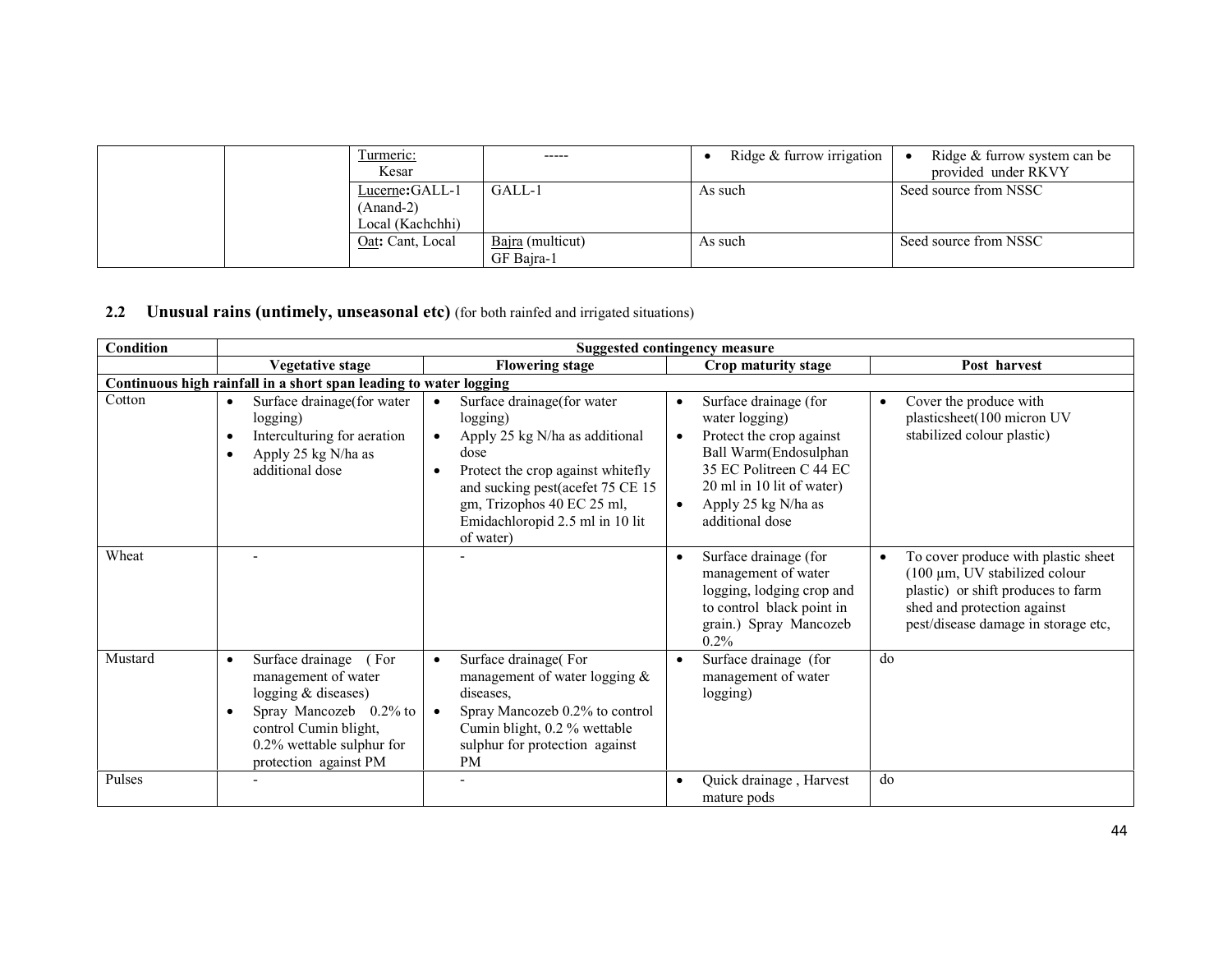| Cumin        | Surface drainage (For<br>management of water<br>logging & diseases)<br>Spray Mancozeb 0.2% to<br>$\bullet$<br>control Cumin blight,<br>0.2% wettable sulphur for<br>protection against PM | do                                                                                                                                | Surface drainage (for<br>$\bullet$<br>management of water<br>logging)                                                                                              | do                                                                                                                                                                                     |
|--------------|-------------------------------------------------------------------------------------------------------------------------------------------------------------------------------------------|-----------------------------------------------------------------------------------------------------------------------------------|--------------------------------------------------------------------------------------------------------------------------------------------------------------------|----------------------------------------------------------------------------------------------------------------------------------------------------------------------------------------|
| Bajra        |                                                                                                                                                                                           |                                                                                                                                   | Harvest mature ear heads                                                                                                                                           | To cover produce with plastic sheet<br>$(100 \mu m, UV)$ stabilized colour<br>plastic) or shift produces to farm<br>shed and protection against<br>pest/disease damage in storage etc, |
| Horticulture |                                                                                                                                                                                           |                                                                                                                                   |                                                                                                                                                                    |                                                                                                                                                                                        |
| Ber          | $\blacksquare$                                                                                                                                                                            | Spray 0.2 % wettable sulphur for<br>$\bullet$<br>protection against PM                                                            | $\overline{a}$                                                                                                                                                     | $\blacksquare$                                                                                                                                                                         |
| Citrus       | Control citrus canker by<br>$\bullet$<br>spray of Copper Oxy<br>chloride $0.2\%$ &<br>streptocycline 100 ppm                                                                              | Control citrus canker by spray of<br>$\bullet$<br>Copper Oxy chloride $0.2\%$ &<br>streptocycline 100 ppm                         | Control citrus canker by<br>$\bullet$<br>spray of Copper Oxy<br>chloride $0.2\%$ &<br>streptocycline 100 ppm,<br>collect mature fruits<br>$\bullet$                | $\blacksquare$                                                                                                                                                                         |
| Sapota       | $\blacksquare$                                                                                                                                                                            | Spray 0.2% wettable sulphur or<br>$\bullet$<br>0.05% Hexaconazole for<br>protection against powdery<br>mildew<br>Provide drainage | Harvest the matured fruits<br>$\bullet$<br>Provide drainage<br>$\bullet$<br>Protect the fruit against<br>$\bullet$<br>fruit spot (Difenconazole<br>$0.05\%$ spray) | Transfer the fruits to safer place<br>$\bullet$                                                                                                                                        |
| Pomegranate  |                                                                                                                                                                                           | do                                                                                                                                | Harvest the matured fruits<br>$\bullet$<br>Provide drainage<br>$\bullet$<br>Protect the fruit against<br>$\bullet$<br>fruit spot (Difenconazole<br>$0.05\%$ spray) | do                                                                                                                                                                                     |
| Aonla        |                                                                                                                                                                                           | do                                                                                                                                | Harvest the fruits<br>$\bullet$<br>Protect the crop against<br>$\bullet$<br>fruit spots disease(<br>Carbendazin $0.025\%$                                          | do                                                                                                                                                                                     |
|              | Heavy rainfall with high speed winds in a short span <sup>2</sup>                                                                                                                         |                                                                                                                                   |                                                                                                                                                                    |                                                                                                                                                                                        |
| Cotton       | Surface drainage(for water<br>$\bullet$<br>logging)                                                                                                                                       | Surface drainage(for water<br>$\bullet$<br>logging)                                                                               | Surface drainage (for<br>$\bullet$<br>water logging)                                                                                                               | Cover the produce with<br>plasticsheet(100 micron UV                                                                                                                                   |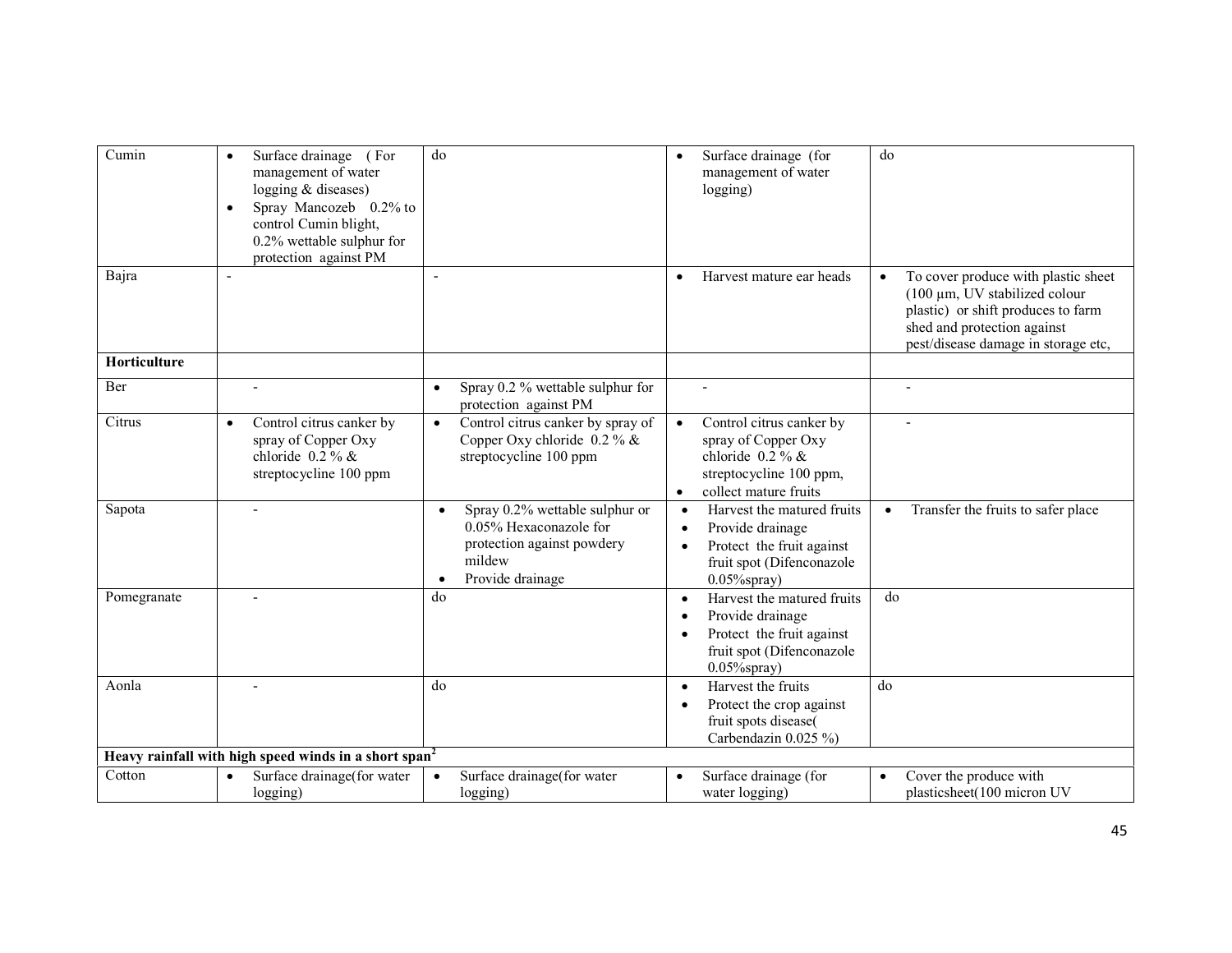|              | Interculturing for aeration<br>$\bullet$<br>Apply 25 kg N/ha as<br>$\bullet$<br>additional dose                                                                                                              | Apply 25 kg N/ha as additional<br>$\bullet$<br>dose<br>Protect the crop against whitefly<br>$\bullet$<br>and sucking pest(acefet 75 CE 15<br>gm, Trizophos 40 EC 25 ml,<br>Emidachloropid 2.5 ml in 10 lit<br>of water) | Protect the crop against<br>$\bullet$<br>Ball Warm(Endosulphan<br>35 EC Politreen C 44 EC<br>20 ml in 10 lit of water)<br>Apply 25 kg N/ha as<br>$\bullet$<br>additional dose | stabilized colour plastic)                                                                                                                                                                          |
|--------------|--------------------------------------------------------------------------------------------------------------------------------------------------------------------------------------------------------------|-------------------------------------------------------------------------------------------------------------------------------------------------------------------------------------------------------------------------|-------------------------------------------------------------------------------------------------------------------------------------------------------------------------------|-----------------------------------------------------------------------------------------------------------------------------------------------------------------------------------------------------|
| Wheat        | Surface drainage (to<br>$\bullet$<br>control water logging<br>condition)                                                                                                                                     | Surface drainage (to control<br>$\bullet$<br>water logging condition)                                                                                                                                                   | Surface drainage (for<br>$\bullet$<br>management of water<br>logging, lodging crop and<br>to control black point in<br>grain, Spray Mancozeb<br>$0.2\%$                       | To cover produce with plastic sheet<br>$\bullet$<br>$(100 \mu m, UV)$ stabilized colour<br>plastic) or shift produces to farm<br>shed and protection against<br>pest/disease damage in storage etc, |
| Mustard      | Surface drainage (For<br>$\bullet$<br>management of water<br>logging $&$ diseases).                                                                                                                          | Surface drainage(For<br>$\bullet$<br>management of water logging $\&$<br>diseases)                                                                                                                                      | Surface drainage (for<br>$\bullet$<br>management of water<br>logging)                                                                                                         | do                                                                                                                                                                                                  |
| Pulses       |                                                                                                                                                                                                              | $\blacksquare$                                                                                                                                                                                                          | Quick drainage, Harvest<br>mature pods                                                                                                                                        | do                                                                                                                                                                                                  |
| Castor       |                                                                                                                                                                                                              |                                                                                                                                                                                                                         |                                                                                                                                                                               |                                                                                                                                                                                                     |
| Cumin        | Surface drainage (For<br>$\bullet$<br>management of water<br>logging $&$ diseases).<br>Spray Mancozeb 0.2% to<br>$\bullet$<br>control Cumin blight, or<br>0.2% wettable sulphur for<br>protection against PM | Surface drainage(For<br>$\bullet$<br>management of water logging $\&$<br>diseases)<br>Mancozeb 0.2% to control<br>$\bullet$<br>Cumin blight) ), or $0.2\%$<br>wettable sulphur for protection<br>against PM             | Surface drainage (for<br>$\bullet$<br>management of water<br>logging)                                                                                                         | d <sub>0</sub>                                                                                                                                                                                      |
| Bajra        |                                                                                                                                                                                                              |                                                                                                                                                                                                                         | Harvest mature ear heads,<br>$\bullet$<br>Quick surface drainage                                                                                                              | do                                                                                                                                                                                                  |
| Horticulture |                                                                                                                                                                                                              |                                                                                                                                                                                                                         |                                                                                                                                                                               |                                                                                                                                                                                                     |
| Ber          |                                                                                                                                                                                                              | Spray 0.2 % wettable sulphur for<br>$\bullet$<br>protection against PM                                                                                                                                                  |                                                                                                                                                                               |                                                                                                                                                                                                     |
| Citrus       | Control citrus canker by<br>$\bullet$<br>spray of Copper Oxy<br>chloride $0.2\%$ &<br>streptocycline 100 ppm                                                                                                 | Control citrus canker by spray of<br>$\bullet$<br>Copper Oxy chloride $0.2\%$ &<br>streptocycline 100 ppm                                                                                                               | Control citrus canker by<br>$\bullet$<br>spray of Copper Oxy<br>chloride $0.2\%$ &<br>streptocycline 100 ppm,                                                                 |                                                                                                                                                                                                     |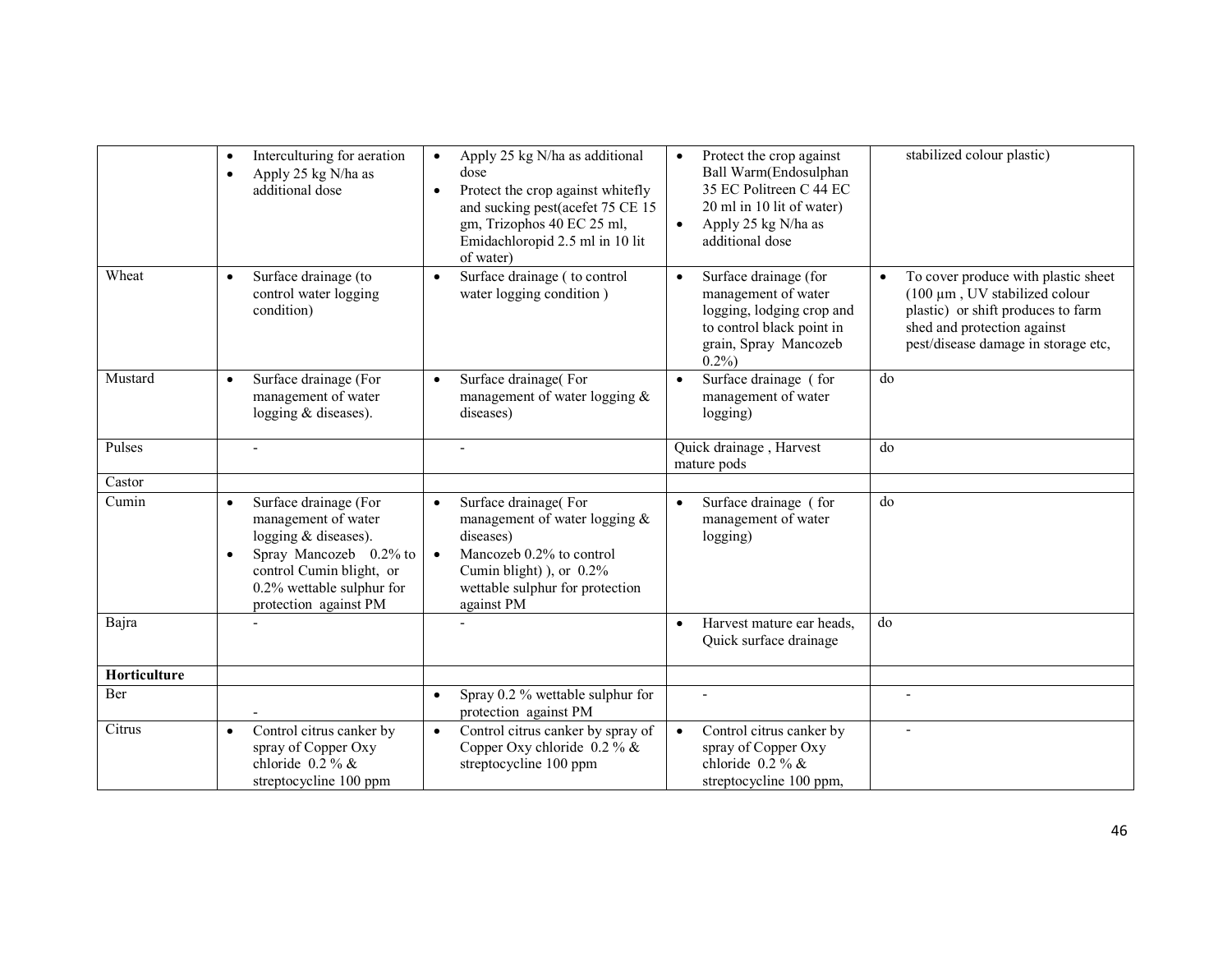|                   |                                                                                                                                                          |                                                                                                                                                                                                                                                                                | collect mature fruits<br>$\bullet$                                                                                                                                                                                                    |                                                                                 |
|-------------------|----------------------------------------------------------------------------------------------------------------------------------------------------------|--------------------------------------------------------------------------------------------------------------------------------------------------------------------------------------------------------------------------------------------------------------------------------|---------------------------------------------------------------------------------------------------------------------------------------------------------------------------------------------------------------------------------------|---------------------------------------------------------------------------------|
| Sapota            | $\overline{\phantom{a}}$                                                                                                                                 | Spray 0.2% wettable sulphur or<br>$\bullet$<br>0.05% Hexaconazole for<br>protection against powdery<br>mildew<br>Provide drainage<br>$\bullet$                                                                                                                                 | Harvest the matured fruits<br>$\bullet$<br>Provide drainage<br>$\bullet$<br>Protect the fruit against<br>$\bullet$<br>fruit spot (Difenconazole<br>$0.05\%$ spray)                                                                    | Transfer the fruits to safer place<br>$\bullet$                                 |
| Pomegranate       |                                                                                                                                                          | Spray 0.2% wettable sulphur or<br>$\bullet$<br>0.05% Hexaconazole for<br>protection against powdery<br>mildew<br>Provide drainage<br>$\bullet$                                                                                                                                 | Harvest the matured fruits<br>$\bullet$<br>Provide drainage<br>$\bullet$<br>Protect the fruit against<br>$\bullet$<br>fruit spot (Difenconazole<br>$0.05\%$ spray)                                                                    | do                                                                              |
| Aonla             |                                                                                                                                                          | Spray 0.2% wettable sulphur or<br>$\bullet$<br>0.05% Hexaconazole for<br>protection against powdery<br>mildew<br>Provide drainage                                                                                                                                              | Harvest the fruits<br>$\bullet$<br>Protect the crop against<br>$\bullet$<br>fruit spots disease<br>(Carbendazin $0.025\%$ )                                                                                                           | Transfer the fruits to safer place                                              |
|                   | Outbreak of pests and diseases due to unseasonal rains                                                                                                   |                                                                                                                                                                                                                                                                                |                                                                                                                                                                                                                                       |                                                                                 |
| Cotton            | Surface drainage (for water<br>$\bullet$<br>logging)<br>Interculturing for aeration<br>$\bullet$<br>Apply 25 kg N/ha as<br>$\bullet$<br>additional dose  | Surface drainage(for water<br>$\bullet$<br>logging)<br>Apply 25 kg N/ha as additional<br>$\bullet$<br>dose<br>Protect the crop against whitefly<br>$\bullet$<br>and sucking pest(acefet 75 CE 15<br>gm, Trizophos 40 EC 25 ml,<br>Emidachloropid 2.5 ml in 10 lit<br>of water) | Surface drainage (for<br>$\bullet$<br>water logging)<br>Protect the crop against<br>$\bullet$<br>Ball Warm(Endosulphan<br>35 EC Politreen C 44 EC<br>20 ml in 10 lit of water)<br>Apply 25 kg N/ha as<br>$\bullet$<br>additional dose | Cover the produce with plasticsheet(100<br>micron UV stabilized colour plastic) |
| Wheat             | Spray Mancozeb 0.2% (To<br>$\bullet$<br>control leaf Blight & rust)                                                                                      | Spray Mancozeb 0.2% (To<br>$\bullet$<br>control leaf Blight & rust)                                                                                                                                                                                                            | To control black point in<br>$\bullet$<br>grain Spray Mancozeb<br>0.2%                                                                                                                                                                |                                                                                 |
| Mustard<br>Pulses | Spray Mancozeb 0.2% (To<br>$\bullet$<br>control white rust)<br>Spray Sulphur (300 mesh)<br>$\bullet$<br>$(a)$ 25 kg/ha for controlling<br>Powdery mildew | Spray Mancozeb 0.2% (To<br>$\bullet$<br>control white rust)<br>Spray Sulphur (300 mesh) @25<br>$\bullet$<br>kg/ha for controlling Powdery<br>mildew                                                                                                                            | Spray Mancozeb 0.2% (To<br>$\bullet$<br>control white rust)<br>Spray Sulphur (300 mesh)<br>$\bullet$<br>$(a)$ 25 kg/ha for controlling<br>Powdery mildew                                                                              |                                                                                 |
|                   |                                                                                                                                                          |                                                                                                                                                                                                                                                                                |                                                                                                                                                                                                                                       |                                                                                 |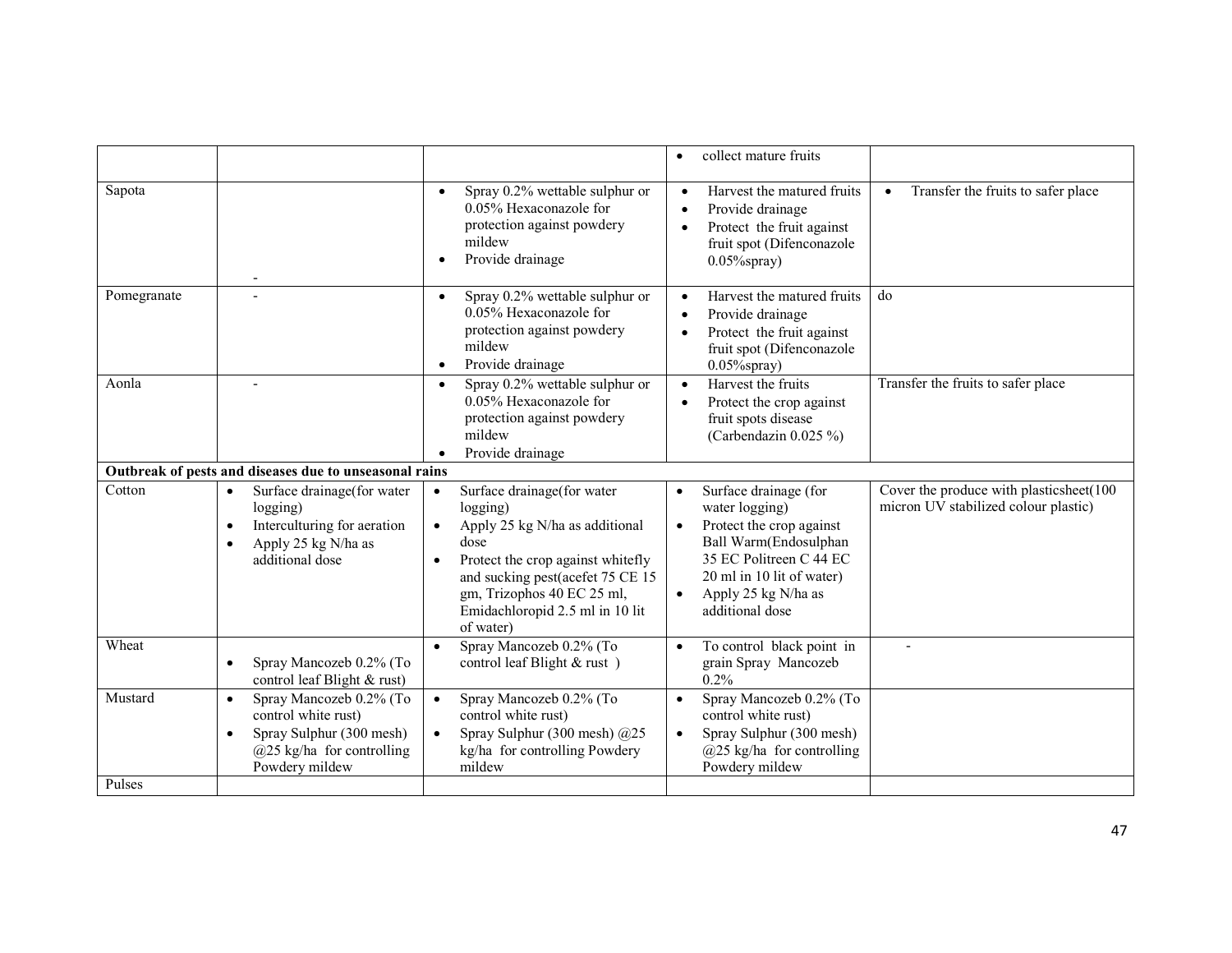| Castor              |                                                                                                              |                                                                                                                      |                                                                                                                                                            |                                    |
|---------------------|--------------------------------------------------------------------------------------------------------------|----------------------------------------------------------------------------------------------------------------------|------------------------------------------------------------------------------------------------------------------------------------------------------------|------------------------------------|
| Cumin               | Spray Mancozeb 0.2% (To<br>control Cumin blight)                                                             | Spray Mancozeb 0.2% (To<br>control Cumin Blight)                                                                     | Spray 0.2% wettable<br>$\bullet$<br>sulphur (To control PM)                                                                                                | $\blacksquare$                     |
| Bajra               | $\overline{\phantom{0}}$                                                                                     |                                                                                                                      | Spray Mancozeb 0.2% (To<br>control rust )                                                                                                                  |                                    |
| <b>Horticulture</b> |                                                                                                              |                                                                                                                      |                                                                                                                                                            |                                    |
| Ber                 | $\overline{\phantom{a}}$                                                                                     | Spray 0.2 % wettable sulphur for<br>$\bullet$<br>protection against PM                                               |                                                                                                                                                            | $\overline{\phantom{a}}$           |
| Citrus              | Control citrus canker by<br>$\bullet$<br>spray of Copper Oxy<br>chloride $0.2\%$ &<br>streptocycline 100 ppm | Control citrus canker by spray of<br>Copper Oxy chloride $0.2\%$ &<br>streptocycline 100 ppm                         | Control citrus canker by<br>$\bullet$<br>spray of Copper Oxy<br>chloride $0.2\%$ &<br>streptocycline 100 ppm,<br>collect mature fruits<br>$\bullet$        | $\overline{\phantom{a}}$           |
| Sapota              | $\overline{\phantom{0}}$                                                                                     | Spray 0.2% wettable sulphur or<br>0.05% Hexaconazole for<br>protection against powdery<br>mildew<br>Provide drainage | Harvest the matured fruits<br>٠<br>Provide drainage<br>$\bullet$<br>Protect the fruit against<br>$\bullet$<br>fruit spot (Difenconazole<br>$0.05\%$ spray) | Transfer the fruits to safer place |
| Pomegranate         | ٠                                                                                                            | do                                                                                                                   | do                                                                                                                                                         | do                                 |
| Aonla               | $\overline{\phantom{0}}$                                                                                     | do                                                                                                                   | Harvest the fruits<br>$\bullet$<br>Protect the crop against<br>٠<br>fruit spots disease(<br>Carbendazin 0.025 %)                                           | do                                 |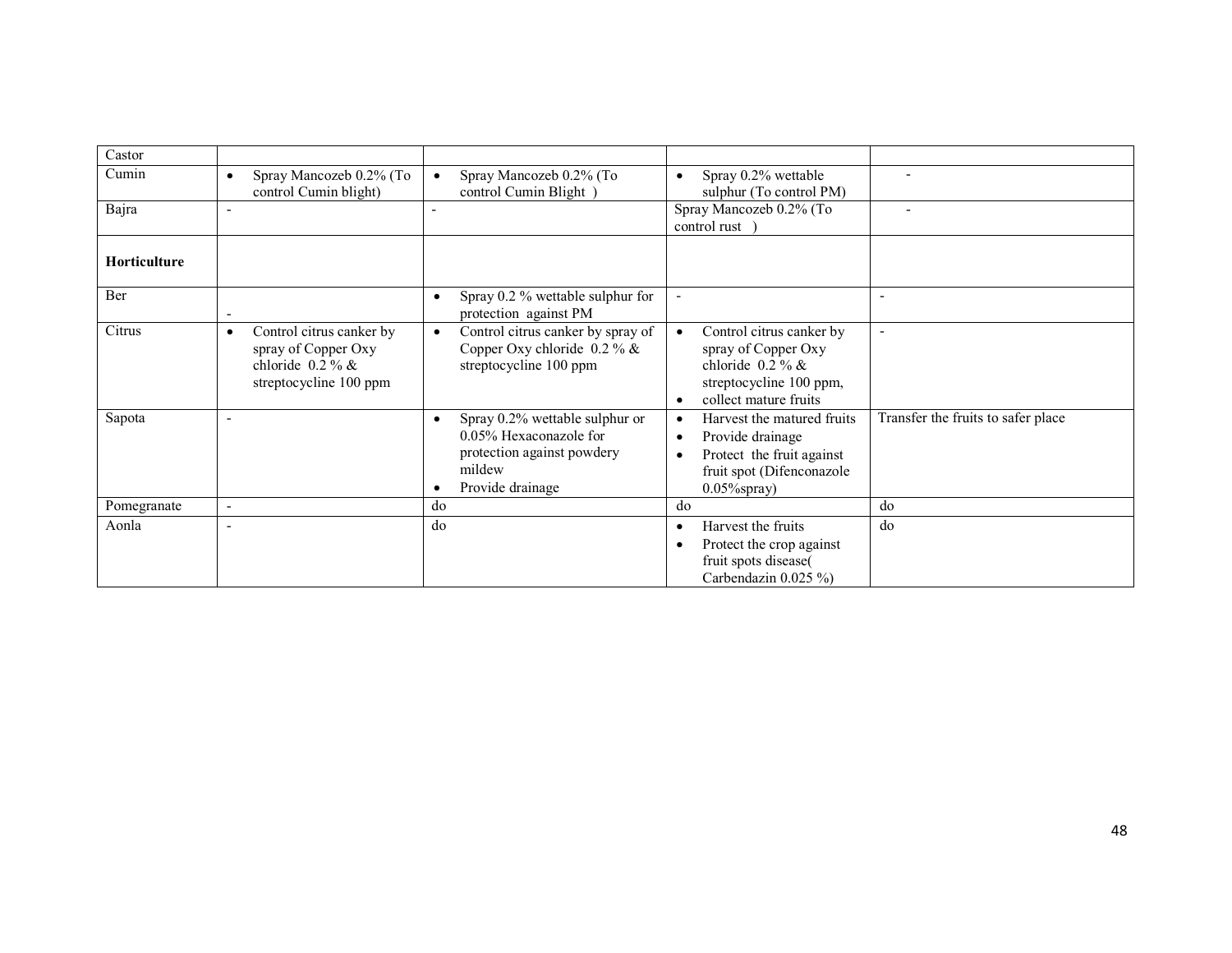#### 2.3 Floods

| <b>Condition</b>                                            | Suggested contingency measure |                  |                           |            |  |  |
|-------------------------------------------------------------|-------------------------------|------------------|---------------------------|------------|--|--|
|                                                             | Seedling / nursery stage      | Vegetative stage | <b>Reproductive stage</b> | At harvest |  |  |
| Transient water logging/ partial<br>inundation <sup>1</sup> | Not Expected in this District |                  |                           |            |  |  |
| Continuous submergence<br>for more than $2 \text{ days}^2$  | Not Expected in this District |                  |                           |            |  |  |
| Sea water intrusion <sup>3</sup>                            | Not Expected in this District |                  |                           |            |  |  |

#### 2.4 Extreme events: Heat wave / Cold wave/Frost/ Hailstorm /Cyclone

| <b>Extreme event type</b> | Suggested contingency measure              |                                  |                                                      |            |  |
|---------------------------|--------------------------------------------|----------------------------------|------------------------------------------------------|------------|--|
|                           | Seedling / nursery stage                   | Vegetative stage                 | Reproductive stage                                   | At harvest |  |
| <b>Heat Wave</b>          | Light $&$ frequent irrigation to all crops | Light $&$ frequent irrigation to | Light $&$ frequent irrigation to all crops $\vert$ - |            |  |
|                           |                                            | all crops                        |                                                      |            |  |
| Cold wave                 | NA                                         | NA                               | NA                                                   | NA         |  |
| Frost                     | NA                                         | NA                               | NA                                                   | NA         |  |
| <b>Hailstorm</b>          | NA                                         | NА                               | NA                                                   | NA         |  |
| Cyclone                   | NA                                         | NA                               | <b>NA</b>                                            | <b>NA</b>  |  |

#### 2.4 (A) Extreme events: Frost

| <b>Extreme event type</b> | <b>Suggested contingency measure</b> |                         |                           |            |  |
|---------------------------|--------------------------------------|-------------------------|---------------------------|------------|--|
|                           | Seedling / nursery stage             | <b>Vegetative stage</b> | <b>Reproductive stage</b> | At harvest |  |
| Frost                     |                                      |                         |                           |            |  |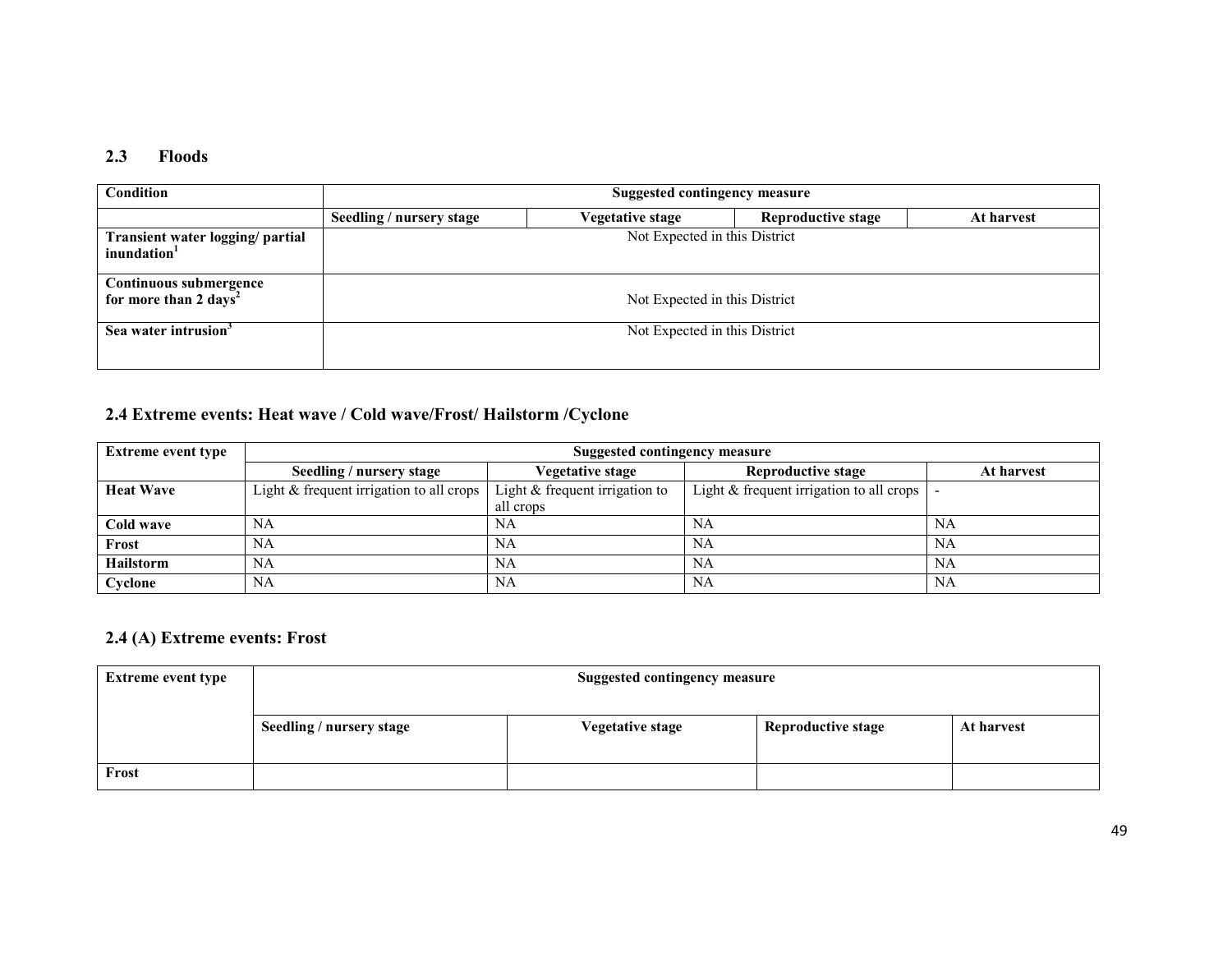| Castor<br>Cotton<br>Brinjal | $- - - -$ | Irrigate the crop according to<br>forecast report<br>Apply additional 25% dose of N if<br>crops are damaged<br>Cut and remove the affected parts<br>of the crops. | Irrigate the crop according $\bullet$<br>to forecast report<br>Cut and remove the<br>affected parts of the<br>crops. | Harvest the crop at<br>physiological<br>maturity |
|-----------------------------|-----------|-------------------------------------------------------------------------------------------------------------------------------------------------------------------|----------------------------------------------------------------------------------------------------------------------|--------------------------------------------------|
| <b>Horticulture</b>         |           |                                                                                                                                                                   |                                                                                                                      |                                                  |
| Citrus                      |           | Irrigate the crops                                                                                                                                                |                                                                                                                      |                                                  |

#### 2.5Contingent strategies for Livestock, Poultry & Fisheries

#### 2.5.1 Livestock

|                                        | <b>Suggested contingency measures</b>                                                                                                                                                                                                                                                                                                                                                           |                                                                                                                                                                                                                                                                                                                                                       |                                                                                                                                                                                                         |
|----------------------------------------|-------------------------------------------------------------------------------------------------------------------------------------------------------------------------------------------------------------------------------------------------------------------------------------------------------------------------------------------------------------------------------------------------|-------------------------------------------------------------------------------------------------------------------------------------------------------------------------------------------------------------------------------------------------------------------------------------------------------------------------------------------------------|---------------------------------------------------------------------------------------------------------------------------------------------------------------------------------------------------------|
|                                        | <b>Before the event</b>                                                                                                                                                                                                                                                                                                                                                                         | During the event                                                                                                                                                                                                                                                                                                                                      | After the event                                                                                                                                                                                         |
| <b>Drought</b>                         | Veterinary preparedness<br>$\bullet$<br>Assessment of resources<br>Integration with the district system<br>٠<br>Plan for rapid mobilization of resources specially<br>$\bullet$<br>Silage.<br>Dry fodder (fodder bank), complete feed blocks<br>$\bullet$<br>(CFBs)                                                                                                                             | -Assure and mobilize water supply                                                                                                                                                                                                                                                                                                                     | Impact<br>assessment                                                                                                                                                                                    |
| <b>Feed and fodder</b><br>availability | As the district is occasionally prone to drought the<br>following measures to be taken to ameliorate the fodder<br>deficiency<br>Avoid burning of wheat straw<br>Establishment of fodder bank at village level with available dry<br>fodder (paddy /wheat straw and stover of bajra/sorghum)<br>Increase area under perennial fodder cultivation with high<br>yielding Hybrid Napier varieties. | Harvest and use biomass of dried up crops (Bajra, Maize,<br>Sorghum, Wheat, Green gram, cowpea etc., material<br>as fodder<br>Utilizing fodder from fodder bank reserves.<br>Utilizing stored silage/hay.<br>Transporting complete feed/fodder and dry roughages<br>to the affected areas.<br>Concentrate ingredients such as Grains, brans, chunnies | Training/educating<br>farmers for feed & fodder<br>storage.<br>Maintenance / repair of<br>silo pits and feed/fodder<br>stores.<br>Encourage progressive<br>farmers to grow multi cut<br>fodder crops of |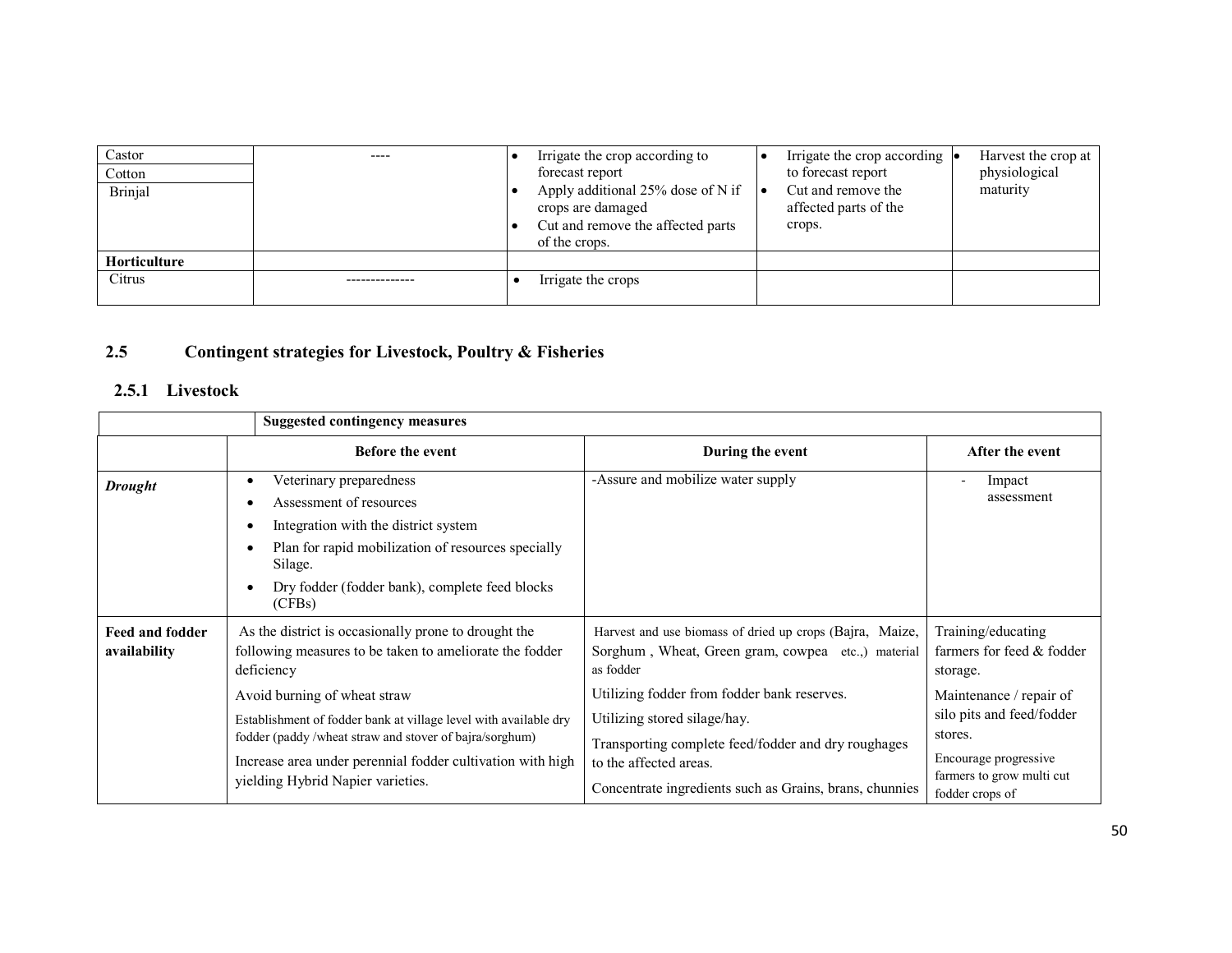|                                            | Conservation of maize/bajra/sorghum green fodder as<br>silage<br>Sowing of cereals (Sorghum/Bajra) and leguminous crops<br>(Lucerne, Berseem, Horse gram, Cowpea) during early<br>monsoon under dry land system for fodder production<br>Encourage fodder production with Maize, Jowar, Bajra,<br>Cowpea, Barseem, Lucerne etc.,<br>Processing & storage of feed/fodder and roughages in the<br>form of complete feed/blocks.                                                                                                | & oilseed cakes, low grade grains etc. unfit for human<br>consumption should be procured from Govt. Godowns<br>for feeding as supplement for high productive animals<br>during drought<br>Continuous supplementation of mineral mixture to<br>prevent infertility.<br>Encourage mixing available kitchen waste with dry<br>fodder while feeding to the milch animals | sorghum/bajra/maize(UP<br>chari, MP chari, HC-136,<br>HD-2, GAINT BAJRA, L-74,<br>K-677, Ananad/African Tall<br>etc.,<br>Supply of quality fodder seed<br>(multi<br>cut<br>sorghum/bajra/maize<br>varieties) and fodder slips of<br>Napier, guinea grass well<br>before monsoon<br>Replenish the feed and<br>fodder banks |
|--------------------------------------------|------------------------------------------------------------------------------------------------------------------------------------------------------------------------------------------------------------------------------------------------------------------------------------------------------------------------------------------------------------------------------------------------------------------------------------------------------------------------------------------------------------------------------|----------------------------------------------------------------------------------------------------------------------------------------------------------------------------------------------------------------------------------------------------------------------------------------------------------------------------------------------------------------------|---------------------------------------------------------------------------------------------------------------------------------------------------------------------------------------------------------------------------------------------------------------------------------------------------------------------------|
| <b>Drinking</b> water                      | Adopt various water conservation methods at village<br>level to improve the ground water level for adequate<br>water supply.<br>Identification of water resources<br>Desilting of ponds<br>Rain water harvesting and create water bodies/watering<br>points (when water is scarce use only as drinking water<br>for animals)<br>Construction of drinking water tanks in herding<br>places/village junctions/relief camp locations<br>Community drinking water trough can be arranged in<br>shandies /community grazing areas | Adequate supply of drinking water.<br>Restrict wallowing of animals in water<br>bodies/resources<br>Add alum in stagnated water bodies                                                                                                                                                                                                                               | Watershed<br>management<br>shall<br>practices<br>be<br>promoted to conserve the<br>rainwater. Bleach $(0.1\%)$<br>drinking water /<br>water<br>sources<br>Provide<br>drinking<br>clean<br>water                                                                                                                           |
| <b>Health</b> and<br>disease<br>management | Procure and stock emergency medicines and<br>vaccines<br>for important endemic diseases of the area<br>All the stock must be immunized for endemic diseases<br>of the area                                                                                                                                                                                                                                                                                                                                                   | Carryout deworming to all animals entering into relief<br>camps<br>Identification and quarantine of sick animals<br>Constitution of Rapid Action Veterinary Force                                                                                                                                                                                                    | Keep close<br>surveillance on<br>disease outbreak.<br>Undertake the vaccination<br>depending on need                                                                                                                                                                                                                      |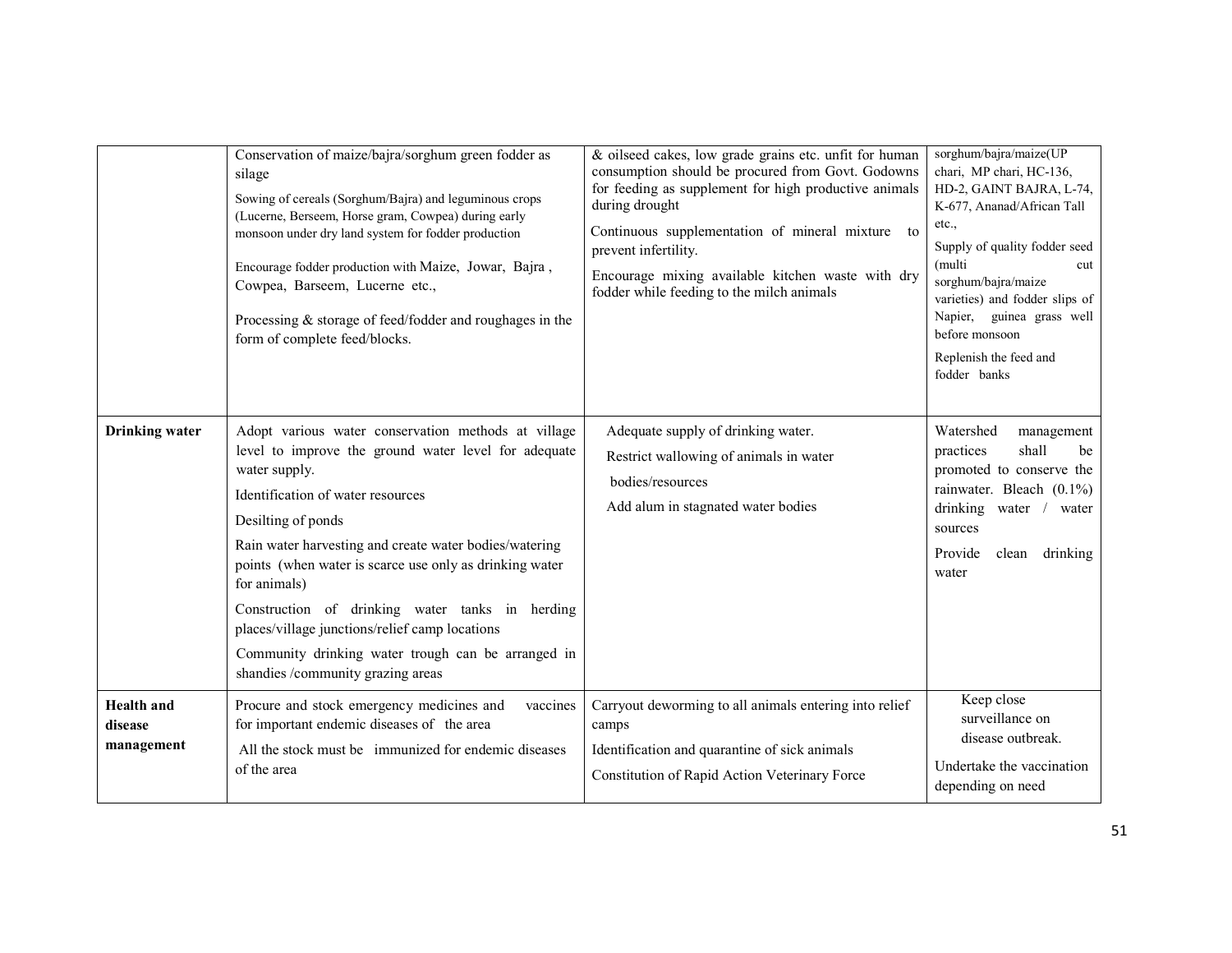|                  | Vaccination for HS & FMD<br>Surveillance and disease monitoring network to be<br>established at Joint Director (Animal Husbandry) office<br>in the district<br>Adequate refreshment training on draught management<br>to be given to VAS, Jr.VAS, LI with regard to health $\&$<br>management measures<br>Procure and stock multivitamins & area specific mineral<br>mixture | Performing ring vaccination (8 km radius) in case of<br>any outbreak<br>Restricting movement of livestock in case of any<br>epidemic<br>Drainage of water from and around animal sheds,<br>pasture areas.<br>Tick control measures be undertaken to prevent tick<br>borne diseases in animals<br>Rescue of sick and injured animals and their treatment<br>Organize with community, daily lifting of dung from<br>relief camps                   | Keep the animal houses<br>clean and spray<br>disinfectants Farmers<br>should be advised to breed<br>their milch animals during<br>July-September so that the<br>peak milk production does<br>not coincide with mid<br>summer |
|------------------|------------------------------------------------------------------------------------------------------------------------------------------------------------------------------------------------------------------------------------------------------------------------------------------------------------------------------------------------------------------------------|--------------------------------------------------------------------------------------------------------------------------------------------------------------------------------------------------------------------------------------------------------------------------------------------------------------------------------------------------------------------------------------------------------------------------------------------------|------------------------------------------------------------------------------------------------------------------------------------------------------------------------------------------------------------------------------|
| <b>Floods</b>    | Not applicable                                                                                                                                                                                                                                                                                                                                                               |                                                                                                                                                                                                                                                                                                                                                                                                                                                  |                                                                                                                                                                                                                              |
| Cyclone          | Not applicable                                                                                                                                                                                                                                                                                                                                                               |                                                                                                                                                                                                                                                                                                                                                                                                                                                  |                                                                                                                                                                                                                              |
| Cold wave        | Not applicable                                                                                                                                                                                                                                                                                                                                                               |                                                                                                                                                                                                                                                                                                                                                                                                                                                  |                                                                                                                                                                                                                              |
| <b>Heat wave</b> | Arrangement for protection from heat wave<br>Plantation around the shed<br>$\ddot{1}$<br>$H2O$ sprinklers / foggers in the shed<br>$\overline{11}$<br>Application of white reflector paint on the roof<br>iii)<br>iv) Thatched sheds should be provided as a shelter to<br>animal to minimize heat stress                                                                    | Allow the animals early in the morning or late in the evening<br>for grazing during heat waves<br>Feed green fodder/silage / concentrates during day time and<br>roughages / hay during night time in case of heat waves<br>Put on the foggers / sprinkerlers/fans during heat weaves in<br>case of high yielders (Jersey/HF crosses)<br>In severe cases, vitamin 'C' and electrolytes should be added<br>in H <sub>2</sub> O during heat waves. | Feed the animals as per<br>routine schedule<br>Allow the animals for grazing<br>(normal timings)                                                                                                                             |
| <b>Insurance</b> | Encouraging insurance of livestock                                                                                                                                                                                                                                                                                                                                           | Listing out the details of the dead animals                                                                                                                                                                                                                                                                                                                                                                                                      | Submission for insurance<br>claim and availing insurance<br>benefit<br>Purchase of new productive                                                                                                                            |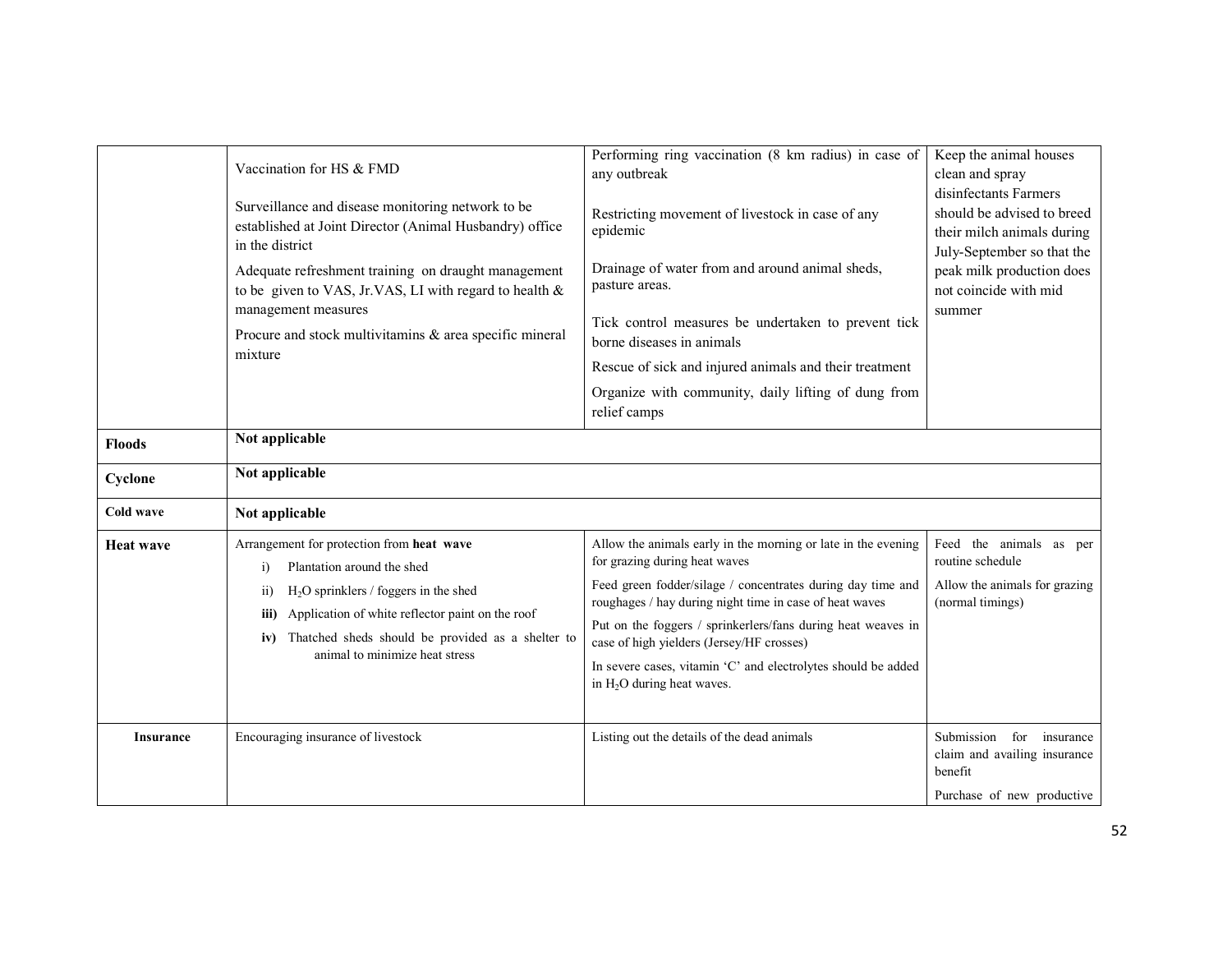|  |  | anımal |
|--|--|--------|
|--|--|--------|

#### 2.5.2 Poultry

|                                | <b>Suggested contingency measures</b>                       |                                                                                                                                                               | Convergence/<br>linkages with ongoing |                                     |
|--------------------------------|-------------------------------------------------------------|---------------------------------------------------------------------------------------------------------------------------------------------------------------|---------------------------------------|-------------------------------------|
|                                | <b>Before the event</b>                                     | During the event                                                                                                                                              | After the event                       | programs, if any                    |
| Drought                        |                                                             |                                                                                                                                                               |                                       |                                     |
| Shortage of feed ingredients   | Buffer stock of<br>readymade feed                           | Ensure sufficient water supply                                                                                                                                | Resumption of routine<br>management   |                                     |
| Drinking water                 |                                                             |                                                                                                                                                               |                                       |                                     |
| Health and disease management  | Routine vaccination and<br>medication should be<br>followed | Attention should be paid towards general<br>management                                                                                                        | -do-                                  |                                     |
| Floods                         |                                                             | Poultry requires excellence in general management in respect of litter management and bio- security                                                           |                                       |                                     |
| Shortage of feed ingredients   |                                                             |                                                                                                                                                               |                                       |                                     |
| Drinking water                 |                                                             |                                                                                                                                                               |                                       |                                     |
| Health and disease management  |                                                             |                                                                                                                                                               |                                       | Culling of affected birds           |
| Cyclone                        |                                                             | In case of uncontrollable condition it is advisable to sell of the flock at the earliest                                                                      |                                       | Resumption of routine<br>management |
| Shortage of feed ingredients   |                                                             |                                                                                                                                                               |                                       |                                     |
| Drinking water                 |                                                             |                                                                                                                                                               |                                       |                                     |
| Health and disease management  |                                                             |                                                                                                                                                               |                                       |                                     |
| Heat wave and cold wave        |                                                             | Adopting measures for maintaining the in<br>house temperature at or near to<br>physiological optimum temperature                                              |                                       |                                     |
| Shelter/environment management |                                                             | Measures to maintain at or near<br>physiological optimum temperature                                                                                          |                                       |                                     |
| Health and disease management  |                                                             | Nutritional manipulation like use of<br>fats/edible oil in the ration, extra<br>supplementation of methionine, biotin,<br>choline chloride and vitamin C etc. |                                       | Culling of affected birds           |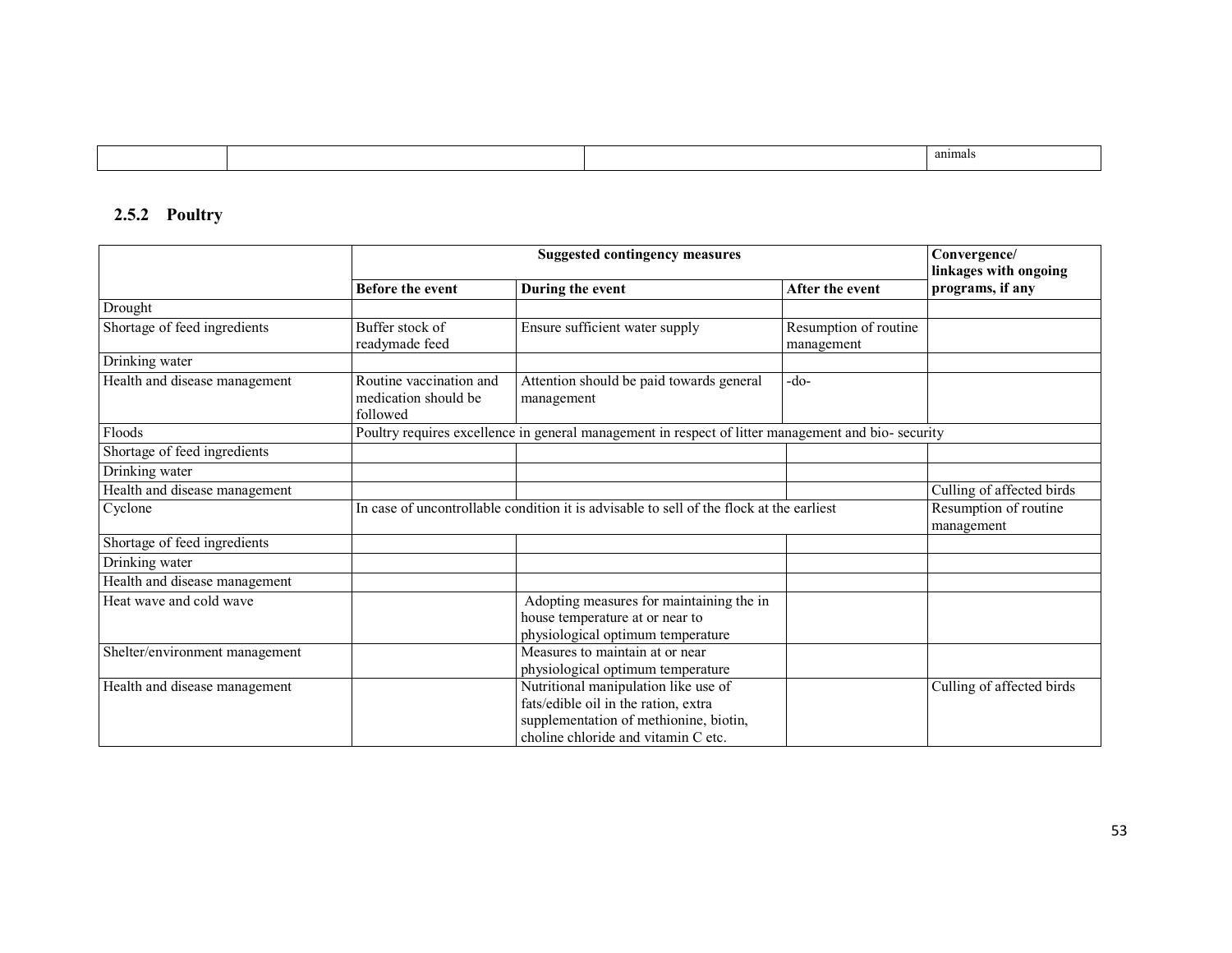#### 2.5.3 Fisheries/ Aquaculture

|                                                                         | <b>Suggested contingency measures</b>                                                                                                                                                                                       |                                                                                                   |                                                                                            |  |  |
|-------------------------------------------------------------------------|-----------------------------------------------------------------------------------------------------------------------------------------------------------------------------------------------------------------------------|---------------------------------------------------------------------------------------------------|--------------------------------------------------------------------------------------------|--|--|
|                                                                         | Before the event <sup>a</sup>                                                                                                                                                                                               | During the event                                                                                  | After the event                                                                            |  |  |
| 1) Drought                                                              |                                                                                                                                                                                                                             |                                                                                                   |                                                                                            |  |  |
| A. Capture                                                              |                                                                                                                                                                                                                             |                                                                                                   |                                                                                            |  |  |
| Marine                                                                  | Nil                                                                                                                                                                                                                         | Nil                                                                                               |                                                                                            |  |  |
| Inland                                                                  | Insure water storage & supply well in advance<br>$\bullet$<br>Harvesting & marketing<br>$\bullet$                                                                                                                           | Watering of the ponds<br>$\bullet$<br>Harvesting & marketing<br>$\bullet$                         | Restoking of the ponds<br>Fertilization & manuring<br>$\bullet$<br>of ponds                |  |  |
| (i) Shallow water depth due to<br>insufficient rains/inflow             | First to ensure the water supply to maintain<br>$\bullet$<br>minimum level of water for fishes in that<br>particular period. If not possible then harvesting<br>$&$ marketing                                               | To maintain water level is the only<br>$\bullet$<br>option otherwise harvesting $\&$<br>marketing | Regular operations for<br>$\bullet$<br>the remaining stock and<br>also restoring of newone |  |  |
| (ii) Changes in water quality                                           | Oxygen depletion may lead to death of fishes<br>$\bullet$<br>Ensure water supply or harvest the stock<br>$\bullet$                                                                                                          | Harvesting & marketing<br>$\bullet$<br>Emptying of pond<br>$\bullet$                              | Manuring, fertilization &<br>$\bullet$<br>rewatering<br>Establishment of new<br>stock      |  |  |
| (iii) Any other                                                         |                                                                                                                                                                                                                             |                                                                                                   |                                                                                            |  |  |
| <b>B.</b> Aquaculture                                                   |                                                                                                                                                                                                                             |                                                                                                   |                                                                                            |  |  |
| (i) Shallow water in ponds due to<br>insufficient rains/inflow          | Water is only the major component or necessity for such operations<br>$\bullet$<br>Ensure water supply or otherwise stoppage of the operation / culling temporary<br>$\bullet$<br>Water managemental practices<br>$\bullet$ |                                                                                                   |                                                                                            |  |  |
| (ii) Impact of salt load build up in<br>ponds / change in water quality | Attempts to be made to minimize oxygen<br>$\bullet$<br>depletion from water and also for oxygenation<br>of water                                                                                                            | Oxygenation of water<br>$\bullet$<br>Stirring of water with pumps<br>$\bullet$                    | Re-establishment of<br>$\bullet$<br>normal managemental<br>conditions                      |  |  |
| (iii) Any other                                                         | Training and Awareness                                                                                                                                                                                                      |                                                                                                   |                                                                                            |  |  |
| 2) Floods                                                               |                                                                                                                                                                                                                             |                                                                                                   |                                                                                            |  |  |
| A. Capture                                                              |                                                                                                                                                                                                                             |                                                                                                   |                                                                                            |  |  |
| Marine                                                                  | <b>NA</b>                                                                                                                                                                                                                   |                                                                                                   |                                                                                            |  |  |
| <b>Inland</b>                                                           | Fishing should be prohibited because of<br>breeding season                                                                                                                                                                  |                                                                                                   |                                                                                            |  |  |
| (i) Average compensation paid due to<br>loss of human life              |                                                                                                                                                                                                                             |                                                                                                   |                                                                                            |  |  |
| (ii) No. of boats / nets/damaged                                        | Insurance<br>$\bullet$                                                                                                                                                                                                      |                                                                                                   |                                                                                            |  |  |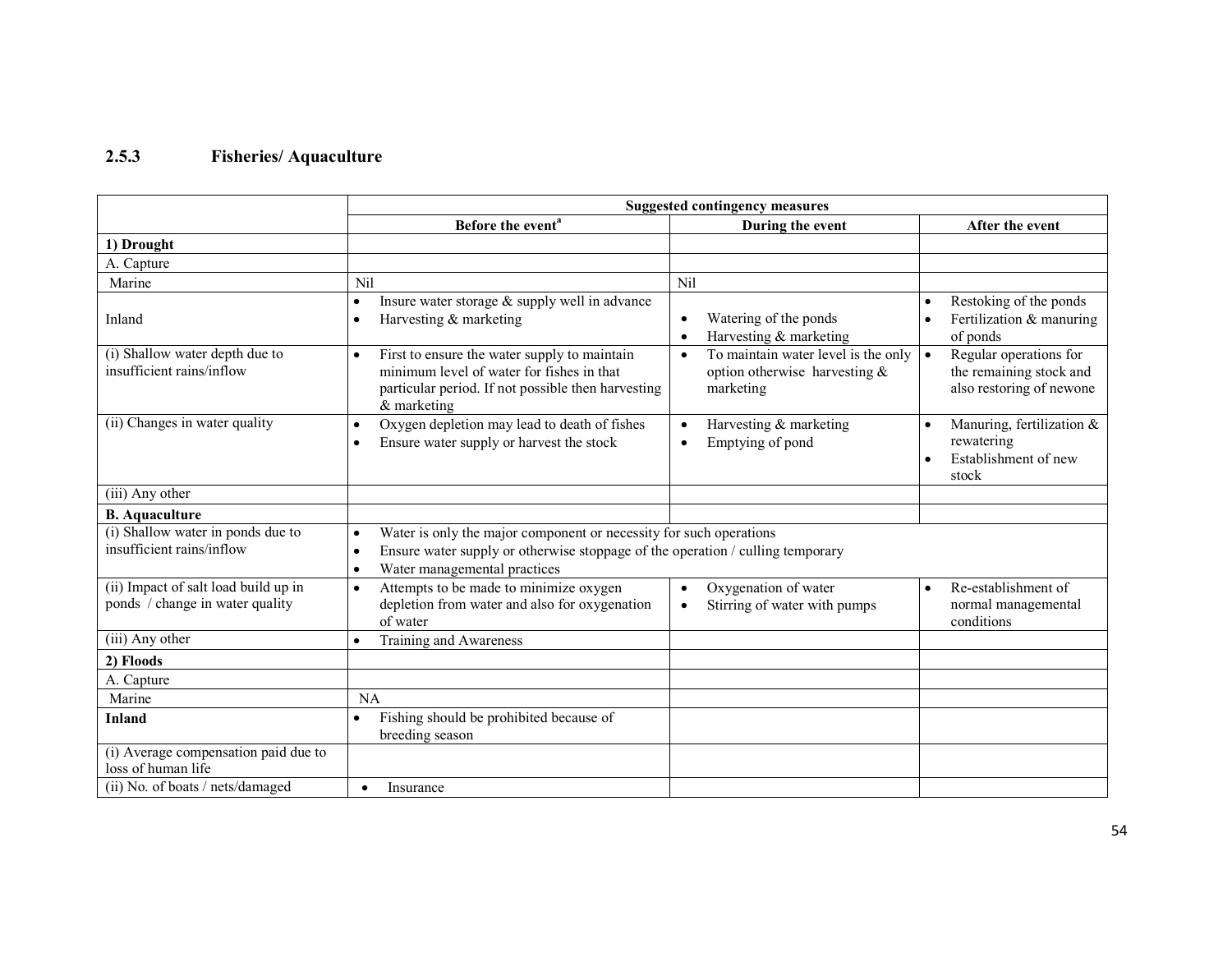|                                                                 | Arrangement of boats, nets etc in surplus<br>$\bullet$                                                                    |                                                                                                                                                                                  |                                                               |
|-----------------------------------------------------------------|---------------------------------------------------------------------------------------------------------------------------|----------------------------------------------------------------------------------------------------------------------------------------------------------------------------------|---------------------------------------------------------------|
| (iii) No. of houses damaged                                     | Co-ordination with the district administration<br>$\bullet$<br>& assurance to fisherman                                   | Rescue & Help<br>$\bullet$<br>Programme in collaboration with<br>$\bullet$<br>district system                                                                                    | • Rehabilitation of<br>fisherman for all their<br>necessities |
| (iv) Loss of stock                                              | Training & Awareness<br>$\bullet$                                                                                         | Compensation<br>$\bullet$                                                                                                                                                        | • Compensation                                                |
| (v) Changes in water quality                                    | Preparation for checking the inflow of outside<br>$\bullet$<br>runoff water in to the pond runoff water into<br>the ponds | Arrangement of checking<br>$\bullet$<br>overflow of ponds<br>Overflow of ponds<br>$\bullet$<br>Net installations to capture the<br>$\bullet$<br>fishes going out due to overflow | • Proper oxygenation<br>• Maintenance of water pH             |
| (vi) Health and diseases                                        |                                                                                                                           | Water treatment to minimize<br>$\bullet$<br>ectoparasite infestation                                                                                                             |                                                               |
| <b>B.</b> Aquaculture                                           |                                                                                                                           |                                                                                                                                                                                  |                                                               |
| (i) Inundation with flood water                                 |                                                                                                                           |                                                                                                                                                                                  |                                                               |
| (ii) Water contamination and changes<br>in water quality        |                                                                                                                           |                                                                                                                                                                                  |                                                               |
| (iii) Health and diseases                                       |                                                                                                                           |                                                                                                                                                                                  |                                                               |
| (iv) Loss of stock and inputs (feed, chemicals etc)             |                                                                                                                           |                                                                                                                                                                                  |                                                               |
| (v) Infrastructure damage (pumps,<br>aerators, huts etc)        |                                                                                                                           |                                                                                                                                                                                  |                                                               |
| (vi) Any other                                                  |                                                                                                                           |                                                                                                                                                                                  |                                                               |
| 3. Cyclone / Tsunami                                            |                                                                                                                           |                                                                                                                                                                                  |                                                               |
| A. Capture                                                      | NA                                                                                                                        |                                                                                                                                                                                  |                                                               |
| <b>Marine</b>                                                   | NA                                                                                                                        |                                                                                                                                                                                  |                                                               |
| (i) Average compensation paid due to<br>loss of fishermen lives |                                                                                                                           |                                                                                                                                                                                  |                                                               |
| (ii) Avg. no. of boats / nets/damaged                           |                                                                                                                           |                                                                                                                                                                                  |                                                               |
| (iii) Avg. no. of houses damaged                                |                                                                                                                           |                                                                                                                                                                                  |                                                               |
| Inland                                                          |                                                                                                                           |                                                                                                                                                                                  |                                                               |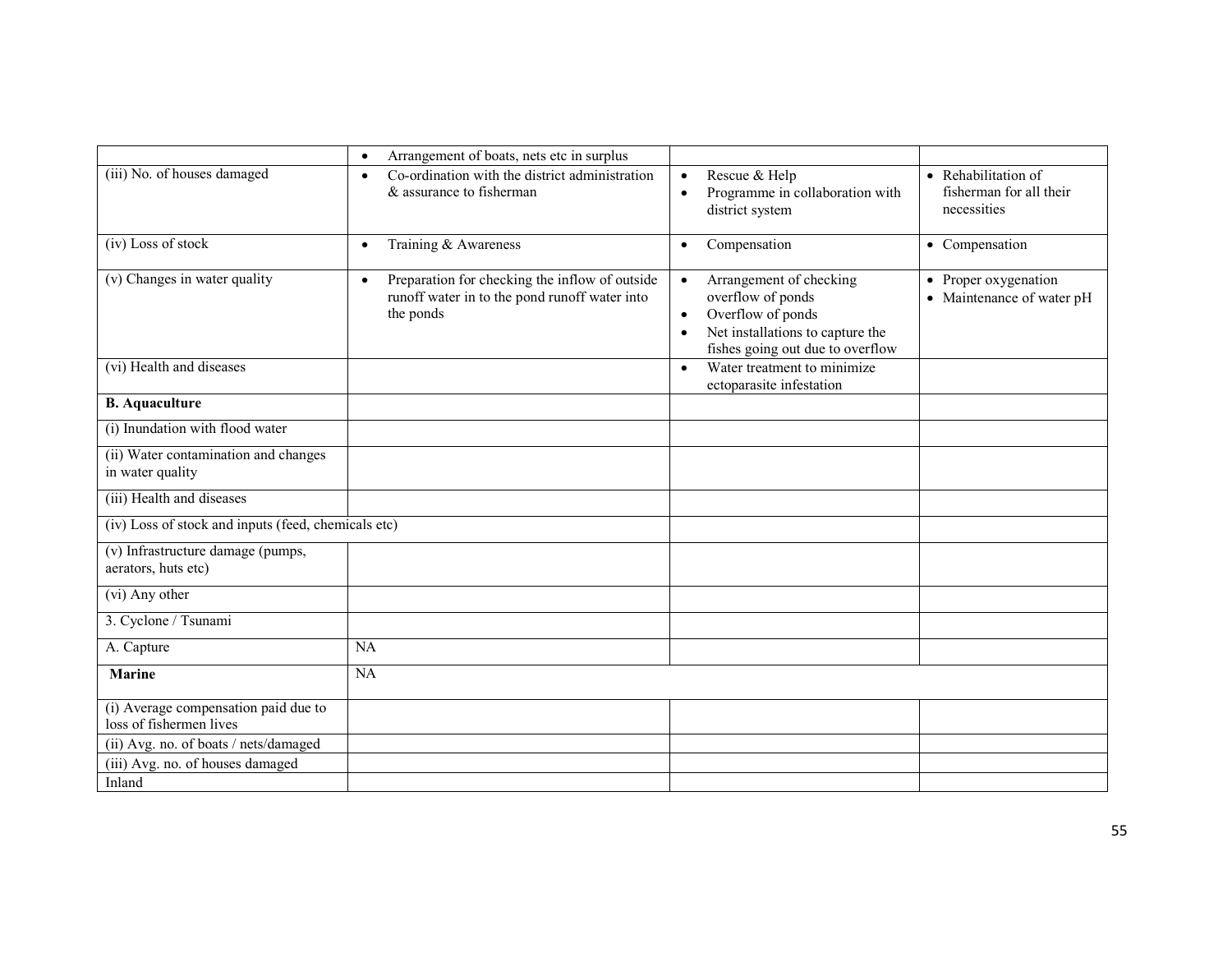| B. Aquaculture                       |  |  |
|--------------------------------------|--|--|
| (i) Overflow / flooding of ponds     |  |  |
| (ii) Changes in water quality (fresh |  |  |
| water / brackish water ratio)        |  |  |
| (iii) Health and diseases            |  |  |
| (iv) Loss of stock and inputs (feed, |  |  |
| chemicals etc)                       |  |  |
| (v) Infrastructure damage (pumps,    |  |  |
| aerators, shelters/huts etc)         |  |  |
| (vi) Any other                       |  |  |
| 4. Heat wave and cold wave           |  |  |
| A. Capture                           |  |  |
| Marine                               |  |  |
| Inland                               |  |  |
| B. Aquaculture                       |  |  |
| (i) Changes in pond environment      |  |  |
| (water quality)                      |  |  |
| (ii) Health and Disease management   |  |  |
| (iii) Any other                      |  |  |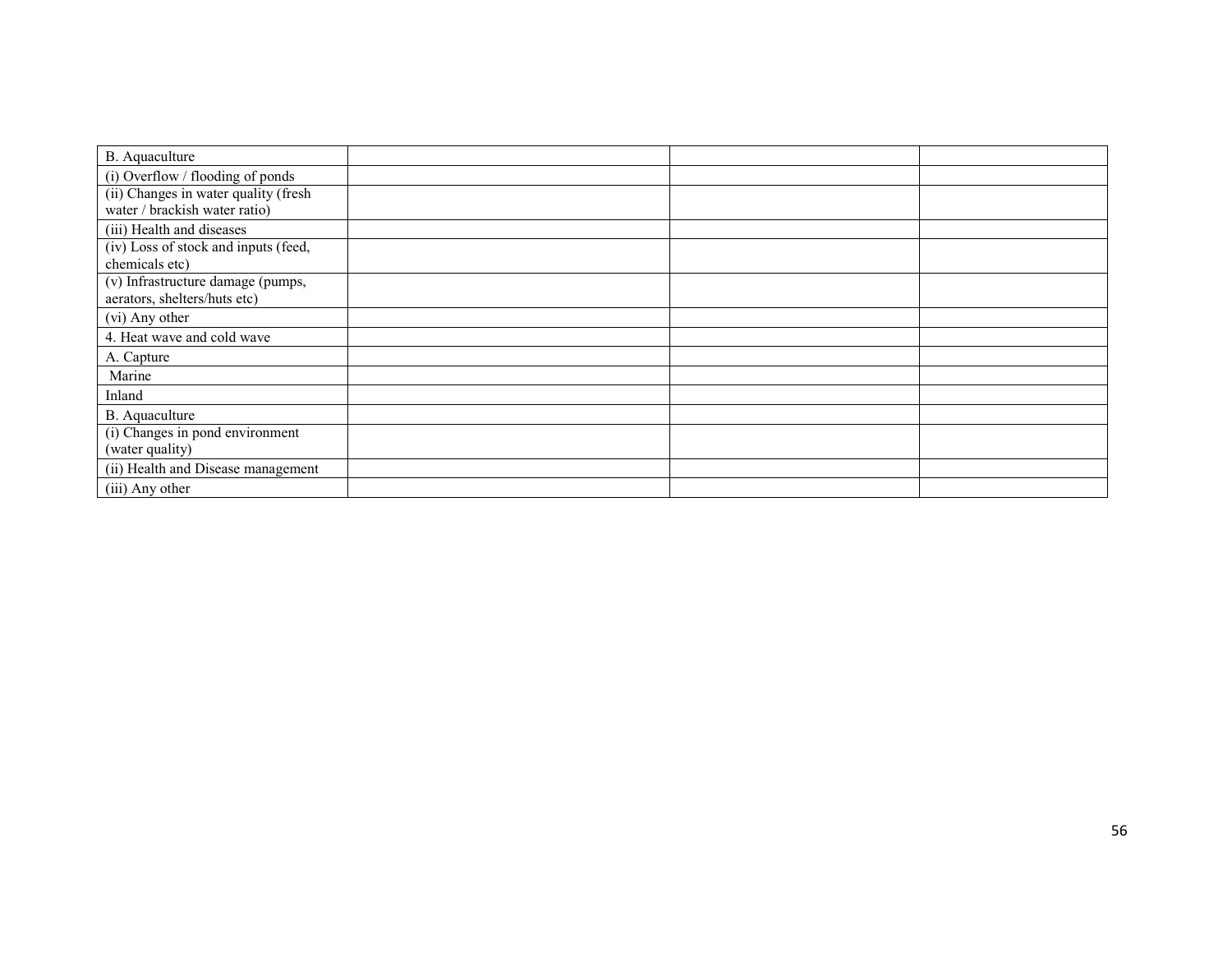Annexure-I

#### LOCATION MAP OF PATAN DISTRICT (GUJARAT)